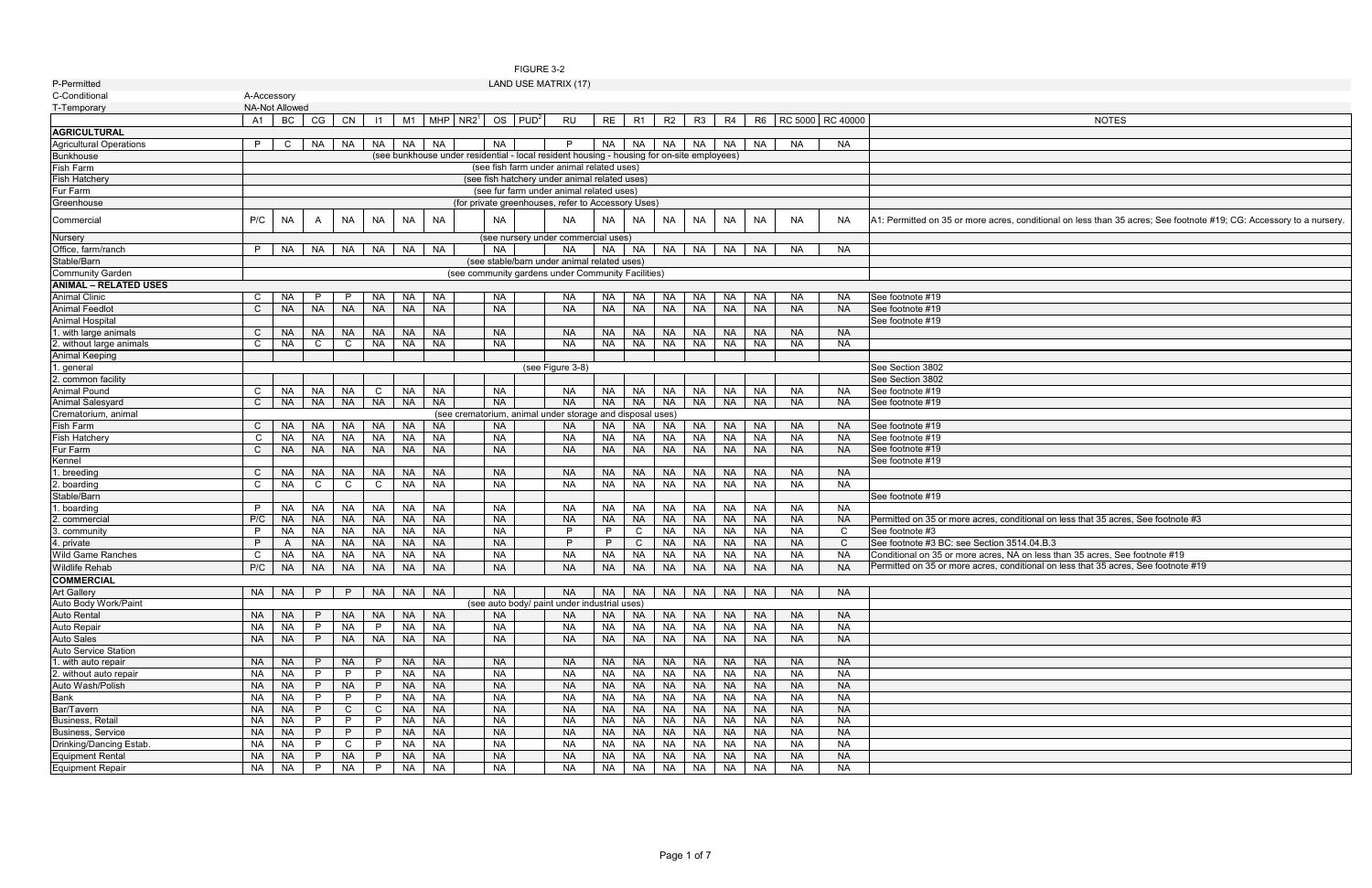## FIGURE 3-2 LAND USE MATRIX (17)

| <b>NOTES</b>                                                                         |
|--------------------------------------------------------------------------------------|
|                                                                                      |
|                                                                                      |
|                                                                                      |
|                                                                                      |
|                                                                                      |
|                                                                                      |
|                                                                                      |
| tion 3804 et.al. Permitted only on properties with a commercial desgination in       |
| tion 3804 et.al. Permitted only on properties with a commercial desgination in       |
| tion 3804 et.al. Permitted only on properties with a commercial desgination in       |
|                                                                                      |
|                                                                                      |
|                                                                                      |
|                                                                                      |
| ass 2 review)                                                                        |
|                                                                                      |
|                                                                                      |
|                                                                                      |
|                                                                                      |
| on 3816                                                                              |
|                                                                                      |
|                                                                                      |
|                                                                                      |
|                                                                                      |
| tion 3804 et.al. Permitted only on properties with a commercial desgination in PUDs. |
|                                                                                      |
|                                                                                      |
|                                                                                      |
|                                                                                      |
|                                                                                      |
|                                                                                      |
|                                                                                      |
|                                                                                      |
|                                                                                      |
|                                                                                      |
|                                                                                      |
|                                                                                      |
|                                                                                      |
|                                                                                      |
|                                                                                      |
|                                                                                      |
|                                                                                      |
|                                                                                      |
|                                                                                      |
|                                                                                      |
|                                                                                      |

| P-Permitted                                                                                                                                                            |              |                        |              |                |                |                     |                        |                  |                        |                  | LAND USE MATRIX (17)                                     |                        |                        |                           |                        |                        |                        |                        |                        |                                                                                                                                                        |
|------------------------------------------------------------------------------------------------------------------------------------------------------------------------|--------------|------------------------|--------------|----------------|----------------|---------------------|------------------------|------------------|------------------------|------------------|----------------------------------------------------------|------------------------|------------------------|---------------------------|------------------------|------------------------|------------------------|------------------------|------------------------|--------------------------------------------------------------------------------------------------------------------------------------------------------|
| C-Conditional                                                                                                                                                          |              | A-Accessory            |              |                |                |                     |                        |                  |                        |                  |                                                          |                        |                        |                           |                        |                        |                        |                        |                        |                                                                                                                                                        |
| T-Temporary                                                                                                                                                            |              | <b>NA-Not Allowed</b>  |              |                |                |                     |                        |                  |                        |                  |                                                          |                        |                        |                           |                        |                        |                        |                        |                        |                                                                                                                                                        |
|                                                                                                                                                                        | A1           | BC                     | CG           | CN             | $\vert$ 11     | M1                  | <b>MHP</b>             | NR2 <sup>1</sup> | OS                     | PUD <sup>2</sup> | RU                                                       | RE                     | R1                     | R <sub>2</sub>            | R <sub>3</sub>         | R4                     | R6                     | <b>RC 5000</b>         | <b>RC 40000</b>        | <b>NOTES</b>                                                                                                                                           |
| <b>Equipment Sales</b>                                                                                                                                                 | NA I         | <b>NA</b>              | P            | <b>NA</b>      | P              | NA                  | <b>NA</b>              |                  | <b>NA</b>              |                  | <b>NA</b>                                                | <b>NA</b>              | <b>NA</b>              | <b>NA</b>                 | <b>NA</b>              | <b>NA</b>              | <b>NA</b>              | <b>NA</b>              | NA.                    |                                                                                                                                                        |
| <b>Financial Institution</b>                                                                                                                                           |              |                        |              |                |                |                     |                        |                  |                        |                  | (see bank under commercial uses)                         |                        |                        |                           |                        |                        |                        |                        |                        |                                                                                                                                                        |
| <b>Health Club</b>                                                                                                                                                     | NA I         | <b>NA</b>              | P.           | P.             | P              | <b>NA</b>           | <b>NA</b>              |                  | <b>NA</b>              |                  | NA                                                       | <b>NA</b>              | <b>NA</b>              | <b>NA</b>                 | <b>NA</b>              | NA                     | <b>NA</b>              | <b>NA</b>              | NA.                    |                                                                                                                                                        |
| <b>Liquor Store</b>                                                                                                                                                    | <b>NA</b>    | <b>NA</b>              | P            | P              | P              | <b>NA</b>           | <b>NA</b>              |                  | <b>NA</b>              |                  | <b>NA</b>                                                | <b>NA</b>              | <b>NA</b>              | <b>NA</b>                 | <b>NA</b>              | <b>NA</b>              | <b>NA</b>              | <b>NA</b>              | <b>NA</b>              |                                                                                                                                                        |
| _umberyard                                                                                                                                                             | NA .         | <b>NA</b>              | P            | <b>NA</b>      | P              | <b>NA</b>           | <b>NA</b>              |                  | <b>NA</b>              |                  | <b>NA</b>                                                | <b>NA</b>              | <b>NA</b>              | <b>NA</b>                 | <b>NA</b>              | <b>NA</b>              | <b>NA</b>              | <b>NA</b>              | <b>NA</b>              |                                                                                                                                                        |
|                                                                                                                                                                        |              |                        |              |                |                |                     |                        |                  |                        |                  |                                                          |                        |                        |                           |                        |                        |                        |                        |                        |                                                                                                                                                        |
| Market                                                                                                                                                                 |              |                        |              |                |                |                     |                        |                  |                        |                  |                                                          |                        |                        |                           |                        |                        |                        |                        |                        |                                                                                                                                                        |
| . convenience                                                                                                                                                          | NA.          | <b>NA</b>              | P            | P              | P              | <b>NA</b>           | <b>NA</b>              |                  | <b>NA</b>              |                  | <b>NA</b>                                                | <b>NA</b>              | <b>NA</b>              | <b>NA</b>                 | <b>NA</b>              | <b>NA</b>              | <b>NA</b>              | <b>NA</b>              | NA.                    |                                                                                                                                                        |
| 2. supermarket<br>Medical Marijuana Center                                                                                                                             | NA<br>NA.    | <b>NA</b><br><b>NA</b> | P<br>P       | <b>NA</b><br>P | <b>NA</b><br>P | <b>NA</b><br>NA     | <b>NA</b><br><b>NA</b> |                  | <b>NA</b><br><b>NA</b> | P                | <b>NA</b><br><b>NA</b>                                   | <b>NA</b><br><b>NA</b> | <b>NA</b><br><b>NA</b> | <b>NA</b><br>NA.          | <b>NA</b><br><b>NA</b> | <b>NA</b><br><b>NA</b> | <b>NA</b><br><b>NA</b> | <b>NA</b><br><b>NA</b> | <b>NA</b><br><b>NA</b> | Permitted in accordance with Section 3804 et.al. Permitted only on properties with a commercial desgination in                                         |
| Medical Marijuana Optional Premise<br><b>Cultivation Operation</b>                                                                                                     | <b>NA</b>    | <b>NA</b>              | P            | P              | P              | NA                  | <b>NA</b>              |                  | <b>NA</b>              | P                | <b>NA</b>                                                | <b>NA</b>              | <b>NA</b>              | <b>NA</b>                 | <b>NA</b>              | <b>NA</b>              | <b>NA</b>              | <b>NA</b>              | NA.                    | PUD <sub>s</sub><br>Permitted in accordance with Section 3804 et.al. Permitted only on properties with a commercial desgination in<br>PUD <sub>s</sub> |
| Medical Marijuana Infused Products<br><b>Manufacturing Facility</b>                                                                                                    | <b>NA</b>    | <b>NA</b>              | P            | P              | P              | NA                  | <b>NA</b>              |                  | <b>NA</b>              | P                | <b>NA</b>                                                | <b>NA</b>              | <b>NA</b>              | <b>NA</b>                 | <b>NA</b>              | <b>NA</b>              | <b>NA</b>              | <b>NA</b>              | NA.                    | Permitted in accordance with Section 3804 et.al. Permitted only on properties with a commercial desgination in<br>PUDs.                                |
| Nursery                                                                                                                                                                |              |                        |              |                |                |                     |                        |                  |                        |                  |                                                          |                        |                        |                           |                        |                        |                        |                        |                        |                                                                                                                                                        |
| 1. retail                                                                                                                                                              | <b>NA</b>    | <b>NA</b>              | P            | <b>NA</b>      | <b>NA</b>      | <b>NA</b>           | <b>NA</b>              |                  | <b>NA</b>              |                  | <b>NA</b>                                                | <b>NA</b>              | <b>NA</b>              | <b>NA</b>                 | <b>NA</b>              | <b>NA</b>              | <b>NA</b>              | <b>NA</b>              | <b>NA</b>              | See footnotes #5 and #19                                                                                                                               |
| 2. wholesale                                                                                                                                                           | $\mathbf{C}$ | NA                     | P            | <b>NA</b>      | <b>NA</b>      | <b>NA</b>           | <b>NA</b>              |                  | <b>NA</b>              |                  | <b>NA</b>                                                | <b>NA</b>              | <b>NA</b>              | <b>NA</b>                 | <b>NA</b>              | <b>NA</b>              | <b>NA</b>              | NA                     | <b>NA</b>              | See footnotes #5 and #19                                                                                                                               |
| Offices                                                                                                                                                                |              |                        |              |                |                |                     |                        |                  |                        |                  |                                                          |                        |                        |                           |                        |                        |                        |                        |                        |                                                                                                                                                        |
|                                                                                                                                                                        |              |                        |              |                | P              |                     |                        |                  |                        |                  |                                                          |                        |                        |                           |                        |                        |                        | NA                     | <b>NA</b>              |                                                                                                                                                        |
| . admin/busin/prof                                                                                                                                                     | NA           | NA                     | P            | P              | T              | <b>NA</b><br>$\top$ | <b>NA</b>              |                  | <b>NA</b>              |                  | <b>NA</b>                                                | NA                     | <b>NA</b>              | <b>NA</b><br>$\mathsf{T}$ | <b>NA</b>              | <b>NA</b><br>T         | <b>NA</b>              |                        |                        |                                                                                                                                                        |
| 2. construction                                                                                                                                                        | T            | $\mathsf{T}$           | $\top$       | $\top$         |                |                     |                        |                  | <b>NA</b>              |                  |                                                          | $\top$                 |                        |                           | $\top$                 |                        | $\top$                 | <b>NA</b>              | <b>NA</b>              | See Section 3806 (subject to a class 2 review)                                                                                                         |
| 3. farm or ranch                                                                                                                                                       |              |                        |              |                |                |                     |                        |                  |                        |                  | (see offices, farm or ranch under agricultural uses)     |                        |                        |                           |                        |                        |                        |                        |                        |                                                                                                                                                        |
| 4. government                                                                                                                                                          | NA I         | <b>NA</b>              | P            | P              | P              | <b>NA</b>           | <b>NA</b>              |                  | <b>NA</b>              |                  | <b>NA</b>                                                | <b>NA</b>              | <b>NA</b>              | <b>NA</b>                 | <b>NA</b>              | NA                     | <b>NA</b>              | <b>NA</b>              | <b>NA</b>              |                                                                                                                                                        |
| 5. property management                                                                                                                                                 | NA.          | <b>NA</b>              | P            | P              | P              | <b>NA</b>           | P                      |                  | <b>NA</b>              |                  | <b>NA</b>                                                | <b>NA</b>              | <b>NA</b>              | <b>NA</b>                 | <b>NA</b>              | <b>NA</b>              | <b>NA</b>              | <b>NA</b>              | <b>NA</b>              |                                                                                                                                                        |
| 6. real estate sales                                                                                                                                                   | <b>NA</b>    | <b>NA</b>              | P            | P              |                | <b>NA</b>           |                        |                  | <b>NA</b>              |                  | <b>NA</b>                                                | <b>NA</b>              |                        |                           |                        |                        |                        | <b>NA</b>              | <b>NA</b>              | See Section 3817                                                                                                                                       |
| 7. rental                                                                                                                                                              | <b>NA</b>    | <b>NA</b>              | P            | $\mathsf{P}$   | P              | <b>NA</b>           | P                      |                  | <b>NA</b>              |                  | <b>NA</b>                                                | <b>NA</b>              | <b>NA</b>              | <b>NA</b>                 | <b>NA</b>              | <b>NA</b>              | <b>NA</b>              | <b>NA</b>              | <b>NA</b>              |                                                                                                                                                        |
| Outdoor Vendors                                                                                                                                                        | A            | <b>NA</b>              |              |                | NA             | <b>NA</b>           | <b>NA</b>              |                  | <b>NA</b>              |                  | <b>NA</b>                                                | <b>NA</b>              | <b>NA</b>              | <b>NA</b>                 | <b>NA</b>              | <b>NA</b>              | <b>NA</b>              | <b>NA</b>              | <b>NA</b>              | See footnotes #4, #19; See Section 3816                                                                                                                |
| Restaurant                                                                                                                                                             |              |                        |              |                |                |                     |                        |                  |                        |                  |                                                          |                        |                        |                           |                        |                        |                        |                        |                        |                                                                                                                                                        |
| 1. carry out                                                                                                                                                           | <b>NA</b>    | <b>NA</b>              | P            | $\mathsf{C}$   | $\mathsf{C}$   | <b>NA</b>           | <b>NA</b>              |                  | <b>NA</b>              |                  | <b>NA</b>                                                | <b>NA</b>              | <b>NA</b>              | <b>NA</b>                 | <b>NA</b>              | <b>NA</b>              | <b>NA</b>              | <b>NA</b>              | <b>NA</b>              |                                                                                                                                                        |
| 2. fast food                                                                                                                                                           | NA.          | <b>NA</b>              | C            | C              | NA             | <b>NA</b>           | <b>NA</b>              |                  | <b>NA</b>              |                  | <b>NA</b>                                                | <b>NA</b>              | <b>NA</b>              | <b>NA</b>                 | <b>NA</b>              | <b>NA</b>              | <b>NA</b>              | <b>NA</b>              | <b>NA</b>              |                                                                                                                                                        |
| 3. standard                                                                                                                                                            | <b>NA</b>    | <b>NA</b>              | P            | P              | $\mathsf{C}$   | <b>NA</b>           | <b>NA</b>              |                  | <b>NA</b>              |                  | <b>NA</b>                                                | <b>NA</b>              | <b>NA</b>              | <b>NA</b>                 | <b>NA</b>              | <b>NA</b>              | <b>NA</b>              | <b>NA</b>              | <b>NA</b>              |                                                                                                                                                        |
| Retail Marijuana Stores, Retail Marijuana<br>Cultivation Facilities, Retail Marijuana<br>Products Manufacturing Facilities, and Retail<br>Marijuana Testing Facilities | NA           | NA                     | P            | P              | P              | NA                  | <b>NA</b>              |                  | <b>NA</b>              | P                | <b>NA</b>                                                | NA                     | NA                     | NA.                       | NA                     | <b>NA</b>              | <b>NA</b>              | <b>NA</b>              | NA.                    | Permitted in accordance with Section 3804 et.al. Permitted only on properties with a commercial desgination in PUDs                                    |
| <b>Retail Sales</b>                                                                                                                                                    | P.           | <b>NA</b>              | P            | P              | P              | <b>NA</b>           | <b>NA</b>              |                  | <b>NA</b>              |                  | <b>NA</b>                                                | <b>NA</b>              | <b>NA</b>              | <b>NA</b>                 | <b>NA</b>              | NA                     | <b>NA</b>              | <b>NA</b>              | <b>NA</b>              | See footnotes #5 and #19                                                                                                                               |
| Wholesale sales                                                                                                                                                        |              | NA                     | P            | $\mathsf{P}$   | P              | <b>NA</b>           | <b>NA</b>              |                  | <b>NA</b>              |                  | <b>NA</b>                                                | NA                     | <b>NA</b>              | <b>NA</b>                 | <b>NA</b>              | NA                     | <b>NA</b>              | <b>NA</b>              | NA.                    | See footnotes #5 and #19                                                                                                                               |
| <b>COMMUNITY FACILITIES/INSTITUTIONAL USES</b>                                                                                                                         |              |                        |              |                |                |                     |                        |                  |                        |                  |                                                          |                        |                        |                           |                        |                        |                        |                        |                        |                                                                                                                                                        |
| Auditorium                                                                                                                                                             | NA.          | NA                     | P            | C              | NA.            | NA                  | <b>NA</b>              |                  | <b>NA</b>              |                  | <b>NA</b>                                                | NA                     | NA                     | ΝA                        | <b>NA</b>              | NA                     | NA                     | NA.                    | NA.                    |                                                                                                                                                        |
| Cemetery                                                                                                                                                               | <b>NA</b>    | <b>NA</b>              | <b>NA</b>    | <b>NA</b>      | <b>NA</b>      | <b>NA</b>           | <b>NA</b>              |                  | <b>NA</b>              |                  | <b>NA</b>                                                | <b>NA</b>              | <b>NA</b>              | <b>NA</b>                 | <b>NA</b>              | <b>NA</b>              | <b>NA</b>              | <b>NA</b>              | <b>NA</b>              | See footnote #20                                                                                                                                       |
| Child Care Center                                                                                                                                                      |              | NA NA                  | $\mathsf{P}$ | $\mathsf{C}$   |                | NA NA               | <b>NA</b>              |                  | NA.                    |                  | C                                                        | C                      | C                      | C                         | C                      | $\mathsf{C}$           | $\mathsf{C}$           | $\mathsf{C}$           | C                      |                                                                                                                                                        |
| Church                                                                                                                                                                 |              | NA NA                  | P            | $\mathsf{C}$   |                | NA NA               | <b>NA</b>              |                  | <b>NA</b>              |                  | $\mathsf{C}$                                             | $\mathsf{C}$           | $\mathbf{C}$           | C.                        | C.                     | $\mathbf C$            | $\mathbf C$            | $\mathsf{C}$           | $\mathsf{C}$           |                                                                                                                                                        |
| <b>Community Center</b>                                                                                                                                                | C            | NA                     | P.           | $\mathsf{C}$   | NA             | <b>NA</b>           | <b>NA</b>              |                  | <b>NA</b>              |                  | C                                                        | $\mathsf{C}$           | $\mathsf{C}$           | C                         | C                      | $\mathbf C$            | $\mathsf{C}$           | $\mathbf C$            |                        | See footnote #19                                                                                                                                       |
| <b>Community Garden</b>                                                                                                                                                | P.           | <b>NA</b>              | P            | P              | P.             | P.                  | P                      |                  | P.                     | P.               | P                                                        | P.                     | P.                     | P.                        | P.                     | P.                     | P.                     | P                      |                        | See Section 3801                                                                                                                                       |
| <b>Concert Hall</b>                                                                                                                                                    | NA I         | NA                     | C            | NA             | NA             | NA                  | <b>NA</b>              |                  | <b>NA</b>              |                  | <b>NA</b>                                                | <b>NA</b>              | <b>NA</b>              | <b>NA</b>                 | <b>NA</b>              | <b>NA</b>              | NA                     | NA                     | <b>NA</b>              |                                                                                                                                                        |
| Crematorium, Human                                                                                                                                                     |              |                        |              |                |                |                     |                        |                  |                        |                  | (see crematorium, human under storage and disposal uses) |                        |                        |                           |                        |                        |                        |                        |                        |                                                                                                                                                        |
| <b>Fire Station</b>                                                                                                                                                    |              | C NA P                 |              | $\mathsf{P}$   | P              | NA                  | C.                     |                  | <b>NA</b>              |                  | C                                                        | $\mathsf{C}$           | $\mathsf{C}$           | C                         | $\mathsf{C}$           | $\mathbf C$            | $\mathbf C$            | $\mathbf C$            |                        | See footnote #19                                                                                                                                       |
| Fraternal/Service Club                                                                                                                                                 |              | NA NA                  | P            | $\mathsf{C}$   |                | NA NA               | <b>NA</b>              |                  | <b>NA</b>              |                  | <b>NA</b>                                                | NA                     | <b>NA</b>              | <b>NA</b>                 | NA                     | <b>NA</b>              | <b>NA</b>              | <b>NA</b>              | <b>NA</b>              |                                                                                                                                                        |
| Funeral Home                                                                                                                                                           |              | NA NA                  | $\mathsf{C}$ | <b>NA</b>      |                | NA NA               | NA                     |                  | <b>NA</b>              |                  | <b>NA</b>                                                | NA                     | NA                     | NA                        | <b>NA</b>              | NA                     | <b>NA</b>              | NA                     | NA                     |                                                                                                                                                        |
|                                                                                                                                                                        |              |                        |              |                |                |                     |                        |                  |                        |                  |                                                          |                        |                        |                           |                        |                        |                        |                        |                        |                                                                                                                                                        |
| <b>Government Facilities</b>                                                                                                                                           |              |                        |              |                |                |                     |                        |                  | <b>NA</b>              |                  | (see admin. office under commercial uses)                |                        |                        |                           |                        |                        |                        |                        |                        |                                                                                                                                                        |
| 1. admin. office                                                                                                                                                       |              |                        |              |                |                |                     |                        |                  |                        |                  |                                                          |                        |                        |                           |                        |                        |                        |                        |                        |                                                                                                                                                        |
| 2. other                                                                                                                                                               | NA I         | NA                     | <b>NA</b>    | <b>NA</b>      | P.             | <b>NA</b>           | <b>NA</b>              |                  | <b>NA</b>              |                  | <b>NA</b>                                                | <b>NA</b>              | <b>NA</b>              | <b>NA</b>                 | <b>NA</b>              | <b>NA</b>              | <b>NA</b>              | <b>NA</b>              | <b>NA</b>              |                                                                                                                                                        |
| Library                                                                                                                                                                | NA I         | NA                     | P            | $\mathsf{P}$   | NA             | <b>NA</b>           | <b>NA</b>              |                  | <b>NA</b>              |                  | <b>NA</b>                                                | <b>NA</b>              | <b>NA</b>              | <b>NA</b>                 | <b>NA</b>              | <b>NA</b>              | <b>NA</b>              | NA                     | <b>NA</b>              | See footnote #19                                                                                                                                       |
| Museum                                                                                                                                                                 | C            | <b>NA</b>              | P            | $\mathsf{P}$   | <b>NA</b>      | <b>NA</b>           | <b>NA</b>              |                  | <b>NA</b>              |                  | <b>NA</b>                                                | NA                     | <b>NA</b>              | NA                        | <b>NA</b>              | NA                     | <b>NA</b>              | <b>NA</b>              | <b>NA</b>              | See footnote #19                                                                                                                                       |
| Park/Playground                                                                                                                                                        |              |                        |              |                |                |                     |                        |                  |                        |                  | (see park/ playground under recreation)                  |                        |                        |                           |                        |                        |                        |                        |                        |                                                                                                                                                        |
| <b>Penal Facilities</b>                                                                                                                                                |              |                        |              | NA NA NA NA    |                | NA NA               | NA                     |                  | <b>NA</b>              |                  | <b>NA</b>                                                | <b>NA</b>              | <b>NA</b>              | <b>NA</b>                 | <b>NA</b>              | <b>NA</b>              | <b>NA</b>              | <b>NA</b>              | <b>NA</b>              |                                                                                                                                                        |
| Police Station                                                                                                                                                         | $\mathsf{C}$ | <b>NA</b>              | $\mathsf{P}$ | $\mathsf{P}$   | $\mathsf{P}$   | <b>NA</b>           | $\mathbf C$            |                  | <b>NA</b>              |                  | C.                                                       | C                      | $\mathsf{C}$           | $\mathbf C$               | $\mathbf C$            | $\mathbf C$            | $\mathbf C$            | C.                     | C.                     | See footnote #19                                                                                                                                       |
| <b>Recreation Building</b>                                                                                                                                             |              |                        |              |                |                |                     |                        |                  |                        |                  | (see recreation building under accessory uses)           |                        |                        |                           |                        |                        |                        |                        |                        |                                                                                                                                                        |
| Schools                                                                                                                                                                |              |                        |              |                |                |                     |                        |                  |                        |                  |                                                          |                        |                        |                           |                        |                        |                        |                        |                        |                                                                                                                                                        |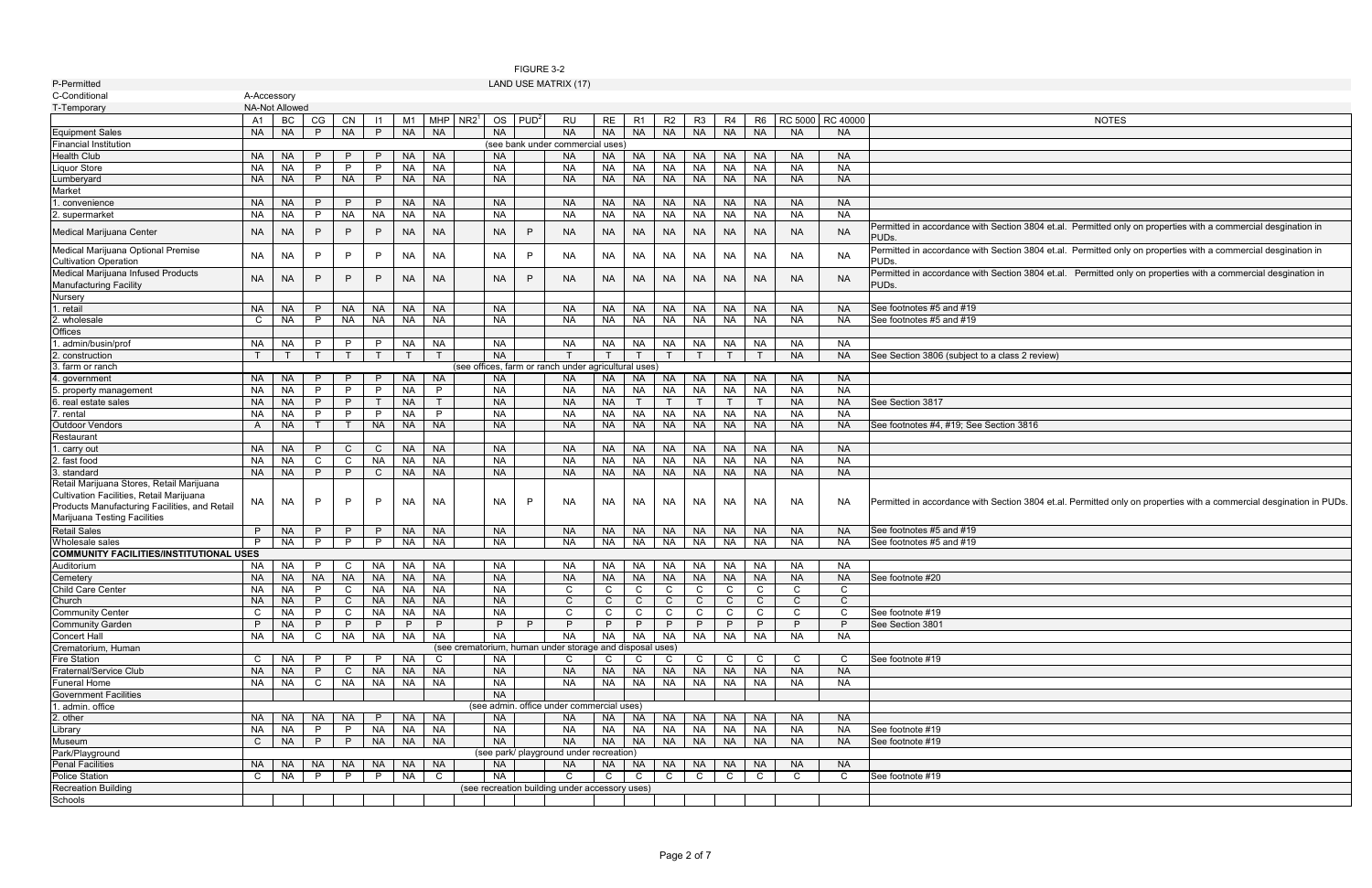## FIGURE 3-2

| <b>NOTES</b>                                                                             |
|------------------------------------------------------------------------------------------|
|                                                                                          |
|                                                                                          |
|                                                                                          |
|                                                                                          |
|                                                                                          |
|                                                                                          |
|                                                                                          |
|                                                                                          |
|                                                                                          |
|                                                                                          |
|                                                                                          |
|                                                                                          |
| off-site use. Subject to a class 2 review and only in conjunction with an on-site active |
|                                                                                          |
| off-site use. Subject to a class 2 review and only in conjunction with an on-site active |
|                                                                                          |
|                                                                                          |
|                                                                                          |
|                                                                                          |
|                                                                                          |
|                                                                                          |
|                                                                                          |
|                                                                                          |
|                                                                                          |
| #15, #19                                                                                 |
|                                                                                          |
|                                                                                          |
|                                                                                          |
| tnote #19                                                                                |
|                                                                                          |
|                                                                                          |
| !19                                                                                      |
|                                                                                          |
| note #19; OS: Accessory to Open Space                                                    |
|                                                                                          |
|                                                                                          |
|                                                                                          |
|                                                                                          |
|                                                                                          |
|                                                                                          |
|                                                                                          |
|                                                                                          |
|                                                                                          |
| $\overline{.19}$                                                                         |
| #7, #19                                                                                  |
|                                                                                          |
|                                                                                          |
|                                                                                          |
| CN, I1: Accessory to employee housing unit                                               |
|                                                                                          |
| note #19. Commercial timber harvesting and extensive tree clearing in excess of .5       |
|                                                                                          |

| A-Accessory<br><b>NA-Not Allowed</b><br>RC 5000 RC 40000<br>BC<br>CN<br>$NR2^1$<br>$PUD^2$<br>CG<br>M1<br>MHP<br>OS<br>RE<br>R3<br>R6<br><b>NOTES</b><br>A1<br>$\vert$ 11<br>RU<br>R1<br>R <sub>2</sub><br>R4<br><b>NA</b><br><b>NA</b><br><b>NA</b><br><b>NA</b><br><b>NA</b><br><b>NA</b><br><b>NA</b><br><b>NA</b><br><b>NA</b><br><b>NA</b><br>See footnote #20<br>. college/university/high school<br><b>NA</b><br><b>NA</b><br><b>NA</b><br><b>NA</b><br><b>NA</b><br><b>NA</b><br><b>NA</b><br><b>NA</b><br><b>NA</b><br><b>NA</b><br><b>NA</b><br><b>NA</b><br><b>NA</b><br>NA<br>NA<br><b>NA</b><br>See footnote #20<br>2. elem/secondary, private<br>NA I<br><b>NA</b><br>NA<br><b>NA</b><br>NA<br><b>NA</b><br>NA<br><b>NA</b><br>3. elem/secondary, public<br><b>NA</b><br><b>NA</b><br>NA I<br><b>NA</b><br><b>NA</b><br><b>NA</b><br>P.<br>See footnote #19<br>C<br>NA.<br>P<br>P<br>P<br>P<br>P<br>P.<br><b>NA</b><br>NA<br><b>NA</b><br>NA<br>NA<br>P.<br>P<br>NA<br><b>NA</b><br>P<br>P<br>P<br>P<br>P<br>P<br>$\mathsf{P}$<br>See footnote #19<br>4 .middle school<br>C<br><b>NA</b><br>P<br><b>NA</b><br><b>NA</b><br><b>NA</b><br><b>NA</b><br><b>NA</b><br><b>NA</b><br><b>NA</b><br><b>NA</b><br><b>NA</b><br><b>NA</b><br>NA I<br><b>NA</b><br><b>NA</b><br><b>NA</b><br>5. trade/vocational<br>$\mathsf{P}$<br><b>Sewage Treatment Plant</b><br>(see sewage treatment plant under utilities)<br><b>Water Treatment Plant</b><br>(see water treatment plant under utilities)<br><b>HEALTH CARE FACILITIES</b><br>Clinic<br>NA  <br>NA<br><b>NA</b><br>NA.<br><b>NA</b><br>NA.<br><b>NA</b><br><b>NA</b><br>NA.<br>NA.<br>NA.<br>NA.<br><b>NA</b><br>NA.<br>NA<br>Convalescent Home/ Nursing Home/ Assisted<br>$\mathsf{C}$<br><b>NA</b><br><b>NA</b><br><b>NA</b><br><b>NA</b><br>C<br>$\mathsf{C}$<br>C<br>C<br>C<br>$\mathsf{C}$<br>C<br>P<br><b>NA</b><br><b>NA</b><br>NA<br>NA.<br>Living Facility/Memory Care Facility<br><b>NA</b><br><b>NA</b><br><b>NA</b><br><b>NA</b><br><b>NA</b><br>NA<br><b>NA</b><br><b>NA</b><br>Hospital<br>NA NA<br>$\mathsf{C}$<br>NA.<br><b>NA</b><br><b>NA</b><br>NA .<br>NA.<br><b>NA</b><br><b>INDUSTRIAL</b><br>See footnote #19 Not allowed for off-site use. Subject to a class 2 review and only in conjunction with an on-site active<br>$\mathsf{C}$<br>$\mathsf{C}$<br><b>NA</b><br><b>NA</b><br><b>NA</b><br><b>NA</b><br><b>NA</b><br><b>NA</b><br><b>NA</b><br><b>NA</b><br><b>NA</b><br><b>NA</b><br><b>NA</b><br><b>NA</b><br><b>NA</b><br><b>NA</b><br>NA.<br>mining improvement.<br><b>NA</b><br>NA<br><b>NA</b><br>NA<br><b>NA</b><br><b>NA</b><br><b>NA</b><br>NA<br>NA I<br><b>NA</b><br>$\mathsf{P}$<br>NA.<br>NA<br>NA<br><b>NA</b><br><b>NA</b><br>NA<br>See footnote #19 Not allowed for off-site use. Subject to a class 2 review and only in conjunction with an on-site active<br><b>NA</b><br>$\mathsf{C}$<br><b>NA</b><br><b>NA</b><br><b>NA</b><br><b>NA</b><br><b>NA</b><br><b>NA</b><br>C<br>NA<br><b>NA</b><br>NA<br>NA.<br><b>NA</b><br>NA.<br><b>NA</b><br>NA.<br>mining improvement.<br>Industry<br><b>NA</b><br><b>NA</b><br><b>NA</b><br><b>NA</b><br><b>NA</b><br><b>NA</b><br><b>NA</b><br><b>NA</b><br><b>NA</b><br><b>NA</b><br><b>NA</b><br>NA I<br>NA<br><b>NA</b><br><b>NA</b><br><b>NA</b><br>NA.<br>1. heavy<br>2. light<br><b>NA</b><br>P<br><b>NA</b><br><b>NA</b><br><b>NA</b><br><b>NA</b><br><b>NA</b><br><b>NA</b><br><b>NA</b><br><b>NA</b><br><b>NA</b><br>See footnote #6<br><b>NA</b><br><b>NA</b><br><b>NA</b><br>NA<br><b>NA</b><br>NA I<br><b>NA</b><br><b>NA</b><br>P<br><b>NA</b><br>NA<br>NA<br><b>NA</b><br>NA<br>See footnote #6<br>NA I<br><b>NA</b><br><b>NA</b><br><b>NA</b><br><b>NA</b><br><b>NA</b><br><b>NA</b><br><b>NA</b><br>3. service<br>NA.<br>Manufacturing<br><b>NA</b><br><b>NA</b><br><b>NA</b><br><b>NA</b><br><b>NA</b><br><b>NA</b><br><b>NA</b><br><b>NA</b><br><b>NA</b><br><b>NA</b><br><b>NA</b><br><b>NA</b><br><b>NA</b><br><b>NA</b><br><b>NA</b><br>NA I<br><b>NA</b><br>1. heavy<br>$2.$ light<br><b>NA</b><br><b>NA</b><br>P<br><b>NA</b><br><b>NA</b><br><b>NA</b><br><b>NA</b><br>NA<br><b>NA</b><br><b>NA</b><br><b>NA</b><br>NA<br><b>NA</b><br>NA<br><b>NA</b><br><b>NA</b><br>See footnote #6<br>NA I<br><b>NA</b><br><b>NA</b><br>$\mathsf{C}$<br><b>NA</b><br>$\mathsf{C}$<br><b>NA</b><br><b>NA</b><br><b>Wood Manufacturing</b><br><b>NA</b><br><b>NA</b><br><b>NA</b><br><b>NA</b><br><b>NA</b><br><b>NA</b><br><b>NA</b><br><b>NA</b><br>C<br><b>NA</b><br><b>TOURIST SERVICES</b><br>See Section 3803; See footnotes #15, #19<br><b>Bed and Breakfast</b><br><b>NA</b><br>$\mathsf{P}$<br><b>NA</b><br><b>NA</b><br><b>NA</b><br><b>NA</b><br>$\mathbf C$<br>$\mathbf{C}$<br>C.<br>$\mathsf{P}$<br>C<br>$\mathsf{C}$<br>$\mathbf{C}$<br>C<br>C<br>P.<br><b>NA</b><br><b>NA</b><br><b>NA</b><br><b>NA</b><br><b>NA</b><br><b>NA</b><br><b>NA</b><br><b>Boarding House/Rooming House</b><br>NA<br>NA<br>NA<br>NA<br>NA<br><b>NA</b><br><b>NA</b><br>NA I<br>$\mathsf{P}$<br><b>NA</b><br>Campground<br>(see campground under recreation)<br>Condo-Hotel<br><b>NA</b><br><b>NA</b><br><b>NA</b><br>NA<br><b>NA</b><br>NA NA<br>$\mathsf{P}$<br><b>NA</b><br>NA<br><b>NA</b><br>NA<br>NA<br>NA<br>NA<br>NA<br><b>NA</b><br><b>NA</b><br><b>NA</b><br><b>NA</b><br><b>NA</b><br><b>NA</b><br><b>NA</b><br><b>NA</b><br><b>NA</b><br><b>Conference Facilities</b><br><b>NA</b><br><b>NA</b><br>P<br><b>NA</b><br><b>NA</b><br><b>NA</b><br><b>NA</b><br><b>NA</b><br><b>NA</b><br>Accessory to hotel/motel See footnote #19<br>Dude Ranch/Resort<br>See footnote #19<br>See footnote #20<br>NA I<br><b>NA</b><br><b>NA</b><br><b>NA</b><br>NA I<br><b>NA</b><br><b>NA</b><br><b>NA</b><br><b>NA</b><br><b>NA</b><br>NA I<br><b>NA</b><br><b>NA</b><br>NA NA<br><b>NA</b><br><b>NA</b><br>1. large scale<br><b>NA</b><br><b>NA</b><br><b>NA</b><br><b>NA</b><br><b>NA</b><br><b>NA</b><br><b>NA</b><br><b>NA</b><br><b>NA</b><br><b>NA</b><br><b>NA</b><br><b>NA</b><br><b>NA</b><br><b>NA</b><br>See Section 3808<br><b>NA</b><br><b>NA</b><br>2. medium scale<br>C<br><b>NA</b><br><b>NA</b><br><b>NA</b><br><b>NA</b><br><b>NA</b><br><b>NA</b><br><b>NA</b><br><b>NA</b><br><b>NA</b><br><b>NA</b><br><b>NA</b><br><b>NA</b><br><b>NA</b><br>See Section 3808, See footnote #19<br>3. small scale<br>C<br>NA.<br><b>NA</b><br><b>NA</b><br>Hotel/Motel<br><b>NA</b><br><b>NA</b><br>NA I<br><b>NA</b><br>NA<br><b>NA</b><br>NA<br><b>NA</b><br>NA<br><b>NA</b><br>NA<br><b>NA</b><br>NA<br>NA<br><b>NA</b><br><b>NA</b><br>$\mathsf{P}$<br><b>NA</b><br><b>NA</b><br>NA I<br><b>NA</b><br><b>NA</b><br><b>NA</b><br><b>NA</b><br><b>NA</b><br><b>NA</b><br><b>NA</b><br><b>NA</b><br><b>NA</b><br>See Section 3514.02.D, See footnote #19; OS: Accessory to Open Space<br>P.<br>C.<br>NA.<br><b>NA</b><br>$\overline{A}$<br>Snowmobile, Jeep, and Mountain Bike Tours   NA   NA   C<br>$\mathsf{C}$<br>NA NA<br><b>NA</b><br><b>NA</b><br>NA NA NA<br>NA<br><b>NA</b><br><b>NA</b><br>NA<br><b>Recreational Vehicle Park</b><br>NA NA NA NA<br>NA NA<br>NA<br><b>NA</b><br>NA NA<br>NA<br>NA NA<br>See footnote #20<br><b>NA</b><br><b>NA</b><br><b>NA</b><br><b>NA</b><br>Short-term Vacation Rentals<br>NA  <br><b>NA</b><br><b>NA</b><br>NA NA<br><b>NA</b><br>P.<br>P.<br>See Section 3821<br>P<br>$\mathsf{P}$<br>P<br>P.<br>P<br>P.<br>P<br>P<br>- 0<br><b>Wedding Events</b><br>. family<br>P<br>P<br>P<br>P<br>P<br>P<br>P.<br>P<br>P.<br>$\mathsf{P}$<br>P<br>P<br>P<br>$\mathsf{P}$<br>P.<br>P.<br>P.<br>P<br>NA NA<br>NA<br><b>NA</b><br>$\mathsf{C}$<br>NA<br>NA<br><b>NA</b><br><b>NA</b><br>NA<br><b>NA</b><br>2. commercial<br><b>NA</b><br>C<br><b>NA</b><br>$C \cup$<br>$\mathsf{P}$<br><b>MISCELLANEOUS</b><br>Outdoor Display<br>C NA<br>$\mathsf{C}$<br>$\mathsf{C}$<br><b>NA</b><br><b>NA</b><br>See Section 3813, See footnote #19<br>$1.$ art<br><b>A</b><br>$\mathsf{A}$<br><b>NA</b><br>A I<br>A<br>A<br>A I<br>$\mathsf{A}$<br>A<br>$\mathsf{A}$<br>A<br>NA NA<br>A<br><b>NA</b><br><b>NA</b><br>See Section 3814, See footnotes #7, #19<br>2. merchandise<br>$\mathsf{A}$<br>$\overline{A}$<br>$\mathsf{A}$<br>$\mathsf{A}$<br>A<br>$\mathsf{A}$<br>$\mathsf{A}$<br>A<br>$\mathsf{A}$<br>$\mathsf{A}$<br>NA.<br>A<br><b>NATURAL RESOURCES</b><br>Crushing, Gravel/Rock<br><b>NA</b><br><b>NA</b><br><b>NA</b><br>$\mathbf C$<br>$\mathsf{P}$<br><b>NA</b><br><b>NA</b><br><b>NA</b><br><b>NA</b><br><b>NA</b><br><b>NA</b><br>See section 3812 et seq.<br>NA<br><b>NA</b><br>NA<br><b>NA</b><br>NA<br>$\mathbf{C}$<br>Firewood Split/Storage<br>See footnote #19<br>1. commercial<br><b>NA</b><br>$\mathsf{C}$<br><b>NA</b><br><b>NA</b><br><b>NA</b><br><b>NA</b><br><b>NA</b><br><b>NA</b><br><b>NA</b><br><b>NA</b><br><b>NA</b><br>$\mathsf{C}$<br><b>NA</b><br>NA.<br><b>NA</b><br>NA I<br>$\mathsf{C}$  <br>Accessory to residential use; CG, CN, I1: Accessory to employee housing unit<br>P<br><b>NA</b><br>P<br>$\mathsf{P}$<br><b>NA</b><br><b>NA</b><br>$\mathsf{A}$<br>$\mathsf{A}$<br>$\mathsf{A}$<br>A<br>A<br>$\overline{A}$<br>A<br>A<br>A<br>A<br><b>Timber Harvest</b><br>$P/C$ $P/C$ $NA$<br><b>NA</b><br>NA<br><b>NA</b><br><b>NA</b><br>NA<br>NA<br>NA<br>NA<br>See Section 3514.02.E, See footnote #19. Commercial timber harvesting and extensive tree clearing in excess of .5<br>P<br><b>NA</b><br><b>NA</b><br>NA<br><b>NA</b><br>NA<br>. commercial<br>acre requires a Class 2 conditional use permit.<br>BC: See Section 3514.02.E, See footnote #19. Private timber harvesting and extensive tree clearing in excess of .5<br>$\mathsf{C}$<br>$\sf NA$<br>P<br><b>NA</b><br>P.<br><b>NA</b><br><b>NA</b><br><b>NA</b><br><b>NA</b><br><b>NA</b><br><b>NA</b><br><b>NA</b><br><b>NA</b><br><b>NA</b><br>NA<br><b>NA</b><br><b>NA</b><br>acre requires a Class 2 conditional use permit. | P-Permitted          |  |  |  |  |  | LAND USE MATRIX (17) |  |  |  |  |  |
|-------------------------------------------------------------------------------------------------------------------------------------------------------------------------------------------------------------------------------------------------------------------------------------------------------------------------------------------------------------------------------------------------------------------------------------------------------------------------------------------------------------------------------------------------------------------------------------------------------------------------------------------------------------------------------------------------------------------------------------------------------------------------------------------------------------------------------------------------------------------------------------------------------------------------------------------------------------------------------------------------------------------------------------------------------------------------------------------------------------------------------------------------------------------------------------------------------------------------------------------------------------------------------------------------------------------------------------------------------------------------------------------------------------------------------------------------------------------------------------------------------------------------------------------------------------------------------------------------------------------------------------------------------------------------------------------------------------------------------------------------------------------------------------------------------------------------------------------------------------------------------------------------------------------------------------------------------------------------------------------------------------------------------------------------------------------------------------------------------------------------------------------------------------------------------------------------------------------------------------------------------------------------------------------------------------------------------------------------------------------------------------------------------------------------------------------------------------------------------------------------------------------------------------------------------------------------------------------------------------------------------------------------------------------------------------------------------------------------------------------------------------------------------------------------------------------------------------------------------------------------------------------------------------------------------------------------------------------------------------------------------------------------------------------------------------------------------------------------------------------------------------------------------------------------------------------------------------------------------------------------------------------------------------------------------------------------------------------------------------------------------------------------------------------------------------------------------------------------------------------------------------------------------------------------------------------------------------------------------------------------------------------------------------------------------------------------------------------------------------------------------------------------------------------------------------------------------------------------------------------------------------------------------------------------------------------------------------------------------------------------------------------------------------------------------------------------------------------------------------------------------------------------------------------------------------------------------------------------------------------------------------------------------------------------------------------------------------------------------------------------------------------------------------------------------------------------------------------------------------------------------------------------------------------------------------------------------------------------------------------------------------------------------------------------------------------------------------------------------------------------------------------------------------------------------------------------------------------------------------------------------------------------------------------------------------------------------------------------------------------------------------------------------------------------------------------------------------------------------------------------------------------------------------------------------------------------------------------------------------------------------------------------------------------------------------------------------------------------------------------------------------------------------------------------------------------------------------------------------------------------------------------------------------------------------------------------------------------------------------------------------------------------------------------------------------------------------------------------------------------------------------------------------------------------------------------------------------------------------------------------------------------------------------------------------------------------------------------------------------------------------------------------------------------------------------------------------------------------------------------------------------------------------------------------------------------------------------------------------------------------------------------------------------------------------------------------------------------------------------------------------------------------------------------------------------------------------------------------------------------------------------------------------------------------------------------------------------------------------------------------------------------------------------------------------------------------------------------------------------------------------------------------------------------------------------------------------------------------------------------------------------------------------------------------------------------------------------------------------------------------------------------------------------------------------------------------------------------------------------------------------------------------------------------------------------------------------------------------------------------------------------------------------------------------------------------------------------------------------------------------------------------------------------------------------------------------------------------------------------------------------------------------------------------------------------------------------------------------------------------------------------------------------------------------------------------------------------------------------------------------------------------------------------------------------------------------------------------------------------------------------------------------------------------------------------------------------------------------------------------------------------------------------------------------------------------------------------------------------------------------------------------------------------------------------------------------------------------------------------------------------------------------------------------------------------------------------------------------------------------------------------------------------------------------------------------------------------------------------------------------------------------------------------------------------------------------------------------------------------------------------------------------------------------------------------------------------------------------------------------------------------------------------------------------------------------------------------------------------------------------------------------------------------------------------------------------------------------------------------------------------------------------------------------------------------------------------------------------------------------------------------------------------------------------------------------------------------------------------------------------------------------------------------------------------------------------------------------------------------------------------------------------------------------------------------------------------------------------------------------------------------------------------------------------------------------------------------------------------------------------------------------------------------------------------------------------------------------------------------------------------------------------------------------------------------------------------------------------------------------------------------------------------------------|----------------------|--|--|--|--|--|----------------------|--|--|--|--|--|
|                                                                                                                                                                                                                                                                                                                                                                                                                                                                                                                                                                                                                                                                                                                                                                                                                                                                                                                                                                                                                                                                                                                                                                                                                                                                                                                                                                                                                                                                                                                                                                                                                                                                                                                                                                                                                                                                                                                                                                                                                                                                                                                                                                                                                                                                                                                                                                                                                                                                                                                                                                                                                                                                                                                                                                                                                                                                                                                                                                                                                                                                                                                                                                                                                                                                                                                                                                                                                                                                                                                                                                                                                                                                                                                                                                                                                                                                                                                                                                                                                                                                                                                                                                                                                                                                                                                                                                                                                                                                                                                                                                                                                                                                                                                                                                                                                                                                                                                                                                                                                                                                                                                                                                                                                                                                                                                                                                                                                                                                                                                                                                                                                                                                                                                                                                                                                                                                                                                                                                                                                                                                                                                                                                                                                                                                                                                                                                                                                                                                                                                                                                                                                                                                                                                                                                                                                                                                                                                                                                                                                                                                                                                                                                                                                                                                                                                                                                                                                                                                                                                                                                                                                                                                                                                                                                                                                                                                                                                                                                                                                                                                                                                                                                                                                                                                                                                                                                                                                                                                                                                                                                                                                                                                                                                                                                                                                                                                                                                                                                                                                                                                                                                                                                                                                                                                                                                                                                                                                                                                                                                                                                                                                                                                                                                                                                                                                                                                                                                   | C-Conditional        |  |  |  |  |  |                      |  |  |  |  |  |
|                                                                                                                                                                                                                                                                                                                                                                                                                                                                                                                                                                                                                                                                                                                                                                                                                                                                                                                                                                                                                                                                                                                                                                                                                                                                                                                                                                                                                                                                                                                                                                                                                                                                                                                                                                                                                                                                                                                                                                                                                                                                                                                                                                                                                                                                                                                                                                                                                                                                                                                                                                                                                                                                                                                                                                                                                                                                                                                                                                                                                                                                                                                                                                                                                                                                                                                                                                                                                                                                                                                                                                                                                                                                                                                                                                                                                                                                                                                                                                                                                                                                                                                                                                                                                                                                                                                                                                                                                                                                                                                                                                                                                                                                                                                                                                                                                                                                                                                                                                                                                                                                                                                                                                                                                                                                                                                                                                                                                                                                                                                                                                                                                                                                                                                                                                                                                                                                                                                                                                                                                                                                                                                                                                                                                                                                                                                                                                                                                                                                                                                                                                                                                                                                                                                                                                                                                                                                                                                                                                                                                                                                                                                                                                                                                                                                                                                                                                                                                                                                                                                                                                                                                                                                                                                                                                                                                                                                                                                                                                                                                                                                                                                                                                                                                                                                                                                                                                                                                                                                                                                                                                                                                                                                                                                                                                                                                                                                                                                                                                                                                                                                                                                                                                                                                                                                                                                                                                                                                                                                                                                                                                                                                                                                                                                                                                                                                                                                                                                   | T-Temporary          |  |  |  |  |  |                      |  |  |  |  |  |
|                                                                                                                                                                                                                                                                                                                                                                                                                                                                                                                                                                                                                                                                                                                                                                                                                                                                                                                                                                                                                                                                                                                                                                                                                                                                                                                                                                                                                                                                                                                                                                                                                                                                                                                                                                                                                                                                                                                                                                                                                                                                                                                                                                                                                                                                                                                                                                                                                                                                                                                                                                                                                                                                                                                                                                                                                                                                                                                                                                                                                                                                                                                                                                                                                                                                                                                                                                                                                                                                                                                                                                                                                                                                                                                                                                                                                                                                                                                                                                                                                                                                                                                                                                                                                                                                                                                                                                                                                                                                                                                                                                                                                                                                                                                                                                                                                                                                                                                                                                                                                                                                                                                                                                                                                                                                                                                                                                                                                                                                                                                                                                                                                                                                                                                                                                                                                                                                                                                                                                                                                                                                                                                                                                                                                                                                                                                                                                                                                                                                                                                                                                                                                                                                                                                                                                                                                                                                                                                                                                                                                                                                                                                                                                                                                                                                                                                                                                                                                                                                                                                                                                                                                                                                                                                                                                                                                                                                                                                                                                                                                                                                                                                                                                                                                                                                                                                                                                                                                                                                                                                                                                                                                                                                                                                                                                                                                                                                                                                                                                                                                                                                                                                                                                                                                                                                                                                                                                                                                                                                                                                                                                                                                                                                                                                                                                                                                                                                                                                   |                      |  |  |  |  |  |                      |  |  |  |  |  |
|                                                                                                                                                                                                                                                                                                                                                                                                                                                                                                                                                                                                                                                                                                                                                                                                                                                                                                                                                                                                                                                                                                                                                                                                                                                                                                                                                                                                                                                                                                                                                                                                                                                                                                                                                                                                                                                                                                                                                                                                                                                                                                                                                                                                                                                                                                                                                                                                                                                                                                                                                                                                                                                                                                                                                                                                                                                                                                                                                                                                                                                                                                                                                                                                                                                                                                                                                                                                                                                                                                                                                                                                                                                                                                                                                                                                                                                                                                                                                                                                                                                                                                                                                                                                                                                                                                                                                                                                                                                                                                                                                                                                                                                                                                                                                                                                                                                                                                                                                                                                                                                                                                                                                                                                                                                                                                                                                                                                                                                                                                                                                                                                                                                                                                                                                                                                                                                                                                                                                                                                                                                                                                                                                                                                                                                                                                                                                                                                                                                                                                                                                                                                                                                                                                                                                                                                                                                                                                                                                                                                                                                                                                                                                                                                                                                                                                                                                                                                                                                                                                                                                                                                                                                                                                                                                                                                                                                                                                                                                                                                                                                                                                                                                                                                                                                                                                                                                                                                                                                                                                                                                                                                                                                                                                                                                                                                                                                                                                                                                                                                                                                                                                                                                                                                                                                                                                                                                                                                                                                                                                                                                                                                                                                                                                                                                                                                                                                                                                                   |                      |  |  |  |  |  |                      |  |  |  |  |  |
|                                                                                                                                                                                                                                                                                                                                                                                                                                                                                                                                                                                                                                                                                                                                                                                                                                                                                                                                                                                                                                                                                                                                                                                                                                                                                                                                                                                                                                                                                                                                                                                                                                                                                                                                                                                                                                                                                                                                                                                                                                                                                                                                                                                                                                                                                                                                                                                                                                                                                                                                                                                                                                                                                                                                                                                                                                                                                                                                                                                                                                                                                                                                                                                                                                                                                                                                                                                                                                                                                                                                                                                                                                                                                                                                                                                                                                                                                                                                                                                                                                                                                                                                                                                                                                                                                                                                                                                                                                                                                                                                                                                                                                                                                                                                                                                                                                                                                                                                                                                                                                                                                                                                                                                                                                                                                                                                                                                                                                                                                                                                                                                                                                                                                                                                                                                                                                                                                                                                                                                                                                                                                                                                                                                                                                                                                                                                                                                                                                                                                                                                                                                                                                                                                                                                                                                                                                                                                                                                                                                                                                                                                                                                                                                                                                                                                                                                                                                                                                                                                                                                                                                                                                                                                                                                                                                                                                                                                                                                                                                                                                                                                                                                                                                                                                                                                                                                                                                                                                                                                                                                                                                                                                                                                                                                                                                                                                                                                                                                                                                                                                                                                                                                                                                                                                                                                                                                                                                                                                                                                                                                                                                                                                                                                                                                                                                                                                                                                                                   |                      |  |  |  |  |  |                      |  |  |  |  |  |
|                                                                                                                                                                                                                                                                                                                                                                                                                                                                                                                                                                                                                                                                                                                                                                                                                                                                                                                                                                                                                                                                                                                                                                                                                                                                                                                                                                                                                                                                                                                                                                                                                                                                                                                                                                                                                                                                                                                                                                                                                                                                                                                                                                                                                                                                                                                                                                                                                                                                                                                                                                                                                                                                                                                                                                                                                                                                                                                                                                                                                                                                                                                                                                                                                                                                                                                                                                                                                                                                                                                                                                                                                                                                                                                                                                                                                                                                                                                                                                                                                                                                                                                                                                                                                                                                                                                                                                                                                                                                                                                                                                                                                                                                                                                                                                                                                                                                                                                                                                                                                                                                                                                                                                                                                                                                                                                                                                                                                                                                                                                                                                                                                                                                                                                                                                                                                                                                                                                                                                                                                                                                                                                                                                                                                                                                                                                                                                                                                                                                                                                                                                                                                                                                                                                                                                                                                                                                                                                                                                                                                                                                                                                                                                                                                                                                                                                                                                                                                                                                                                                                                                                                                                                                                                                                                                                                                                                                                                                                                                                                                                                                                                                                                                                                                                                                                                                                                                                                                                                                                                                                                                                                                                                                                                                                                                                                                                                                                                                                                                                                                                                                                                                                                                                                                                                                                                                                                                                                                                                                                                                                                                                                                                                                                                                                                                                                                                                                                                                   |                      |  |  |  |  |  |                      |  |  |  |  |  |
|                                                                                                                                                                                                                                                                                                                                                                                                                                                                                                                                                                                                                                                                                                                                                                                                                                                                                                                                                                                                                                                                                                                                                                                                                                                                                                                                                                                                                                                                                                                                                                                                                                                                                                                                                                                                                                                                                                                                                                                                                                                                                                                                                                                                                                                                                                                                                                                                                                                                                                                                                                                                                                                                                                                                                                                                                                                                                                                                                                                                                                                                                                                                                                                                                                                                                                                                                                                                                                                                                                                                                                                                                                                                                                                                                                                                                                                                                                                                                                                                                                                                                                                                                                                                                                                                                                                                                                                                                                                                                                                                                                                                                                                                                                                                                                                                                                                                                                                                                                                                                                                                                                                                                                                                                                                                                                                                                                                                                                                                                                                                                                                                                                                                                                                                                                                                                                                                                                                                                                                                                                                                                                                                                                                                                                                                                                                                                                                                                                                                                                                                                                                                                                                                                                                                                                                                                                                                                                                                                                                                                                                                                                                                                                                                                                                                                                                                                                                                                                                                                                                                                                                                                                                                                                                                                                                                                                                                                                                                                                                                                                                                                                                                                                                                                                                                                                                                                                                                                                                                                                                                                                                                                                                                                                                                                                                                                                                                                                                                                                                                                                                                                                                                                                                                                                                                                                                                                                                                                                                                                                                                                                                                                                                                                                                                                                                                                                                                                                                   |                      |  |  |  |  |  |                      |  |  |  |  |  |
|                                                                                                                                                                                                                                                                                                                                                                                                                                                                                                                                                                                                                                                                                                                                                                                                                                                                                                                                                                                                                                                                                                                                                                                                                                                                                                                                                                                                                                                                                                                                                                                                                                                                                                                                                                                                                                                                                                                                                                                                                                                                                                                                                                                                                                                                                                                                                                                                                                                                                                                                                                                                                                                                                                                                                                                                                                                                                                                                                                                                                                                                                                                                                                                                                                                                                                                                                                                                                                                                                                                                                                                                                                                                                                                                                                                                                                                                                                                                                                                                                                                                                                                                                                                                                                                                                                                                                                                                                                                                                                                                                                                                                                                                                                                                                                                                                                                                                                                                                                                                                                                                                                                                                                                                                                                                                                                                                                                                                                                                                                                                                                                                                                                                                                                                                                                                                                                                                                                                                                                                                                                                                                                                                                                                                                                                                                                                                                                                                                                                                                                                                                                                                                                                                                                                                                                                                                                                                                                                                                                                                                                                                                                                                                                                                                                                                                                                                                                                                                                                                                                                                                                                                                                                                                                                                                                                                                                                                                                                                                                                                                                                                                                                                                                                                                                                                                                                                                                                                                                                                                                                                                                                                                                                                                                                                                                                                                                                                                                                                                                                                                                                                                                                                                                                                                                                                                                                                                                                                                                                                                                                                                                                                                                                                                                                                                                                                                                                                                                   |                      |  |  |  |  |  |                      |  |  |  |  |  |
|                                                                                                                                                                                                                                                                                                                                                                                                                                                                                                                                                                                                                                                                                                                                                                                                                                                                                                                                                                                                                                                                                                                                                                                                                                                                                                                                                                                                                                                                                                                                                                                                                                                                                                                                                                                                                                                                                                                                                                                                                                                                                                                                                                                                                                                                                                                                                                                                                                                                                                                                                                                                                                                                                                                                                                                                                                                                                                                                                                                                                                                                                                                                                                                                                                                                                                                                                                                                                                                                                                                                                                                                                                                                                                                                                                                                                                                                                                                                                                                                                                                                                                                                                                                                                                                                                                                                                                                                                                                                                                                                                                                                                                                                                                                                                                                                                                                                                                                                                                                                                                                                                                                                                                                                                                                                                                                                                                                                                                                                                                                                                                                                                                                                                                                                                                                                                                                                                                                                                                                                                                                                                                                                                                                                                                                                                                                                                                                                                                                                                                                                                                                                                                                                                                                                                                                                                                                                                                                                                                                                                                                                                                                                                                                                                                                                                                                                                                                                                                                                                                                                                                                                                                                                                                                                                                                                                                                                                                                                                                                                                                                                                                                                                                                                                                                                                                                                                                                                                                                                                                                                                                                                                                                                                                                                                                                                                                                                                                                                                                                                                                                                                                                                                                                                                                                                                                                                                                                                                                                                                                                                                                                                                                                                                                                                                                                                                                                                                                                   |                      |  |  |  |  |  |                      |  |  |  |  |  |
|                                                                                                                                                                                                                                                                                                                                                                                                                                                                                                                                                                                                                                                                                                                                                                                                                                                                                                                                                                                                                                                                                                                                                                                                                                                                                                                                                                                                                                                                                                                                                                                                                                                                                                                                                                                                                                                                                                                                                                                                                                                                                                                                                                                                                                                                                                                                                                                                                                                                                                                                                                                                                                                                                                                                                                                                                                                                                                                                                                                                                                                                                                                                                                                                                                                                                                                                                                                                                                                                                                                                                                                                                                                                                                                                                                                                                                                                                                                                                                                                                                                                                                                                                                                                                                                                                                                                                                                                                                                                                                                                                                                                                                                                                                                                                                                                                                                                                                                                                                                                                                                                                                                                                                                                                                                                                                                                                                                                                                                                                                                                                                                                                                                                                                                                                                                                                                                                                                                                                                                                                                                                                                                                                                                                                                                                                                                                                                                                                                                                                                                                                                                                                                                                                                                                                                                                                                                                                                                                                                                                                                                                                                                                                                                                                                                                                                                                                                                                                                                                                                                                                                                                                                                                                                                                                                                                                                                                                                                                                                                                                                                                                                                                                                                                                                                                                                                                                                                                                                                                                                                                                                                                                                                                                                                                                                                                                                                                                                                                                                                                                                                                                                                                                                                                                                                                                                                                                                                                                                                                                                                                                                                                                                                                                                                                                                                                                                                                                                                   |                      |  |  |  |  |  |                      |  |  |  |  |  |
|                                                                                                                                                                                                                                                                                                                                                                                                                                                                                                                                                                                                                                                                                                                                                                                                                                                                                                                                                                                                                                                                                                                                                                                                                                                                                                                                                                                                                                                                                                                                                                                                                                                                                                                                                                                                                                                                                                                                                                                                                                                                                                                                                                                                                                                                                                                                                                                                                                                                                                                                                                                                                                                                                                                                                                                                                                                                                                                                                                                                                                                                                                                                                                                                                                                                                                                                                                                                                                                                                                                                                                                                                                                                                                                                                                                                                                                                                                                                                                                                                                                                                                                                                                                                                                                                                                                                                                                                                                                                                                                                                                                                                                                                                                                                                                                                                                                                                                                                                                                                                                                                                                                                                                                                                                                                                                                                                                                                                                                                                                                                                                                                                                                                                                                                                                                                                                                                                                                                                                                                                                                                                                                                                                                                                                                                                                                                                                                                                                                                                                                                                                                                                                                                                                                                                                                                                                                                                                                                                                                                                                                                                                                                                                                                                                                                                                                                                                                                                                                                                                                                                                                                                                                                                                                                                                                                                                                                                                                                                                                                                                                                                                                                                                                                                                                                                                                                                                                                                                                                                                                                                                                                                                                                                                                                                                                                                                                                                                                                                                                                                                                                                                                                                                                                                                                                                                                                                                                                                                                                                                                                                                                                                                                                                                                                                                                                                                                                                                                   |                      |  |  |  |  |  |                      |  |  |  |  |  |
|                                                                                                                                                                                                                                                                                                                                                                                                                                                                                                                                                                                                                                                                                                                                                                                                                                                                                                                                                                                                                                                                                                                                                                                                                                                                                                                                                                                                                                                                                                                                                                                                                                                                                                                                                                                                                                                                                                                                                                                                                                                                                                                                                                                                                                                                                                                                                                                                                                                                                                                                                                                                                                                                                                                                                                                                                                                                                                                                                                                                                                                                                                                                                                                                                                                                                                                                                                                                                                                                                                                                                                                                                                                                                                                                                                                                                                                                                                                                                                                                                                                                                                                                                                                                                                                                                                                                                                                                                                                                                                                                                                                                                                                                                                                                                                                                                                                                                                                                                                                                                                                                                                                                                                                                                                                                                                                                                                                                                                                                                                                                                                                                                                                                                                                                                                                                                                                                                                                                                                                                                                                                                                                                                                                                                                                                                                                                                                                                                                                                                                                                                                                                                                                                                                                                                                                                                                                                                                                                                                                                                                                                                                                                                                                                                                                                                                                                                                                                                                                                                                                                                                                                                                                                                                                                                                                                                                                                                                                                                                                                                                                                                                                                                                                                                                                                                                                                                                                                                                                                                                                                                                                                                                                                                                                                                                                                                                                                                                                                                                                                                                                                                                                                                                                                                                                                                                                                                                                                                                                                                                                                                                                                                                                                                                                                                                                                                                                                                                                   |                      |  |  |  |  |  |                      |  |  |  |  |  |
|                                                                                                                                                                                                                                                                                                                                                                                                                                                                                                                                                                                                                                                                                                                                                                                                                                                                                                                                                                                                                                                                                                                                                                                                                                                                                                                                                                                                                                                                                                                                                                                                                                                                                                                                                                                                                                                                                                                                                                                                                                                                                                                                                                                                                                                                                                                                                                                                                                                                                                                                                                                                                                                                                                                                                                                                                                                                                                                                                                                                                                                                                                                                                                                                                                                                                                                                                                                                                                                                                                                                                                                                                                                                                                                                                                                                                                                                                                                                                                                                                                                                                                                                                                                                                                                                                                                                                                                                                                                                                                                                                                                                                                                                                                                                                                                                                                                                                                                                                                                                                                                                                                                                                                                                                                                                                                                                                                                                                                                                                                                                                                                                                                                                                                                                                                                                                                                                                                                                                                                                                                                                                                                                                                                                                                                                                                                                                                                                                                                                                                                                                                                                                                                                                                                                                                                                                                                                                                                                                                                                                                                                                                                                                                                                                                                                                                                                                                                                                                                                                                                                                                                                                                                                                                                                                                                                                                                                                                                                                                                                                                                                                                                                                                                                                                                                                                                                                                                                                                                                                                                                                                                                                                                                                                                                                                                                                                                                                                                                                                                                                                                                                                                                                                                                                                                                                                                                                                                                                                                                                                                                                                                                                                                                                                                                                                                                                                                                                                                   |                      |  |  |  |  |  |                      |  |  |  |  |  |
|                                                                                                                                                                                                                                                                                                                                                                                                                                                                                                                                                                                                                                                                                                                                                                                                                                                                                                                                                                                                                                                                                                                                                                                                                                                                                                                                                                                                                                                                                                                                                                                                                                                                                                                                                                                                                                                                                                                                                                                                                                                                                                                                                                                                                                                                                                                                                                                                                                                                                                                                                                                                                                                                                                                                                                                                                                                                                                                                                                                                                                                                                                                                                                                                                                                                                                                                                                                                                                                                                                                                                                                                                                                                                                                                                                                                                                                                                                                                                                                                                                                                                                                                                                                                                                                                                                                                                                                                                                                                                                                                                                                                                                                                                                                                                                                                                                                                                                                                                                                                                                                                                                                                                                                                                                                                                                                                                                                                                                                                                                                                                                                                                                                                                                                                                                                                                                                                                                                                                                                                                                                                                                                                                                                                                                                                                                                                                                                                                                                                                                                                                                                                                                                                                                                                                                                                                                                                                                                                                                                                                                                                                                                                                                                                                                                                                                                                                                                                                                                                                                                                                                                                                                                                                                                                                                                                                                                                                                                                                                                                                                                                                                                                                                                                                                                                                                                                                                                                                                                                                                                                                                                                                                                                                                                                                                                                                                                                                                                                                                                                                                                                                                                                                                                                                                                                                                                                                                                                                                                                                                                                                                                                                                                                                                                                                                                                                                                                                                                   |                      |  |  |  |  |  |                      |  |  |  |  |  |
|                                                                                                                                                                                                                                                                                                                                                                                                                                                                                                                                                                                                                                                                                                                                                                                                                                                                                                                                                                                                                                                                                                                                                                                                                                                                                                                                                                                                                                                                                                                                                                                                                                                                                                                                                                                                                                                                                                                                                                                                                                                                                                                                                                                                                                                                                                                                                                                                                                                                                                                                                                                                                                                                                                                                                                                                                                                                                                                                                                                                                                                                                                                                                                                                                                                                                                                                                                                                                                                                                                                                                                                                                                                                                                                                                                                                                                                                                                                                                                                                                                                                                                                                                                                                                                                                                                                                                                                                                                                                                                                                                                                                                                                                                                                                                                                                                                                                                                                                                                                                                                                                                                                                                                                                                                                                                                                                                                                                                                                                                                                                                                                                                                                                                                                                                                                                                                                                                                                                                                                                                                                                                                                                                                                                                                                                                                                                                                                                                                                                                                                                                                                                                                                                                                                                                                                                                                                                                                                                                                                                                                                                                                                                                                                                                                                                                                                                                                                                                                                                                                                                                                                                                                                                                                                                                                                                                                                                                                                                                                                                                                                                                                                                                                                                                                                                                                                                                                                                                                                                                                                                                                                                                                                                                                                                                                                                                                                                                                                                                                                                                                                                                                                                                                                                                                                                                                                                                                                                                                                                                                                                                                                                                                                                                                                                                                                                                                                                                                                   |                      |  |  |  |  |  |                      |  |  |  |  |  |
|                                                                                                                                                                                                                                                                                                                                                                                                                                                                                                                                                                                                                                                                                                                                                                                                                                                                                                                                                                                                                                                                                                                                                                                                                                                                                                                                                                                                                                                                                                                                                                                                                                                                                                                                                                                                                                                                                                                                                                                                                                                                                                                                                                                                                                                                                                                                                                                                                                                                                                                                                                                                                                                                                                                                                                                                                                                                                                                                                                                                                                                                                                                                                                                                                                                                                                                                                                                                                                                                                                                                                                                                                                                                                                                                                                                                                                                                                                                                                                                                                                                                                                                                                                                                                                                                                                                                                                                                                                                                                                                                                                                                                                                                                                                                                                                                                                                                                                                                                                                                                                                                                                                                                                                                                                                                                                                                                                                                                                                                                                                                                                                                                                                                                                                                                                                                                                                                                                                                                                                                                                                                                                                                                                                                                                                                                                                                                                                                                                                                                                                                                                                                                                                                                                                                                                                                                                                                                                                                                                                                                                                                                                                                                                                                                                                                                                                                                                                                                                                                                                                                                                                                                                                                                                                                                                                                                                                                                                                                                                                                                                                                                                                                                                                                                                                                                                                                                                                                                                                                                                                                                                                                                                                                                                                                                                                                                                                                                                                                                                                                                                                                                                                                                                                                                                                                                                                                                                                                                                                                                                                                                                                                                                                                                                                                                                                                                                                                                                                   |                      |  |  |  |  |  |                      |  |  |  |  |  |
|                                                                                                                                                                                                                                                                                                                                                                                                                                                                                                                                                                                                                                                                                                                                                                                                                                                                                                                                                                                                                                                                                                                                                                                                                                                                                                                                                                                                                                                                                                                                                                                                                                                                                                                                                                                                                                                                                                                                                                                                                                                                                                                                                                                                                                                                                                                                                                                                                                                                                                                                                                                                                                                                                                                                                                                                                                                                                                                                                                                                                                                                                                                                                                                                                                                                                                                                                                                                                                                                                                                                                                                                                                                                                                                                                                                                                                                                                                                                                                                                                                                                                                                                                                                                                                                                                                                                                                                                                                                                                                                                                                                                                                                                                                                                                                                                                                                                                                                                                                                                                                                                                                                                                                                                                                                                                                                                                                                                                                                                                                                                                                                                                                                                                                                                                                                                                                                                                                                                                                                                                                                                                                                                                                                                                                                                                                                                                                                                                                                                                                                                                                                                                                                                                                                                                                                                                                                                                                                                                                                                                                                                                                                                                                                                                                                                                                                                                                                                                                                                                                                                                                                                                                                                                                                                                                                                                                                                                                                                                                                                                                                                                                                                                                                                                                                                                                                                                                                                                                                                                                                                                                                                                                                                                                                                                                                                                                                                                                                                                                                                                                                                                                                                                                                                                                                                                                                                                                                                                                                                                                                                                                                                                                                                                                                                                                                                                                                                                                                   |                      |  |  |  |  |  |                      |  |  |  |  |  |
|                                                                                                                                                                                                                                                                                                                                                                                                                                                                                                                                                                                                                                                                                                                                                                                                                                                                                                                                                                                                                                                                                                                                                                                                                                                                                                                                                                                                                                                                                                                                                                                                                                                                                                                                                                                                                                                                                                                                                                                                                                                                                                                                                                                                                                                                                                                                                                                                                                                                                                                                                                                                                                                                                                                                                                                                                                                                                                                                                                                                                                                                                                                                                                                                                                                                                                                                                                                                                                                                                                                                                                                                                                                                                                                                                                                                                                                                                                                                                                                                                                                                                                                                                                                                                                                                                                                                                                                                                                                                                                                                                                                                                                                                                                                                                                                                                                                                                                                                                                                                                                                                                                                                                                                                                                                                                                                                                                                                                                                                                                                                                                                                                                                                                                                                                                                                                                                                                                                                                                                                                                                                                                                                                                                                                                                                                                                                                                                                                                                                                                                                                                                                                                                                                                                                                                                                                                                                                                                                                                                                                                                                                                                                                                                                                                                                                                                                                                                                                                                                                                                                                                                                                                                                                                                                                                                                                                                                                                                                                                                                                                                                                                                                                                                                                                                                                                                                                                                                                                                                                                                                                                                                                                                                                                                                                                                                                                                                                                                                                                                                                                                                                                                                                                                                                                                                                                                                                                                                                                                                                                                                                                                                                                                                                                                                                                                                                                                                                                                   | <b>Asphalt Plant</b> |  |  |  |  |  |                      |  |  |  |  |  |
|                                                                                                                                                                                                                                                                                                                                                                                                                                                                                                                                                                                                                                                                                                                                                                                                                                                                                                                                                                                                                                                                                                                                                                                                                                                                                                                                                                                                                                                                                                                                                                                                                                                                                                                                                                                                                                                                                                                                                                                                                                                                                                                                                                                                                                                                                                                                                                                                                                                                                                                                                                                                                                                                                                                                                                                                                                                                                                                                                                                                                                                                                                                                                                                                                                                                                                                                                                                                                                                                                                                                                                                                                                                                                                                                                                                                                                                                                                                                                                                                                                                                                                                                                                                                                                                                                                                                                                                                                                                                                                                                                                                                                                                                                                                                                                                                                                                                                                                                                                                                                                                                                                                                                                                                                                                                                                                                                                                                                                                                                                                                                                                                                                                                                                                                                                                                                                                                                                                                                                                                                                                                                                                                                                                                                                                                                                                                                                                                                                                                                                                                                                                                                                                                                                                                                                                                                                                                                                                                                                                                                                                                                                                                                                                                                                                                                                                                                                                                                                                                                                                                                                                                                                                                                                                                                                                                                                                                                                                                                                                                                                                                                                                                                                                                                                                                                                                                                                                                                                                                                                                                                                                                                                                                                                                                                                                                                                                                                                                                                                                                                                                                                                                                                                                                                                                                                                                                                                                                                                                                                                                                                                                                                                                                                                                                                                                                                                                                                                                   | Auto Body/Paint      |  |  |  |  |  |                      |  |  |  |  |  |
|                                                                                                                                                                                                                                                                                                                                                                                                                                                                                                                                                                                                                                                                                                                                                                                                                                                                                                                                                                                                                                                                                                                                                                                                                                                                                                                                                                                                                                                                                                                                                                                                                                                                                                                                                                                                                                                                                                                                                                                                                                                                                                                                                                                                                                                                                                                                                                                                                                                                                                                                                                                                                                                                                                                                                                                                                                                                                                                                                                                                                                                                                                                                                                                                                                                                                                                                                                                                                                                                                                                                                                                                                                                                                                                                                                                                                                                                                                                                                                                                                                                                                                                                                                                                                                                                                                                                                                                                                                                                                                                                                                                                                                                                                                                                                                                                                                                                                                                                                                                                                                                                                                                                                                                                                                                                                                                                                                                                                                                                                                                                                                                                                                                                                                                                                                                                                                                                                                                                                                                                                                                                                                                                                                                                                                                                                                                                                                                                                                                                                                                                                                                                                                                                                                                                                                                                                                                                                                                                                                                                                                                                                                                                                                                                                                                                                                                                                                                                                                                                                                                                                                                                                                                                                                                                                                                                                                                                                                                                                                                                                                                                                                                                                                                                                                                                                                                                                                                                                                                                                                                                                                                                                                                                                                                                                                                                                                                                                                                                                                                                                                                                                                                                                                                                                                                                                                                                                                                                                                                                                                                                                                                                                                                                                                                                                                                                                                                                                                                   | Concrete Batch Plant |  |  |  |  |  |                      |  |  |  |  |  |
|                                                                                                                                                                                                                                                                                                                                                                                                                                                                                                                                                                                                                                                                                                                                                                                                                                                                                                                                                                                                                                                                                                                                                                                                                                                                                                                                                                                                                                                                                                                                                                                                                                                                                                                                                                                                                                                                                                                                                                                                                                                                                                                                                                                                                                                                                                                                                                                                                                                                                                                                                                                                                                                                                                                                                                                                                                                                                                                                                                                                                                                                                                                                                                                                                                                                                                                                                                                                                                                                                                                                                                                                                                                                                                                                                                                                                                                                                                                                                                                                                                                                                                                                                                                                                                                                                                                                                                                                                                                                                                                                                                                                                                                                                                                                                                                                                                                                                                                                                                                                                                                                                                                                                                                                                                                                                                                                                                                                                                                                                                                                                                                                                                                                                                                                                                                                                                                                                                                                                                                                                                                                                                                                                                                                                                                                                                                                                                                                                                                                                                                                                                                                                                                                                                                                                                                                                                                                                                                                                                                                                                                                                                                                                                                                                                                                                                                                                                                                                                                                                                                                                                                                                                                                                                                                                                                                                                                                                                                                                                                                                                                                                                                                                                                                                                                                                                                                                                                                                                                                                                                                                                                                                                                                                                                                                                                                                                                                                                                                                                                                                                                                                                                                                                                                                                                                                                                                                                                                                                                                                                                                                                                                                                                                                                                                                                                                                                                                                                                   |                      |  |  |  |  |  |                      |  |  |  |  |  |
|                                                                                                                                                                                                                                                                                                                                                                                                                                                                                                                                                                                                                                                                                                                                                                                                                                                                                                                                                                                                                                                                                                                                                                                                                                                                                                                                                                                                                                                                                                                                                                                                                                                                                                                                                                                                                                                                                                                                                                                                                                                                                                                                                                                                                                                                                                                                                                                                                                                                                                                                                                                                                                                                                                                                                                                                                                                                                                                                                                                                                                                                                                                                                                                                                                                                                                                                                                                                                                                                                                                                                                                                                                                                                                                                                                                                                                                                                                                                                                                                                                                                                                                                                                                                                                                                                                                                                                                                                                                                                                                                                                                                                                                                                                                                                                                                                                                                                                                                                                                                                                                                                                                                                                                                                                                                                                                                                                                                                                                                                                                                                                                                                                                                                                                                                                                                                                                                                                                                                                                                                                                                                                                                                                                                                                                                                                                                                                                                                                                                                                                                                                                                                                                                                                                                                                                                                                                                                                                                                                                                                                                                                                                                                                                                                                                                                                                                                                                                                                                                                                                                                                                                                                                                                                                                                                                                                                                                                                                                                                                                                                                                                                                                                                                                                                                                                                                                                                                                                                                                                                                                                                                                                                                                                                                                                                                                                                                                                                                                                                                                                                                                                                                                                                                                                                                                                                                                                                                                                                                                                                                                                                                                                                                                                                                                                                                                                                                                                                                   |                      |  |  |  |  |  |                      |  |  |  |  |  |
|                                                                                                                                                                                                                                                                                                                                                                                                                                                                                                                                                                                                                                                                                                                                                                                                                                                                                                                                                                                                                                                                                                                                                                                                                                                                                                                                                                                                                                                                                                                                                                                                                                                                                                                                                                                                                                                                                                                                                                                                                                                                                                                                                                                                                                                                                                                                                                                                                                                                                                                                                                                                                                                                                                                                                                                                                                                                                                                                                                                                                                                                                                                                                                                                                                                                                                                                                                                                                                                                                                                                                                                                                                                                                                                                                                                                                                                                                                                                                                                                                                                                                                                                                                                                                                                                                                                                                                                                                                                                                                                                                                                                                                                                                                                                                                                                                                                                                                                                                                                                                                                                                                                                                                                                                                                                                                                                                                                                                                                                                                                                                                                                                                                                                                                                                                                                                                                                                                                                                                                                                                                                                                                                                                                                                                                                                                                                                                                                                                                                                                                                                                                                                                                                                                                                                                                                                                                                                                                                                                                                                                                                                                                                                                                                                                                                                                                                                                                                                                                                                                                                                                                                                                                                                                                                                                                                                                                                                                                                                                                                                                                                                                                                                                                                                                                                                                                                                                                                                                                                                                                                                                                                                                                                                                                                                                                                                                                                                                                                                                                                                                                                                                                                                                                                                                                                                                                                                                                                                                                                                                                                                                                                                                                                                                                                                                                                                                                                                                                   |                      |  |  |  |  |  |                      |  |  |  |  |  |
|                                                                                                                                                                                                                                                                                                                                                                                                                                                                                                                                                                                                                                                                                                                                                                                                                                                                                                                                                                                                                                                                                                                                                                                                                                                                                                                                                                                                                                                                                                                                                                                                                                                                                                                                                                                                                                                                                                                                                                                                                                                                                                                                                                                                                                                                                                                                                                                                                                                                                                                                                                                                                                                                                                                                                                                                                                                                                                                                                                                                                                                                                                                                                                                                                                                                                                                                                                                                                                                                                                                                                                                                                                                                                                                                                                                                                                                                                                                                                                                                                                                                                                                                                                                                                                                                                                                                                                                                                                                                                                                                                                                                                                                                                                                                                                                                                                                                                                                                                                                                                                                                                                                                                                                                                                                                                                                                                                                                                                                                                                                                                                                                                                                                                                                                                                                                                                                                                                                                                                                                                                                                                                                                                                                                                                                                                                                                                                                                                                                                                                                                                                                                                                                                                                                                                                                                                                                                                                                                                                                                                                                                                                                                                                                                                                                                                                                                                                                                                                                                                                                                                                                                                                                                                                                                                                                                                                                                                                                                                                                                                                                                                                                                                                                                                                                                                                                                                                                                                                                                                                                                                                                                                                                                                                                                                                                                                                                                                                                                                                                                                                                                                                                                                                                                                                                                                                                                                                                                                                                                                                                                                                                                                                                                                                                                                                                                                                                                                                                   |                      |  |  |  |  |  |                      |  |  |  |  |  |
|                                                                                                                                                                                                                                                                                                                                                                                                                                                                                                                                                                                                                                                                                                                                                                                                                                                                                                                                                                                                                                                                                                                                                                                                                                                                                                                                                                                                                                                                                                                                                                                                                                                                                                                                                                                                                                                                                                                                                                                                                                                                                                                                                                                                                                                                                                                                                                                                                                                                                                                                                                                                                                                                                                                                                                                                                                                                                                                                                                                                                                                                                                                                                                                                                                                                                                                                                                                                                                                                                                                                                                                                                                                                                                                                                                                                                                                                                                                                                                                                                                                                                                                                                                                                                                                                                                                                                                                                                                                                                                                                                                                                                                                                                                                                                                                                                                                                                                                                                                                                                                                                                                                                                                                                                                                                                                                                                                                                                                                                                                                                                                                                                                                                                                                                                                                                                                                                                                                                                                                                                                                                                                                                                                                                                                                                                                                                                                                                                                                                                                                                                                                                                                                                                                                                                                                                                                                                                                                                                                                                                                                                                                                                                                                                                                                                                                                                                                                                                                                                                                                                                                                                                                                                                                                                                                                                                                                                                                                                                                                                                                                                                                                                                                                                                                                                                                                                                                                                                                                                                                                                                                                                                                                                                                                                                                                                                                                                                                                                                                                                                                                                                                                                                                                                                                                                                                                                                                                                                                                                                                                                                                                                                                                                                                                                                                                                                                                                                                                   |                      |  |  |  |  |  |                      |  |  |  |  |  |
|                                                                                                                                                                                                                                                                                                                                                                                                                                                                                                                                                                                                                                                                                                                                                                                                                                                                                                                                                                                                                                                                                                                                                                                                                                                                                                                                                                                                                                                                                                                                                                                                                                                                                                                                                                                                                                                                                                                                                                                                                                                                                                                                                                                                                                                                                                                                                                                                                                                                                                                                                                                                                                                                                                                                                                                                                                                                                                                                                                                                                                                                                                                                                                                                                                                                                                                                                                                                                                                                                                                                                                                                                                                                                                                                                                                                                                                                                                                                                                                                                                                                                                                                                                                                                                                                                                                                                                                                                                                                                                                                                                                                                                                                                                                                                                                                                                                                                                                                                                                                                                                                                                                                                                                                                                                                                                                                                                                                                                                                                                                                                                                                                                                                                                                                                                                                                                                                                                                                                                                                                                                                                                                                                                                                                                                                                                                                                                                                                                                                                                                                                                                                                                                                                                                                                                                                                                                                                                                                                                                                                                                                                                                                                                                                                                                                                                                                                                                                                                                                                                                                                                                                                                                                                                                                                                                                                                                                                                                                                                                                                                                                                                                                                                                                                                                                                                                                                                                                                                                                                                                                                                                                                                                                                                                                                                                                                                                                                                                                                                                                                                                                                                                                                                                                                                                                                                                                                                                                                                                                                                                                                                                                                                                                                                                                                                                                                                                                                                                   |                      |  |  |  |  |  |                      |  |  |  |  |  |
|                                                                                                                                                                                                                                                                                                                                                                                                                                                                                                                                                                                                                                                                                                                                                                                                                                                                                                                                                                                                                                                                                                                                                                                                                                                                                                                                                                                                                                                                                                                                                                                                                                                                                                                                                                                                                                                                                                                                                                                                                                                                                                                                                                                                                                                                                                                                                                                                                                                                                                                                                                                                                                                                                                                                                                                                                                                                                                                                                                                                                                                                                                                                                                                                                                                                                                                                                                                                                                                                                                                                                                                                                                                                                                                                                                                                                                                                                                                                                                                                                                                                                                                                                                                                                                                                                                                                                                                                                                                                                                                                                                                                                                                                                                                                                                                                                                                                                                                                                                                                                                                                                                                                                                                                                                                                                                                                                                                                                                                                                                                                                                                                                                                                                                                                                                                                                                                                                                                                                                                                                                                                                                                                                                                                                                                                                                                                                                                                                                                                                                                                                                                                                                                                                                                                                                                                                                                                                                                                                                                                                                                                                                                                                                                                                                                                                                                                                                                                                                                                                                                                                                                                                                                                                                                                                                                                                                                                                                                                                                                                                                                                                                                                                                                                                                                                                                                                                                                                                                                                                                                                                                                                                                                                                                                                                                                                                                                                                                                                                                                                                                                                                                                                                                                                                                                                                                                                                                                                                                                                                                                                                                                                                                                                                                                                                                                                                                                                                                                   |                      |  |  |  |  |  |                      |  |  |  |  |  |
|                                                                                                                                                                                                                                                                                                                                                                                                                                                                                                                                                                                                                                                                                                                                                                                                                                                                                                                                                                                                                                                                                                                                                                                                                                                                                                                                                                                                                                                                                                                                                                                                                                                                                                                                                                                                                                                                                                                                                                                                                                                                                                                                                                                                                                                                                                                                                                                                                                                                                                                                                                                                                                                                                                                                                                                                                                                                                                                                                                                                                                                                                                                                                                                                                                                                                                                                                                                                                                                                                                                                                                                                                                                                                                                                                                                                                                                                                                                                                                                                                                                                                                                                                                                                                                                                                                                                                                                                                                                                                                                                                                                                                                                                                                                                                                                                                                                                                                                                                                                                                                                                                                                                                                                                                                                                                                                                                                                                                                                                                                                                                                                                                                                                                                                                                                                                                                                                                                                                                                                                                                                                                                                                                                                                                                                                                                                                                                                                                                                                                                                                                                                                                                                                                                                                                                                                                                                                                                                                                                                                                                                                                                                                                                                                                                                                                                                                                                                                                                                                                                                                                                                                                                                                                                                                                                                                                                                                                                                                                                                                                                                                                                                                                                                                                                                                                                                                                                                                                                                                                                                                                                                                                                                                                                                                                                                                                                                                                                                                                                                                                                                                                                                                                                                                                                                                                                                                                                                                                                                                                                                                                                                                                                                                                                                                                                                                                                                                                                                   |                      |  |  |  |  |  |                      |  |  |  |  |  |
|                                                                                                                                                                                                                                                                                                                                                                                                                                                                                                                                                                                                                                                                                                                                                                                                                                                                                                                                                                                                                                                                                                                                                                                                                                                                                                                                                                                                                                                                                                                                                                                                                                                                                                                                                                                                                                                                                                                                                                                                                                                                                                                                                                                                                                                                                                                                                                                                                                                                                                                                                                                                                                                                                                                                                                                                                                                                                                                                                                                                                                                                                                                                                                                                                                                                                                                                                                                                                                                                                                                                                                                                                                                                                                                                                                                                                                                                                                                                                                                                                                                                                                                                                                                                                                                                                                                                                                                                                                                                                                                                                                                                                                                                                                                                                                                                                                                                                                                                                                                                                                                                                                                                                                                                                                                                                                                                                                                                                                                                                                                                                                                                                                                                                                                                                                                                                                                                                                                                                                                                                                                                                                                                                                                                                                                                                                                                                                                                                                                                                                                                                                                                                                                                                                                                                                                                                                                                                                                                                                                                                                                                                                                                                                                                                                                                                                                                                                                                                                                                                                                                                                                                                                                                                                                                                                                                                                                                                                                                                                                                                                                                                                                                                                                                                                                                                                                                                                                                                                                                                                                                                                                                                                                                                                                                                                                                                                                                                                                                                                                                                                                                                                                                                                                                                                                                                                                                                                                                                                                                                                                                                                                                                                                                                                                                                                                                                                                                                                                   |                      |  |  |  |  |  |                      |  |  |  |  |  |
|                                                                                                                                                                                                                                                                                                                                                                                                                                                                                                                                                                                                                                                                                                                                                                                                                                                                                                                                                                                                                                                                                                                                                                                                                                                                                                                                                                                                                                                                                                                                                                                                                                                                                                                                                                                                                                                                                                                                                                                                                                                                                                                                                                                                                                                                                                                                                                                                                                                                                                                                                                                                                                                                                                                                                                                                                                                                                                                                                                                                                                                                                                                                                                                                                                                                                                                                                                                                                                                                                                                                                                                                                                                                                                                                                                                                                                                                                                                                                                                                                                                                                                                                                                                                                                                                                                                                                                                                                                                                                                                                                                                                                                                                                                                                                                                                                                                                                                                                                                                                                                                                                                                                                                                                                                                                                                                                                                                                                                                                                                                                                                                                                                                                                                                                                                                                                                                                                                                                                                                                                                                                                                                                                                                                                                                                                                                                                                                                                                                                                                                                                                                                                                                                                                                                                                                                                                                                                                                                                                                                                                                                                                                                                                                                                                                                                                                                                                                                                                                                                                                                                                                                                                                                                                                                                                                                                                                                                                                                                                                                                                                                                                                                                                                                                                                                                                                                                                                                                                                                                                                                                                                                                                                                                                                                                                                                                                                                                                                                                                                                                                                                                                                                                                                                                                                                                                                                                                                                                                                                                                                                                                                                                                                                                                                                                                                                                                                                                                                   |                      |  |  |  |  |  |                      |  |  |  |  |  |
|                                                                                                                                                                                                                                                                                                                                                                                                                                                                                                                                                                                                                                                                                                                                                                                                                                                                                                                                                                                                                                                                                                                                                                                                                                                                                                                                                                                                                                                                                                                                                                                                                                                                                                                                                                                                                                                                                                                                                                                                                                                                                                                                                                                                                                                                                                                                                                                                                                                                                                                                                                                                                                                                                                                                                                                                                                                                                                                                                                                                                                                                                                                                                                                                                                                                                                                                                                                                                                                                                                                                                                                                                                                                                                                                                                                                                                                                                                                                                                                                                                                                                                                                                                                                                                                                                                                                                                                                                                                                                                                                                                                                                                                                                                                                                                                                                                                                                                                                                                                                                                                                                                                                                                                                                                                                                                                                                                                                                                                                                                                                                                                                                                                                                                                                                                                                                                                                                                                                                                                                                                                                                                                                                                                                                                                                                                                                                                                                                                                                                                                                                                                                                                                                                                                                                                                                                                                                                                                                                                                                                                                                                                                                                                                                                                                                                                                                                                                                                                                                                                                                                                                                                                                                                                                                                                                                                                                                                                                                                                                                                                                                                                                                                                                                                                                                                                                                                                                                                                                                                                                                                                                                                                                                                                                                                                                                                                                                                                                                                                                                                                                                                                                                                                                                                                                                                                                                                                                                                                                                                                                                                                                                                                                                                                                                                                                                                                                                                                                   |                      |  |  |  |  |  |                      |  |  |  |  |  |
|                                                                                                                                                                                                                                                                                                                                                                                                                                                                                                                                                                                                                                                                                                                                                                                                                                                                                                                                                                                                                                                                                                                                                                                                                                                                                                                                                                                                                                                                                                                                                                                                                                                                                                                                                                                                                                                                                                                                                                                                                                                                                                                                                                                                                                                                                                                                                                                                                                                                                                                                                                                                                                                                                                                                                                                                                                                                                                                                                                                                                                                                                                                                                                                                                                                                                                                                                                                                                                                                                                                                                                                                                                                                                                                                                                                                                                                                                                                                                                                                                                                                                                                                                                                                                                                                                                                                                                                                                                                                                                                                                                                                                                                                                                                                                                                                                                                                                                                                                                                                                                                                                                                                                                                                                                                                                                                                                                                                                                                                                                                                                                                                                                                                                                                                                                                                                                                                                                                                                                                                                                                                                                                                                                                                                                                                                                                                                                                                                                                                                                                                                                                                                                                                                                                                                                                                                                                                                                                                                                                                                                                                                                                                                                                                                                                                                                                                                                                                                                                                                                                                                                                                                                                                                                                                                                                                                                                                                                                                                                                                                                                                                                                                                                                                                                                                                                                                                                                                                                                                                                                                                                                                                                                                                                                                                                                                                                                                                                                                                                                                                                                                                                                                                                                                                                                                                                                                                                                                                                                                                                                                                                                                                                                                                                                                                                                                                                                                                                                   |                      |  |  |  |  |  |                      |  |  |  |  |  |
|                                                                                                                                                                                                                                                                                                                                                                                                                                                                                                                                                                                                                                                                                                                                                                                                                                                                                                                                                                                                                                                                                                                                                                                                                                                                                                                                                                                                                                                                                                                                                                                                                                                                                                                                                                                                                                                                                                                                                                                                                                                                                                                                                                                                                                                                                                                                                                                                                                                                                                                                                                                                                                                                                                                                                                                                                                                                                                                                                                                                                                                                                                                                                                                                                                                                                                                                                                                                                                                                                                                                                                                                                                                                                                                                                                                                                                                                                                                                                                                                                                                                                                                                                                                                                                                                                                                                                                                                                                                                                                                                                                                                                                                                                                                                                                                                                                                                                                                                                                                                                                                                                                                                                                                                                                                                                                                                                                                                                                                                                                                                                                                                                                                                                                                                                                                                                                                                                                                                                                                                                                                                                                                                                                                                                                                                                                                                                                                                                                                                                                                                                                                                                                                                                                                                                                                                                                                                                                                                                                                                                                                                                                                                                                                                                                                                                                                                                                                                                                                                                                                                                                                                                                                                                                                                                                                                                                                                                                                                                                                                                                                                                                                                                                                                                                                                                                                                                                                                                                                                                                                                                                                                                                                                                                                                                                                                                                                                                                                                                                                                                                                                                                                                                                                                                                                                                                                                                                                                                                                                                                                                                                                                                                                                                                                                                                                                                                                                                                                   |                      |  |  |  |  |  |                      |  |  |  |  |  |
|                                                                                                                                                                                                                                                                                                                                                                                                                                                                                                                                                                                                                                                                                                                                                                                                                                                                                                                                                                                                                                                                                                                                                                                                                                                                                                                                                                                                                                                                                                                                                                                                                                                                                                                                                                                                                                                                                                                                                                                                                                                                                                                                                                                                                                                                                                                                                                                                                                                                                                                                                                                                                                                                                                                                                                                                                                                                                                                                                                                                                                                                                                                                                                                                                                                                                                                                                                                                                                                                                                                                                                                                                                                                                                                                                                                                                                                                                                                                                                                                                                                                                                                                                                                                                                                                                                                                                                                                                                                                                                                                                                                                                                                                                                                                                                                                                                                                                                                                                                                                                                                                                                                                                                                                                                                                                                                                                                                                                                                                                                                                                                                                                                                                                                                                                                                                                                                                                                                                                                                                                                                                                                                                                                                                                                                                                                                                                                                                                                                                                                                                                                                                                                                                                                                                                                                                                                                                                                                                                                                                                                                                                                                                                                                                                                                                                                                                                                                                                                                                                                                                                                                                                                                                                                                                                                                                                                                                                                                                                                                                                                                                                                                                                                                                                                                                                                                                                                                                                                                                                                                                                                                                                                                                                                                                                                                                                                                                                                                                                                                                                                                                                                                                                                                                                                                                                                                                                                                                                                                                                                                                                                                                                                                                                                                                                                                                                                                                                                                   |                      |  |  |  |  |  |                      |  |  |  |  |  |
|                                                                                                                                                                                                                                                                                                                                                                                                                                                                                                                                                                                                                                                                                                                                                                                                                                                                                                                                                                                                                                                                                                                                                                                                                                                                                                                                                                                                                                                                                                                                                                                                                                                                                                                                                                                                                                                                                                                                                                                                                                                                                                                                                                                                                                                                                                                                                                                                                                                                                                                                                                                                                                                                                                                                                                                                                                                                                                                                                                                                                                                                                                                                                                                                                                                                                                                                                                                                                                                                                                                                                                                                                                                                                                                                                                                                                                                                                                                                                                                                                                                                                                                                                                                                                                                                                                                                                                                                                                                                                                                                                                                                                                                                                                                                                                                                                                                                                                                                                                                                                                                                                                                                                                                                                                                                                                                                                                                                                                                                                                                                                                                                                                                                                                                                                                                                                                                                                                                                                                                                                                                                                                                                                                                                                                                                                                                                                                                                                                                                                                                                                                                                                                                                                                                                                                                                                                                                                                                                                                                                                                                                                                                                                                                                                                                                                                                                                                                                                                                                                                                                                                                                                                                                                                                                                                                                                                                                                                                                                                                                                                                                                                                                                                                                                                                                                                                                                                                                                                                                                                                                                                                                                                                                                                                                                                                                                                                                                                                                                                                                                                                                                                                                                                                                                                                                                                                                                                                                                                                                                                                                                                                                                                                                                                                                                                                                                                                                                                                   |                      |  |  |  |  |  |                      |  |  |  |  |  |
|                                                                                                                                                                                                                                                                                                                                                                                                                                                                                                                                                                                                                                                                                                                                                                                                                                                                                                                                                                                                                                                                                                                                                                                                                                                                                                                                                                                                                                                                                                                                                                                                                                                                                                                                                                                                                                                                                                                                                                                                                                                                                                                                                                                                                                                                                                                                                                                                                                                                                                                                                                                                                                                                                                                                                                                                                                                                                                                                                                                                                                                                                                                                                                                                                                                                                                                                                                                                                                                                                                                                                                                                                                                                                                                                                                                                                                                                                                                                                                                                                                                                                                                                                                                                                                                                                                                                                                                                                                                                                                                                                                                                                                                                                                                                                                                                                                                                                                                                                                                                                                                                                                                                                                                                                                                                                                                                                                                                                                                                                                                                                                                                                                                                                                                                                                                                                                                                                                                                                                                                                                                                                                                                                                                                                                                                                                                                                                                                                                                                                                                                                                                                                                                                                                                                                                                                                                                                                                                                                                                                                                                                                                                                                                                                                                                                                                                                                                                                                                                                                                                                                                                                                                                                                                                                                                                                                                                                                                                                                                                                                                                                                                                                                                                                                                                                                                                                                                                                                                                                                                                                                                                                                                                                                                                                                                                                                                                                                                                                                                                                                                                                                                                                                                                                                                                                                                                                                                                                                                                                                                                                                                                                                                                                                                                                                                                                                                                                                                                   |                      |  |  |  |  |  |                      |  |  |  |  |  |
|                                                                                                                                                                                                                                                                                                                                                                                                                                                                                                                                                                                                                                                                                                                                                                                                                                                                                                                                                                                                                                                                                                                                                                                                                                                                                                                                                                                                                                                                                                                                                                                                                                                                                                                                                                                                                                                                                                                                                                                                                                                                                                                                                                                                                                                                                                                                                                                                                                                                                                                                                                                                                                                                                                                                                                                                                                                                                                                                                                                                                                                                                                                                                                                                                                                                                                                                                                                                                                                                                                                                                                                                                                                                                                                                                                                                                                                                                                                                                                                                                                                                                                                                                                                                                                                                                                                                                                                                                                                                                                                                                                                                                                                                                                                                                                                                                                                                                                                                                                                                                                                                                                                                                                                                                                                                                                                                                                                                                                                                                                                                                                                                                                                                                                                                                                                                                                                                                                                                                                                                                                                                                                                                                                                                                                                                                                                                                                                                                                                                                                                                                                                                                                                                                                                                                                                                                                                                                                                                                                                                                                                                                                                                                                                                                                                                                                                                                                                                                                                                                                                                                                                                                                                                                                                                                                                                                                                                                                                                                                                                                                                                                                                                                                                                                                                                                                                                                                                                                                                                                                                                                                                                                                                                                                                                                                                                                                                                                                                                                                                                                                                                                                                                                                                                                                                                                                                                                                                                                                                                                                                                                                                                                                                                                                                                                                                                                                                                                                                   |                      |  |  |  |  |  |                      |  |  |  |  |  |
|                                                                                                                                                                                                                                                                                                                                                                                                                                                                                                                                                                                                                                                                                                                                                                                                                                                                                                                                                                                                                                                                                                                                                                                                                                                                                                                                                                                                                                                                                                                                                                                                                                                                                                                                                                                                                                                                                                                                                                                                                                                                                                                                                                                                                                                                                                                                                                                                                                                                                                                                                                                                                                                                                                                                                                                                                                                                                                                                                                                                                                                                                                                                                                                                                                                                                                                                                                                                                                                                                                                                                                                                                                                                                                                                                                                                                                                                                                                                                                                                                                                                                                                                                                                                                                                                                                                                                                                                                                                                                                                                                                                                                                                                                                                                                                                                                                                                                                                                                                                                                                                                                                                                                                                                                                                                                                                                                                                                                                                                                                                                                                                                                                                                                                                                                                                                                                                                                                                                                                                                                                                                                                                                                                                                                                                                                                                                                                                                                                                                                                                                                                                                                                                                                                                                                                                                                                                                                                                                                                                                                                                                                                                                                                                                                                                                                                                                                                                                                                                                                                                                                                                                                                                                                                                                                                                                                                                                                                                                                                                                                                                                                                                                                                                                                                                                                                                                                                                                                                                                                                                                                                                                                                                                                                                                                                                                                                                                                                                                                                                                                                                                                                                                                                                                                                                                                                                                                                                                                                                                                                                                                                                                                                                                                                                                                                                                                                                                                                                   |                      |  |  |  |  |  |                      |  |  |  |  |  |
|                                                                                                                                                                                                                                                                                                                                                                                                                                                                                                                                                                                                                                                                                                                                                                                                                                                                                                                                                                                                                                                                                                                                                                                                                                                                                                                                                                                                                                                                                                                                                                                                                                                                                                                                                                                                                                                                                                                                                                                                                                                                                                                                                                                                                                                                                                                                                                                                                                                                                                                                                                                                                                                                                                                                                                                                                                                                                                                                                                                                                                                                                                                                                                                                                                                                                                                                                                                                                                                                                                                                                                                                                                                                                                                                                                                                                                                                                                                                                                                                                                                                                                                                                                                                                                                                                                                                                                                                                                                                                                                                                                                                                                                                                                                                                                                                                                                                                                                                                                                                                                                                                                                                                                                                                                                                                                                                                                                                                                                                                                                                                                                                                                                                                                                                                                                                                                                                                                                                                                                                                                                                                                                                                                                                                                                                                                                                                                                                                                                                                                                                                                                                                                                                                                                                                                                                                                                                                                                                                                                                                                                                                                                                                                                                                                                                                                                                                                                                                                                                                                                                                                                                                                                                                                                                                                                                                                                                                                                                                                                                                                                                                                                                                                                                                                                                                                                                                                                                                                                                                                                                                                                                                                                                                                                                                                                                                                                                                                                                                                                                                                                                                                                                                                                                                                                                                                                                                                                                                                                                                                                                                                                                                                                                                                                                                                                                                                                                                                                   |                      |  |  |  |  |  |                      |  |  |  |  |  |
|                                                                                                                                                                                                                                                                                                                                                                                                                                                                                                                                                                                                                                                                                                                                                                                                                                                                                                                                                                                                                                                                                                                                                                                                                                                                                                                                                                                                                                                                                                                                                                                                                                                                                                                                                                                                                                                                                                                                                                                                                                                                                                                                                                                                                                                                                                                                                                                                                                                                                                                                                                                                                                                                                                                                                                                                                                                                                                                                                                                                                                                                                                                                                                                                                                                                                                                                                                                                                                                                                                                                                                                                                                                                                                                                                                                                                                                                                                                                                                                                                                                                                                                                                                                                                                                                                                                                                                                                                                                                                                                                                                                                                                                                                                                                                                                                                                                                                                                                                                                                                                                                                                                                                                                                                                                                                                                                                                                                                                                                                                                                                                                                                                                                                                                                                                                                                                                                                                                                                                                                                                                                                                                                                                                                                                                                                                                                                                                                                                                                                                                                                                                                                                                                                                                                                                                                                                                                                                                                                                                                                                                                                                                                                                                                                                                                                                                                                                                                                                                                                                                                                                                                                                                                                                                                                                                                                                                                                                                                                                                                                                                                                                                                                                                                                                                                                                                                                                                                                                                                                                                                                                                                                                                                                                                                                                                                                                                                                                                                                                                                                                                                                                                                                                                                                                                                                                                                                                                                                                                                                                                                                                                                                                                                                                                                                                                                                                                                                                                   |                      |  |  |  |  |  |                      |  |  |  |  |  |
|                                                                                                                                                                                                                                                                                                                                                                                                                                                                                                                                                                                                                                                                                                                                                                                                                                                                                                                                                                                                                                                                                                                                                                                                                                                                                                                                                                                                                                                                                                                                                                                                                                                                                                                                                                                                                                                                                                                                                                                                                                                                                                                                                                                                                                                                                                                                                                                                                                                                                                                                                                                                                                                                                                                                                                                                                                                                                                                                                                                                                                                                                                                                                                                                                                                                                                                                                                                                                                                                                                                                                                                                                                                                                                                                                                                                                                                                                                                                                                                                                                                                                                                                                                                                                                                                                                                                                                                                                                                                                                                                                                                                                                                                                                                                                                                                                                                                                                                                                                                                                                                                                                                                                                                                                                                                                                                                                                                                                                                                                                                                                                                                                                                                                                                                                                                                                                                                                                                                                                                                                                                                                                                                                                                                                                                                                                                                                                                                                                                                                                                                                                                                                                                                                                                                                                                                                                                                                                                                                                                                                                                                                                                                                                                                                                                                                                                                                                                                                                                                                                                                                                                                                                                                                                                                                                                                                                                                                                                                                                                                                                                                                                                                                                                                                                                                                                                                                                                                                                                                                                                                                                                                                                                                                                                                                                                                                                                                                                                                                                                                                                                                                                                                                                                                                                                                                                                                                                                                                                                                                                                                                                                                                                                                                                                                                                                                                                                                                                                   | Packing/Outfitting   |  |  |  |  |  |                      |  |  |  |  |  |
|                                                                                                                                                                                                                                                                                                                                                                                                                                                                                                                                                                                                                                                                                                                                                                                                                                                                                                                                                                                                                                                                                                                                                                                                                                                                                                                                                                                                                                                                                                                                                                                                                                                                                                                                                                                                                                                                                                                                                                                                                                                                                                                                                                                                                                                                                                                                                                                                                                                                                                                                                                                                                                                                                                                                                                                                                                                                                                                                                                                                                                                                                                                                                                                                                                                                                                                                                                                                                                                                                                                                                                                                                                                                                                                                                                                                                                                                                                                                                                                                                                                                                                                                                                                                                                                                                                                                                                                                                                                                                                                                                                                                                                                                                                                                                                                                                                                                                                                                                                                                                                                                                                                                                                                                                                                                                                                                                                                                                                                                                                                                                                                                                                                                                                                                                                                                                                                                                                                                                                                                                                                                                                                                                                                                                                                                                                                                                                                                                                                                                                                                                                                                                                                                                                                                                                                                                                                                                                                                                                                                                                                                                                                                                                                                                                                                                                                                                                                                                                                                                                                                                                                                                                                                                                                                                                                                                                                                                                                                                                                                                                                                                                                                                                                                                                                                                                                                                                                                                                                                                                                                                                                                                                                                                                                                                                                                                                                                                                                                                                                                                                                                                                                                                                                                                                                                                                                                                                                                                                                                                                                                                                                                                                                                                                                                                                                                                                                                                                                   |                      |  |  |  |  |  |                      |  |  |  |  |  |
|                                                                                                                                                                                                                                                                                                                                                                                                                                                                                                                                                                                                                                                                                                                                                                                                                                                                                                                                                                                                                                                                                                                                                                                                                                                                                                                                                                                                                                                                                                                                                                                                                                                                                                                                                                                                                                                                                                                                                                                                                                                                                                                                                                                                                                                                                                                                                                                                                                                                                                                                                                                                                                                                                                                                                                                                                                                                                                                                                                                                                                                                                                                                                                                                                                                                                                                                                                                                                                                                                                                                                                                                                                                                                                                                                                                                                                                                                                                                                                                                                                                                                                                                                                                                                                                                                                                                                                                                                                                                                                                                                                                                                                                                                                                                                                                                                                                                                                                                                                                                                                                                                                                                                                                                                                                                                                                                                                                                                                                                                                                                                                                                                                                                                                                                                                                                                                                                                                                                                                                                                                                                                                                                                                                                                                                                                                                                                                                                                                                                                                                                                                                                                                                                                                                                                                                                                                                                                                                                                                                                                                                                                                                                                                                                                                                                                                                                                                                                                                                                                                                                                                                                                                                                                                                                                                                                                                                                                                                                                                                                                                                                                                                                                                                                                                                                                                                                                                                                                                                                                                                                                                                                                                                                                                                                                                                                                                                                                                                                                                                                                                                                                                                                                                                                                                                                                                                                                                                                                                                                                                                                                                                                                                                                                                                                                                                                                                                                                                                   |                      |  |  |  |  |  |                      |  |  |  |  |  |
|                                                                                                                                                                                                                                                                                                                                                                                                                                                                                                                                                                                                                                                                                                                                                                                                                                                                                                                                                                                                                                                                                                                                                                                                                                                                                                                                                                                                                                                                                                                                                                                                                                                                                                                                                                                                                                                                                                                                                                                                                                                                                                                                                                                                                                                                                                                                                                                                                                                                                                                                                                                                                                                                                                                                                                                                                                                                                                                                                                                                                                                                                                                                                                                                                                                                                                                                                                                                                                                                                                                                                                                                                                                                                                                                                                                                                                                                                                                                                                                                                                                                                                                                                                                                                                                                                                                                                                                                                                                                                                                                                                                                                                                                                                                                                                                                                                                                                                                                                                                                                                                                                                                                                                                                                                                                                                                                                                                                                                                                                                                                                                                                                                                                                                                                                                                                                                                                                                                                                                                                                                                                                                                                                                                                                                                                                                                                                                                                                                                                                                                                                                                                                                                                                                                                                                                                                                                                                                                                                                                                                                                                                                                                                                                                                                                                                                                                                                                                                                                                                                                                                                                                                                                                                                                                                                                                                                                                                                                                                                                                                                                                                                                                                                                                                                                                                                                                                                                                                                                                                                                                                                                                                                                                                                                                                                                                                                                                                                                                                                                                                                                                                                                                                                                                                                                                                                                                                                                                                                                                                                                                                                                                                                                                                                                                                                                                                                                                                                                   |                      |  |  |  |  |  |                      |  |  |  |  |  |
|                                                                                                                                                                                                                                                                                                                                                                                                                                                                                                                                                                                                                                                                                                                                                                                                                                                                                                                                                                                                                                                                                                                                                                                                                                                                                                                                                                                                                                                                                                                                                                                                                                                                                                                                                                                                                                                                                                                                                                                                                                                                                                                                                                                                                                                                                                                                                                                                                                                                                                                                                                                                                                                                                                                                                                                                                                                                                                                                                                                                                                                                                                                                                                                                                                                                                                                                                                                                                                                                                                                                                                                                                                                                                                                                                                                                                                                                                                                                                                                                                                                                                                                                                                                                                                                                                                                                                                                                                                                                                                                                                                                                                                                                                                                                                                                                                                                                                                                                                                                                                                                                                                                                                                                                                                                                                                                                                                                                                                                                                                                                                                                                                                                                                                                                                                                                                                                                                                                                                                                                                                                                                                                                                                                                                                                                                                                                                                                                                                                                                                                                                                                                                                                                                                                                                                                                                                                                                                                                                                                                                                                                                                                                                                                                                                                                                                                                                                                                                                                                                                                                                                                                                                                                                                                                                                                                                                                                                                                                                                                                                                                                                                                                                                                                                                                                                                                                                                                                                                                                                                                                                                                                                                                                                                                                                                                                                                                                                                                                                                                                                                                                                                                                                                                                                                                                                                                                                                                                                                                                                                                                                                                                                                                                                                                                                                                                                                                                                                                   |                      |  |  |  |  |  |                      |  |  |  |  |  |
|                                                                                                                                                                                                                                                                                                                                                                                                                                                                                                                                                                                                                                                                                                                                                                                                                                                                                                                                                                                                                                                                                                                                                                                                                                                                                                                                                                                                                                                                                                                                                                                                                                                                                                                                                                                                                                                                                                                                                                                                                                                                                                                                                                                                                                                                                                                                                                                                                                                                                                                                                                                                                                                                                                                                                                                                                                                                                                                                                                                                                                                                                                                                                                                                                                                                                                                                                                                                                                                                                                                                                                                                                                                                                                                                                                                                                                                                                                                                                                                                                                                                                                                                                                                                                                                                                                                                                                                                                                                                                                                                                                                                                                                                                                                                                                                                                                                                                                                                                                                                                                                                                                                                                                                                                                                                                                                                                                                                                                                                                                                                                                                                                                                                                                                                                                                                                                                                                                                                                                                                                                                                                                                                                                                                                                                                                                                                                                                                                                                                                                                                                                                                                                                                                                                                                                                                                                                                                                                                                                                                                                                                                                                                                                                                                                                                                                                                                                                                                                                                                                                                                                                                                                                                                                                                                                                                                                                                                                                                                                                                                                                                                                                                                                                                                                                                                                                                                                                                                                                                                                                                                                                                                                                                                                                                                                                                                                                                                                                                                                                                                                                                                                                                                                                                                                                                                                                                                                                                                                                                                                                                                                                                                                                                                                                                                                                                                                                                                                                   |                      |  |  |  |  |  |                      |  |  |  |  |  |
|                                                                                                                                                                                                                                                                                                                                                                                                                                                                                                                                                                                                                                                                                                                                                                                                                                                                                                                                                                                                                                                                                                                                                                                                                                                                                                                                                                                                                                                                                                                                                                                                                                                                                                                                                                                                                                                                                                                                                                                                                                                                                                                                                                                                                                                                                                                                                                                                                                                                                                                                                                                                                                                                                                                                                                                                                                                                                                                                                                                                                                                                                                                                                                                                                                                                                                                                                                                                                                                                                                                                                                                                                                                                                                                                                                                                                                                                                                                                                                                                                                                                                                                                                                                                                                                                                                                                                                                                                                                                                                                                                                                                                                                                                                                                                                                                                                                                                                                                                                                                                                                                                                                                                                                                                                                                                                                                                                                                                                                                                                                                                                                                                                                                                                                                                                                                                                                                                                                                                                                                                                                                                                                                                                                                                                                                                                                                                                                                                                                                                                                                                                                                                                                                                                                                                                                                                                                                                                                                                                                                                                                                                                                                                                                                                                                                                                                                                                                                                                                                                                                                                                                                                                                                                                                                                                                                                                                                                                                                                                                                                                                                                                                                                                                                                                                                                                                                                                                                                                                                                                                                                                                                                                                                                                                                                                                                                                                                                                                                                                                                                                                                                                                                                                                                                                                                                                                                                                                                                                                                                                                                                                                                                                                                                                                                                                                                                                                                                                                   |                      |  |  |  |  |  |                      |  |  |  |  |  |
|                                                                                                                                                                                                                                                                                                                                                                                                                                                                                                                                                                                                                                                                                                                                                                                                                                                                                                                                                                                                                                                                                                                                                                                                                                                                                                                                                                                                                                                                                                                                                                                                                                                                                                                                                                                                                                                                                                                                                                                                                                                                                                                                                                                                                                                                                                                                                                                                                                                                                                                                                                                                                                                                                                                                                                                                                                                                                                                                                                                                                                                                                                                                                                                                                                                                                                                                                                                                                                                                                                                                                                                                                                                                                                                                                                                                                                                                                                                                                                                                                                                                                                                                                                                                                                                                                                                                                                                                                                                                                                                                                                                                                                                                                                                                                                                                                                                                                                                                                                                                                                                                                                                                                                                                                                                                                                                                                                                                                                                                                                                                                                                                                                                                                                                                                                                                                                                                                                                                                                                                                                                                                                                                                                                                                                                                                                                                                                                                                                                                                                                                                                                                                                                                                                                                                                                                                                                                                                                                                                                                                                                                                                                                                                                                                                                                                                                                                                                                                                                                                                                                                                                                                                                                                                                                                                                                                                                                                                                                                                                                                                                                                                                                                                                                                                                                                                                                                                                                                                                                                                                                                                                                                                                                                                                                                                                                                                                                                                                                                                                                                                                                                                                                                                                                                                                                                                                                                                                                                                                                                                                                                                                                                                                                                                                                                                                                                                                                                                                   |                      |  |  |  |  |  |                      |  |  |  |  |  |
|                                                                                                                                                                                                                                                                                                                                                                                                                                                                                                                                                                                                                                                                                                                                                                                                                                                                                                                                                                                                                                                                                                                                                                                                                                                                                                                                                                                                                                                                                                                                                                                                                                                                                                                                                                                                                                                                                                                                                                                                                                                                                                                                                                                                                                                                                                                                                                                                                                                                                                                                                                                                                                                                                                                                                                                                                                                                                                                                                                                                                                                                                                                                                                                                                                                                                                                                                                                                                                                                                                                                                                                                                                                                                                                                                                                                                                                                                                                                                                                                                                                                                                                                                                                                                                                                                                                                                                                                                                                                                                                                                                                                                                                                                                                                                                                                                                                                                                                                                                                                                                                                                                                                                                                                                                                                                                                                                                                                                                                                                                                                                                                                                                                                                                                                                                                                                                                                                                                                                                                                                                                                                                                                                                                                                                                                                                                                                                                                                                                                                                                                                                                                                                                                                                                                                                                                                                                                                                                                                                                                                                                                                                                                                                                                                                                                                                                                                                                                                                                                                                                                                                                                                                                                                                                                                                                                                                                                                                                                                                                                                                                                                                                                                                                                                                                                                                                                                                                                                                                                                                                                                                                                                                                                                                                                                                                                                                                                                                                                                                                                                                                                                                                                                                                                                                                                                                                                                                                                                                                                                                                                                                                                                                                                                                                                                                                                                                                                                                                   |                      |  |  |  |  |  |                      |  |  |  |  |  |
|                                                                                                                                                                                                                                                                                                                                                                                                                                                                                                                                                                                                                                                                                                                                                                                                                                                                                                                                                                                                                                                                                                                                                                                                                                                                                                                                                                                                                                                                                                                                                                                                                                                                                                                                                                                                                                                                                                                                                                                                                                                                                                                                                                                                                                                                                                                                                                                                                                                                                                                                                                                                                                                                                                                                                                                                                                                                                                                                                                                                                                                                                                                                                                                                                                                                                                                                                                                                                                                                                                                                                                                                                                                                                                                                                                                                                                                                                                                                                                                                                                                                                                                                                                                                                                                                                                                                                                                                                                                                                                                                                                                                                                                                                                                                                                                                                                                                                                                                                                                                                                                                                                                                                                                                                                                                                                                                                                                                                                                                                                                                                                                                                                                                                                                                                                                                                                                                                                                                                                                                                                                                                                                                                                                                                                                                                                                                                                                                                                                                                                                                                                                                                                                                                                                                                                                                                                                                                                                                                                                                                                                                                                                                                                                                                                                                                                                                                                                                                                                                                                                                                                                                                                                                                                                                                                                                                                                                                                                                                                                                                                                                                                                                                                                                                                                                                                                                                                                                                                                                                                                                                                                                                                                                                                                                                                                                                                                                                                                                                                                                                                                                                                                                                                                                                                                                                                                                                                                                                                                                                                                                                                                                                                                                                                                                                                                                                                                                                                                   |                      |  |  |  |  |  |                      |  |  |  |  |  |
|                                                                                                                                                                                                                                                                                                                                                                                                                                                                                                                                                                                                                                                                                                                                                                                                                                                                                                                                                                                                                                                                                                                                                                                                                                                                                                                                                                                                                                                                                                                                                                                                                                                                                                                                                                                                                                                                                                                                                                                                                                                                                                                                                                                                                                                                                                                                                                                                                                                                                                                                                                                                                                                                                                                                                                                                                                                                                                                                                                                                                                                                                                                                                                                                                                                                                                                                                                                                                                                                                                                                                                                                                                                                                                                                                                                                                                                                                                                                                                                                                                                                                                                                                                                                                                                                                                                                                                                                                                                                                                                                                                                                                                                                                                                                                                                                                                                                                                                                                                                                                                                                                                                                                                                                                                                                                                                                                                                                                                                                                                                                                                                                                                                                                                                                                                                                                                                                                                                                                                                                                                                                                                                                                                                                                                                                                                                                                                                                                                                                                                                                                                                                                                                                                                                                                                                                                                                                                                                                                                                                                                                                                                                                                                                                                                                                                                                                                                                                                                                                                                                                                                                                                                                                                                                                                                                                                                                                                                                                                                                                                                                                                                                                                                                                                                                                                                                                                                                                                                                                                                                                                                                                                                                                                                                                                                                                                                                                                                                                                                                                                                                                                                                                                                                                                                                                                                                                                                                                                                                                                                                                                                                                                                                                                                                                                                                                                                                                                                                   |                      |  |  |  |  |  |                      |  |  |  |  |  |
|                                                                                                                                                                                                                                                                                                                                                                                                                                                                                                                                                                                                                                                                                                                                                                                                                                                                                                                                                                                                                                                                                                                                                                                                                                                                                                                                                                                                                                                                                                                                                                                                                                                                                                                                                                                                                                                                                                                                                                                                                                                                                                                                                                                                                                                                                                                                                                                                                                                                                                                                                                                                                                                                                                                                                                                                                                                                                                                                                                                                                                                                                                                                                                                                                                                                                                                                                                                                                                                                                                                                                                                                                                                                                                                                                                                                                                                                                                                                                                                                                                                                                                                                                                                                                                                                                                                                                                                                                                                                                                                                                                                                                                                                                                                                                                                                                                                                                                                                                                                                                                                                                                                                                                                                                                                                                                                                                                                                                                                                                                                                                                                                                                                                                                                                                                                                                                                                                                                                                                                                                                                                                                                                                                                                                                                                                                                                                                                                                                                                                                                                                                                                                                                                                                                                                                                                                                                                                                                                                                                                                                                                                                                                                                                                                                                                                                                                                                                                                                                                                                                                                                                                                                                                                                                                                                                                                                                                                                                                                                                                                                                                                                                                                                                                                                                                                                                                                                                                                                                                                                                                                                                                                                                                                                                                                                                                                                                                                                                                                                                                                                                                                                                                                                                                                                                                                                                                                                                                                                                                                                                                                                                                                                                                                                                                                                                                                                                                                                                   |                      |  |  |  |  |  |                      |  |  |  |  |  |
|                                                                                                                                                                                                                                                                                                                                                                                                                                                                                                                                                                                                                                                                                                                                                                                                                                                                                                                                                                                                                                                                                                                                                                                                                                                                                                                                                                                                                                                                                                                                                                                                                                                                                                                                                                                                                                                                                                                                                                                                                                                                                                                                                                                                                                                                                                                                                                                                                                                                                                                                                                                                                                                                                                                                                                                                                                                                                                                                                                                                                                                                                                                                                                                                                                                                                                                                                                                                                                                                                                                                                                                                                                                                                                                                                                                                                                                                                                                                                                                                                                                                                                                                                                                                                                                                                                                                                                                                                                                                                                                                                                                                                                                                                                                                                                                                                                                                                                                                                                                                                                                                                                                                                                                                                                                                                                                                                                                                                                                                                                                                                                                                                                                                                                                                                                                                                                                                                                                                                                                                                                                                                                                                                                                                                                                                                                                                                                                                                                                                                                                                                                                                                                                                                                                                                                                                                                                                                                                                                                                                                                                                                                                                                                                                                                                                                                                                                                                                                                                                                                                                                                                                                                                                                                                                                                                                                                                                                                                                                                                                                                                                                                                                                                                                                                                                                                                                                                                                                                                                                                                                                                                                                                                                                                                                                                                                                                                                                                                                                                                                                                                                                                                                                                                                                                                                                                                                                                                                                                                                                                                                                                                                                                                                                                                                                                                                                                                                                                                   |                      |  |  |  |  |  |                      |  |  |  |  |  |
|                                                                                                                                                                                                                                                                                                                                                                                                                                                                                                                                                                                                                                                                                                                                                                                                                                                                                                                                                                                                                                                                                                                                                                                                                                                                                                                                                                                                                                                                                                                                                                                                                                                                                                                                                                                                                                                                                                                                                                                                                                                                                                                                                                                                                                                                                                                                                                                                                                                                                                                                                                                                                                                                                                                                                                                                                                                                                                                                                                                                                                                                                                                                                                                                                                                                                                                                                                                                                                                                                                                                                                                                                                                                                                                                                                                                                                                                                                                                                                                                                                                                                                                                                                                                                                                                                                                                                                                                                                                                                                                                                                                                                                                                                                                                                                                                                                                                                                                                                                                                                                                                                                                                                                                                                                                                                                                                                                                                                                                                                                                                                                                                                                                                                                                                                                                                                                                                                                                                                                                                                                                                                                                                                                                                                                                                                                                                                                                                                                                                                                                                                                                                                                                                                                                                                                                                                                                                                                                                                                                                                                                                                                                                                                                                                                                                                                                                                                                                                                                                                                                                                                                                                                                                                                                                                                                                                                                                                                                                                                                                                                                                                                                                                                                                                                                                                                                                                                                                                                                                                                                                                                                                                                                                                                                                                                                                                                                                                                                                                                                                                                                                                                                                                                                                                                                                                                                                                                                                                                                                                                                                                                                                                                                                                                                                                                                                                                                                                                                   |                      |  |  |  |  |  |                      |  |  |  |  |  |
|                                                                                                                                                                                                                                                                                                                                                                                                                                                                                                                                                                                                                                                                                                                                                                                                                                                                                                                                                                                                                                                                                                                                                                                                                                                                                                                                                                                                                                                                                                                                                                                                                                                                                                                                                                                                                                                                                                                                                                                                                                                                                                                                                                                                                                                                                                                                                                                                                                                                                                                                                                                                                                                                                                                                                                                                                                                                                                                                                                                                                                                                                                                                                                                                                                                                                                                                                                                                                                                                                                                                                                                                                                                                                                                                                                                                                                                                                                                                                                                                                                                                                                                                                                                                                                                                                                                                                                                                                                                                                                                                                                                                                                                                                                                                                                                                                                                                                                                                                                                                                                                                                                                                                                                                                                                                                                                                                                                                                                                                                                                                                                                                                                                                                                                                                                                                                                                                                                                                                                                                                                                                                                                                                                                                                                                                                                                                                                                                                                                                                                                                                                                                                                                                                                                                                                                                                                                                                                                                                                                                                                                                                                                                                                                                                                                                                                                                                                                                                                                                                                                                                                                                                                                                                                                                                                                                                                                                                                                                                                                                                                                                                                                                                                                                                                                                                                                                                                                                                                                                                                                                                                                                                                                                                                                                                                                                                                                                                                                                                                                                                                                                                                                                                                                                                                                                                                                                                                                                                                                                                                                                                                                                                                                                                                                                                                                                                                                                                                                   |                      |  |  |  |  |  |                      |  |  |  |  |  |
|                                                                                                                                                                                                                                                                                                                                                                                                                                                                                                                                                                                                                                                                                                                                                                                                                                                                                                                                                                                                                                                                                                                                                                                                                                                                                                                                                                                                                                                                                                                                                                                                                                                                                                                                                                                                                                                                                                                                                                                                                                                                                                                                                                                                                                                                                                                                                                                                                                                                                                                                                                                                                                                                                                                                                                                                                                                                                                                                                                                                                                                                                                                                                                                                                                                                                                                                                                                                                                                                                                                                                                                                                                                                                                                                                                                                                                                                                                                                                                                                                                                                                                                                                                                                                                                                                                                                                                                                                                                                                                                                                                                                                                                                                                                                                                                                                                                                                                                                                                                                                                                                                                                                                                                                                                                                                                                                                                                                                                                                                                                                                                                                                                                                                                                                                                                                                                                                                                                                                                                                                                                                                                                                                                                                                                                                                                                                                                                                                                                                                                                                                                                                                                                                                                                                                                                                                                                                                                                                                                                                                                                                                                                                                                                                                                                                                                                                                                                                                                                                                                                                                                                                                                                                                                                                                                                                                                                                                                                                                                                                                                                                                                                                                                                                                                                                                                                                                                                                                                                                                                                                                                                                                                                                                                                                                                                                                                                                                                                                                                                                                                                                                                                                                                                                                                                                                                                                                                                                                                                                                                                                                                                                                                                                                                                                                                                                                                                                                                                   |                      |  |  |  |  |  |                      |  |  |  |  |  |
|                                                                                                                                                                                                                                                                                                                                                                                                                                                                                                                                                                                                                                                                                                                                                                                                                                                                                                                                                                                                                                                                                                                                                                                                                                                                                                                                                                                                                                                                                                                                                                                                                                                                                                                                                                                                                                                                                                                                                                                                                                                                                                                                                                                                                                                                                                                                                                                                                                                                                                                                                                                                                                                                                                                                                                                                                                                                                                                                                                                                                                                                                                                                                                                                                                                                                                                                                                                                                                                                                                                                                                                                                                                                                                                                                                                                                                                                                                                                                                                                                                                                                                                                                                                                                                                                                                                                                                                                                                                                                                                                                                                                                                                                                                                                                                                                                                                                                                                                                                                                                                                                                                                                                                                                                                                                                                                                                                                                                                                                                                                                                                                                                                                                                                                                                                                                                                                                                                                                                                                                                                                                                                                                                                                                                                                                                                                                                                                                                                                                                                                                                                                                                                                                                                                                                                                                                                                                                                                                                                                                                                                                                                                                                                                                                                                                                                                                                                                                                                                                                                                                                                                                                                                                                                                                                                                                                                                                                                                                                                                                                                                                                                                                                                                                                                                                                                                                                                                                                                                                                                                                                                                                                                                                                                                                                                                                                                                                                                                                                                                                                                                                                                                                                                                                                                                                                                                                                                                                                                                                                                                                                                                                                                                                                                                                                                                                                                                                                                                   | 2. private           |  |  |  |  |  |                      |  |  |  |  |  |
|                                                                                                                                                                                                                                                                                                                                                                                                                                                                                                                                                                                                                                                                                                                                                                                                                                                                                                                                                                                                                                                                                                                                                                                                                                                                                                                                                                                                                                                                                                                                                                                                                                                                                                                                                                                                                                                                                                                                                                                                                                                                                                                                                                                                                                                                                                                                                                                                                                                                                                                                                                                                                                                                                                                                                                                                                                                                                                                                                                                                                                                                                                                                                                                                                                                                                                                                                                                                                                                                                                                                                                                                                                                                                                                                                                                                                                                                                                                                                                                                                                                                                                                                                                                                                                                                                                                                                                                                                                                                                                                                                                                                                                                                                                                                                                                                                                                                                                                                                                                                                                                                                                                                                                                                                                                                                                                                                                                                                                                                                                                                                                                                                                                                                                                                                                                                                                                                                                                                                                                                                                                                                                                                                                                                                                                                                                                                                                                                                                                                                                                                                                                                                                                                                                                                                                                                                                                                                                                                                                                                                                                                                                                                                                                                                                                                                                                                                                                                                                                                                                                                                                                                                                                                                                                                                                                                                                                                                                                                                                                                                                                                                                                                                                                                                                                                                                                                                                                                                                                                                                                                                                                                                                                                                                                                                                                                                                                                                                                                                                                                                                                                                                                                                                                                                                                                                                                                                                                                                                                                                                                                                                                                                                                                                                                                                                                                                                                                                                                   |                      |  |  |  |  |  |                      |  |  |  |  |  |
|                                                                                                                                                                                                                                                                                                                                                                                                                                                                                                                                                                                                                                                                                                                                                                                                                                                                                                                                                                                                                                                                                                                                                                                                                                                                                                                                                                                                                                                                                                                                                                                                                                                                                                                                                                                                                                                                                                                                                                                                                                                                                                                                                                                                                                                                                                                                                                                                                                                                                                                                                                                                                                                                                                                                                                                                                                                                                                                                                                                                                                                                                                                                                                                                                                                                                                                                                                                                                                                                                                                                                                                                                                                                                                                                                                                                                                                                                                                                                                                                                                                                                                                                                                                                                                                                                                                                                                                                                                                                                                                                                                                                                                                                                                                                                                                                                                                                                                                                                                                                                                                                                                                                                                                                                                                                                                                                                                                                                                                                                                                                                                                                                                                                                                                                                                                                                                                                                                                                                                                                                                                                                                                                                                                                                                                                                                                                                                                                                                                                                                                                                                                                                                                                                                                                                                                                                                                                                                                                                                                                                                                                                                                                                                                                                                                                                                                                                                                                                                                                                                                                                                                                                                                                                                                                                                                                                                                                                                                                                                                                                                                                                                                                                                                                                                                                                                                                                                                                                                                                                                                                                                                                                                                                                                                                                                                                                                                                                                                                                                                                                                                                                                                                                                                                                                                                                                                                                                                                                                                                                                                                                                                                                                                                                                                                                                                                                                                                                                                   |                      |  |  |  |  |  |                      |  |  |  |  |  |
|                                                                                                                                                                                                                                                                                                                                                                                                                                                                                                                                                                                                                                                                                                                                                                                                                                                                                                                                                                                                                                                                                                                                                                                                                                                                                                                                                                                                                                                                                                                                                                                                                                                                                                                                                                                                                                                                                                                                                                                                                                                                                                                                                                                                                                                                                                                                                                                                                                                                                                                                                                                                                                                                                                                                                                                                                                                                                                                                                                                                                                                                                                                                                                                                                                                                                                                                                                                                                                                                                                                                                                                                                                                                                                                                                                                                                                                                                                                                                                                                                                                                                                                                                                                                                                                                                                                                                                                                                                                                                                                                                                                                                                                                                                                                                                                                                                                                                                                                                                                                                                                                                                                                                                                                                                                                                                                                                                                                                                                                                                                                                                                                                                                                                                                                                                                                                                                                                                                                                                                                                                                                                                                                                                                                                                                                                                                                                                                                                                                                                                                                                                                                                                                                                                                                                                                                                                                                                                                                                                                                                                                                                                                                                                                                                                                                                                                                                                                                                                                                                                                                                                                                                                                                                                                                                                                                                                                                                                                                                                                                                                                                                                                                                                                                                                                                                                                                                                                                                                                                                                                                                                                                                                                                                                                                                                                                                                                                                                                                                                                                                                                                                                                                                                                                                                                                                                                                                                                                                                                                                                                                                                                                                                                                                                                                                                                                                                                                                                                   | 2. private           |  |  |  |  |  |                      |  |  |  |  |  |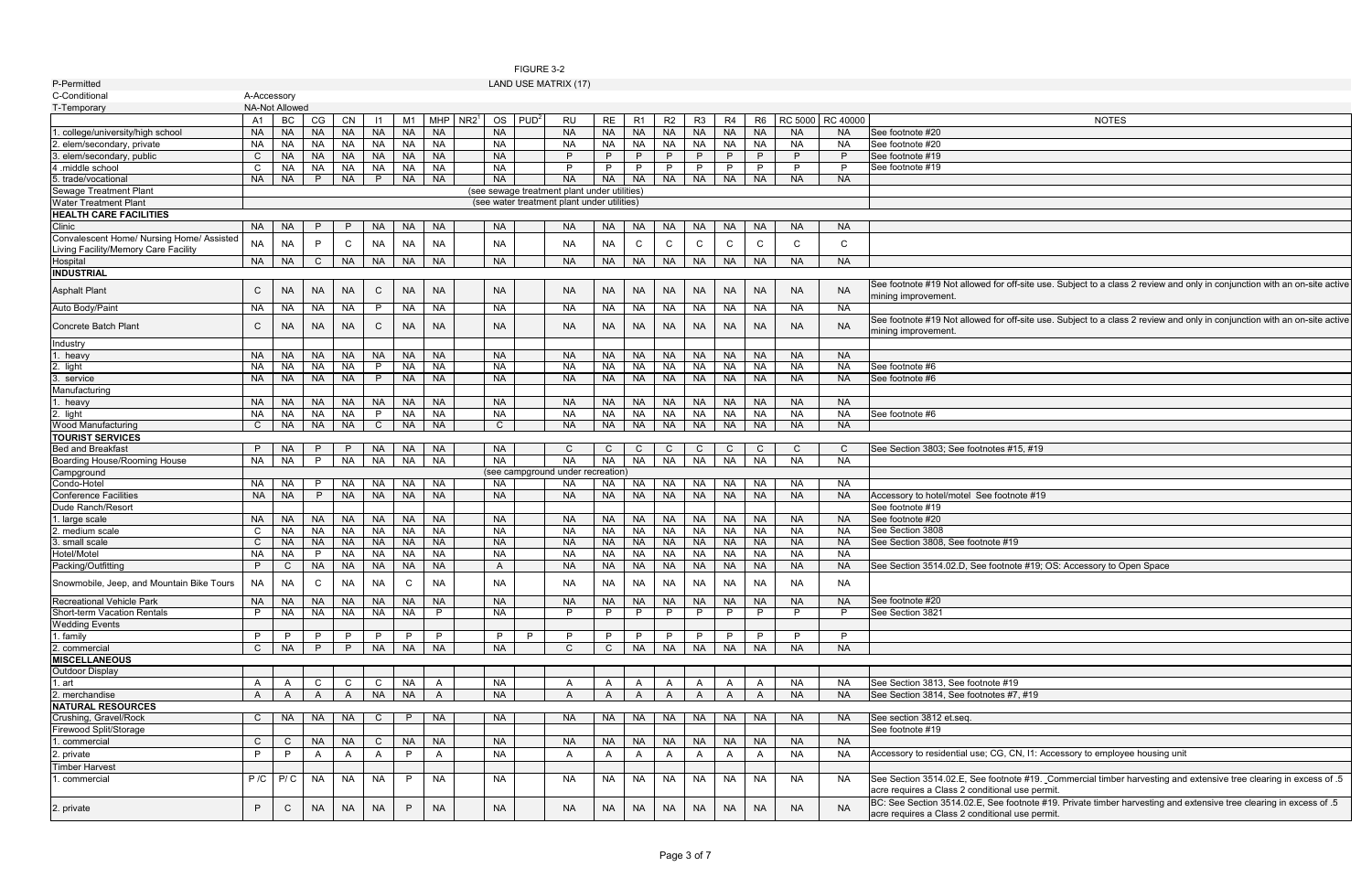itional Use Permits are required, they will be subject to a Class 4 review. See Section 3514.02.A

1. 35 acres or more and Conditional if on less than 35 acres

nly in conjunction with an onsite active mining operation.

a G/E Permit is required, a Fire Mitigation/ Forest Management plan will also need to njunction with the permit unless waived by the Review Authority.

nent, parks/playgrounds. Conditional as stand alone facilities.

res, conditional on less than 35 acres, See footnote #19.

ct, nordic ski center uses shall be limited to groomed and un-groomed nordic trails, rarming huts. Such uses shall be designed in a manner that is consistent with the ad shall be evaluated and/or approved through a conditional use permit, and shall th in the BC Zoning District regulations (e.g., road standards and operational

514.02.C; Permitted if on 35 acres or more and conditional if on less than 35 acres

y center, or a recreation building

ment, parks/playgrounds. Conditional as stand alone facilities.<br>ment

| P-Permitted                       |              |                |           |              |              |              |              |                  |           |                  | LAND USE MATRIX (17)                                             |           |                |           |                |                |                |                |           |                                                                                                                                                                                                                                                                                                    |
|-----------------------------------|--------------|----------------|-----------|--------------|--------------|--------------|--------------|------------------|-----------|------------------|------------------------------------------------------------------|-----------|----------------|-----------|----------------|----------------|----------------|----------------|-----------|----------------------------------------------------------------------------------------------------------------------------------------------------------------------------------------------------------------------------------------------------------------------------------------------------|
| C-Conditional                     | A-Accessory  |                |           |              |              |              |              |                  |           |                  |                                                                  |           |                |           |                |                |                |                |           |                                                                                                                                                                                                                                                                                                    |
| T-Temporary                       |              | NA-Not Allowed |           |              |              |              |              |                  |           |                  |                                                                  |           |                |           |                |                |                |                |           |                                                                                                                                                                                                                                                                                                    |
|                                   | A1           | BC             | CG        | CN           | 1            | M1           | <b>MHP</b>   | NR2 <sup>1</sup> | <b>OS</b> | PUD <sup>2</sup> | <b>RU</b>                                                        | <b>RE</b> | R <sub>1</sub> | R2        | R <sub>3</sub> | R <sub>4</sub> | R <sub>6</sub> | <b>RC 5000</b> | RC 40000  | <b>NOTES</b>                                                                                                                                                                                                                                                                                       |
| Milling                           | C            | <b>NA</b>      | <b>NA</b> | <b>NA</b>    | $\mathsf{C}$ | P            | <b>NA</b>    |                  | <b>NA</b> |                  | <b>NA</b>                                                        | <b>NA</b> | <b>NA</b>      | <b>NA</b> | <b>NA</b>      | <b>NA</b>      | <b>NA</b>      | <b>NA</b>      | <b>NA</b> | See footnote #19 See Section 3812 et seq                                                                                                                                                                                                                                                           |
| Mining                            | C            | P/C            | <b>NA</b> | <b>NA</b>    | C            | P            | NA.          |                  | NA.       |                  | <b>NA</b>                                                        | <b>NA</b> | <b>NA</b>      | <b>NA</b> | <b>NA</b>      | NA.            | <b>NA</b>      | <b>NA</b>      | NA.       | See footnote #19. Where Conditional Use Permits are require<br>Section 3812.02B BC: Also see Section 3514.02.A                                                                                                                                                                                     |
| Open Space                        | P            | P              | P         | P            | P            | P            | P            | P                | P         | P                | P                                                                | P         | P              | P         | P              | P              | P              | P              | P         |                                                                                                                                                                                                                                                                                                    |
| Sawmill                           |              |                |           |              |              |              |              |                  |           |                  |                                                                  |           |                |           |                |                |                |                |           | See footnote #19                                                                                                                                                                                                                                                                                   |
| . commercial                      | C            | <b>NA</b>      | <b>NA</b> | <b>NA</b>    | C            | C            | <b>NA</b>    |                  | <b>NA</b> |                  | <b>NA</b>                                                        | <b>NA</b> | <b>NA</b>      | <b>NA</b> | <b>NA</b>      | <b>NA</b>      | <b>NA</b>      | <b>NA</b>      | <b>NA</b> | See Section 8424; Permitted if on 35 acres or more and Condition                                                                                                                                                                                                                                   |
| 2. private                        | P            | P              | <b>NA</b> | <b>NA</b>    | <b>NA</b>    | P            | <b>NA</b>    |                  | <b>NA</b> |                  | <b>NA</b>                                                        | <b>NA</b> | <b>NA</b>      | <b>NA</b> | <b>NA</b>      | <b>NA</b>      | <b>NA</b>      | <b>NA</b>      | <b>NA</b> |                                                                                                                                                                                                                                                                                                    |
| Silviculture                      | P            | <b>NA</b>      | <b>NA</b> | <b>NA</b>    | <b>NA</b>    | A            | <b>NA</b>    |                  | <b>NA</b> |                  | <b>NA</b>                                                        | <b>NA</b> | <b>NA</b>      | <b>NA</b> | <b>NA</b>      | <b>NA</b>      | <b>NA</b>      | <b>NA</b>      | <b>NA</b> | Subject to a class 2 review and only in conjunction with an onsite                                                                                                                                                                                                                                 |
|                                   |              |                |           |              |              |              |              |                  |           |                  |                                                                  |           |                |           |                |                |                |                |           | Allowed in all zoning districts. If a G/E Permit is required, a Fire                                                                                                                                                                                                                               |
| <b>Wildfire Mitigation</b>        | A            | A              | A         | A            | A            | A            | A            |                  | A         |                  | A                                                                | A         | A              | A         | A              | A              | A              | A              | A         | be submitted and approved in conjunction with the permit unless                                                                                                                                                                                                                                    |
| <b>RECREATION</b>                 |              |                |           |              |              |              |              |                  |           |                  |                                                                  |           |                |           |                |                |                |                |           |                                                                                                                                                                                                                                                                                                    |
| Alpine Ski Area                   | <b>NA</b>    | <b>NA</b>      | <b>NA</b> | <b>NA</b>    | <b>NA</b>    | <b>NA</b>    | <b>NA</b>    |                  | <b>NA</b> |                  | <b>NA</b>                                                        | <b>NA</b> | <b>NA</b>      | <b>NA</b> | <b>NA</b>      | <b>NA</b>      | <b>NA</b>      | <b>NA</b>      | <b>NA</b> | See footnote #20                                                                                                                                                                                                                                                                                   |
| <b>Amusement Facilities</b>       |              |                |           |              |              |              |              |                  |           |                  | (see recreation facilities under recreation)                     |           |                |           |                |                |                |                |           |                                                                                                                                                                                                                                                                                                    |
| <b>Athletic Facilities</b>        |              |                |           |              |              |              |              |                  |           |                  |                                                                  |           |                |           |                |                |                |                |           | See footnote #19                                                                                                                                                                                                                                                                                   |
| 1. commercial                     | <b>NA</b>    | <b>NA</b>      | C         | <b>NA</b>    | <b>NA</b>    | <b>NA</b>    | <b>NA</b>    |                  | <b>NA</b> |                  | <b>NA</b>                                                        | <b>NA</b> | <b>NA</b>      | <b>NA</b> | <b>NA</b>      | <b>NA</b>      | <b>NA</b>      | <b>NA</b>      | <b>NA</b> |                                                                                                                                                                                                                                                                                                    |
| 2. community                      | A            | <b>NA</b>      | <b>NA</b> | <b>NA</b>    | <b>NA</b>    | <b>NA</b>    | <b>NA</b>    |                  | <b>NA</b> |                  | A                                                                | A         | A              | A         | A              | A              | A              | <b>NA</b>      | <b>NA</b> | Accessory to residential development, parks/playgrounds. Cond                                                                                                                                                                                                                                      |
| 3. private                        | A            | <b>NA</b>      | <b>NA</b> | <b>NA</b>    | <b>NA</b>    | <b>NA</b>    | <b>NA</b>    |                  | <b>NA</b> |                  | A                                                                | A         | A              | A         | A              | A              | A              | <b>NA</b>      | <b>NA</b> | Accessory to residential development                                                                                                                                                                                                                                                               |
| <b>Bowling Alley</b>              | <b>NA</b>    | <b>NA</b>      | P         | P            | <b>NA</b>    | <b>NA</b>    | <b>NA</b>    |                  | <b>NA</b> |                  | <b>NA</b>                                                        | <b>NA</b> | <b>NA</b>      | <b>NA</b> | <b>NA</b>      | <b>NA</b>      | <b>NA</b>      | <b>NA</b>      | <b>NA</b> |                                                                                                                                                                                                                                                                                                    |
| Campground                        | <b>NA</b>    | <b>NA</b>      | <b>NA</b> | <b>NA</b>    | <b>NA</b>    | <b>NA</b>    | <b>NA</b>    |                  | <b>NA</b> |                  | <b>NA</b>                                                        | <b>NA</b> | <b>NA</b>      | <b>NA</b> | <b>NA</b>      | <b>NA</b>      | <b>NA</b>      | <b>NA</b>      | <b>NA</b> |                                                                                                                                                                                                                                                                                                    |
| <b>Community Bldg</b>             |              |                |           |              |              |              |              |                  |           |                  | (see community building under accessory uses)                    |           |                |           |                |                |                |                |           |                                                                                                                                                                                                                                                                                                    |
| Fairground                        | <b>NA</b>    | <b>NA</b>      | <b>NA</b> | <b>NA</b>    | <b>NA</b>    | <b>NA</b>    | <b>NA</b>    |                  | <b>NA</b> |                  | <b>NA</b>                                                        | <b>NA</b> | <b>NA</b>      | <b>NA</b> | <b>NA</b>      | <b>NA</b>      | <b>NA</b>      | <b>NA</b>      | <b>NA</b> | See footnote #20                                                                                                                                                                                                                                                                                   |
| Game Arcades                      | <b>NA</b>    | <b>NA</b>      | P         | P            | <b>NA</b>    | <b>NA</b>    | <b>NA</b>    |                  | <b>NA</b> |                  | <b>NA</b>                                                        | <b>NA</b> | <b>NA</b>      | <b>NA</b> | <b>NA</b>      | NA             | <b>NA</b>      | <b>NA</b>      | <b>NA</b> | See footnote #20                                                                                                                                                                                                                                                                                   |
| <b>Golf Course</b>                | <b>NA</b>    | NA             | <b>NA</b> | <b>NA</b>    | <b>NA</b>    | <b>NA</b>    | <b>NA</b>    |                  | <b>NA</b> |                  | <b>NA</b>                                                        | <b>NA</b> | <b>NA</b>      | <b>NA</b> | <b>NA</b>      | <b>NA</b>      | <b>NA</b>      | <b>NA</b>      | <b>NA</b> | A-1: Permitted on 35 or more acres, conditional on less than 35                                                                                                                                                                                                                                    |
| Nordic Ski Center                 | P/C          | C              | NA        | <b>NA</b>    | NA.          | <b>NA</b>    | <b>NA</b>    |                  | NA.       |                  | <b>NA</b>                                                        | <b>NA</b> | NA.            | NA.       | NA.            | NA.            | <b>NA</b>      | <b>NA</b>      | <b>NA</b> | BC: Within the BC Zoning District, nordic ski center uses shall b<br>trailheads, signage, toilets and warming huts. Such uses shall b<br>backcountry character. A trailhead shall be evaluated and/or ap<br>comply with the standards set forth in the BC Zoning District regu<br>considerations). |
| Nordic Ski Huts                   | P/C          | C              | <b>NA</b> | <b>NA</b>    | <b>NA</b>    | <b>NA</b>    | <b>NA</b>    |                  | <b>NA</b> |                  | <b>NA</b>                                                        | <b>NA</b> | <b>NA</b>      | <b>NA</b> | <b>NA</b>      | <b>NA</b>      | <b>NA</b>      | <b>NA</b>      | <b>NA</b> | See footnote #19, See Section 3514.02.C; Permitted if on 35 acr                                                                                                                                                                                                                                    |
| Packing/Outfitting                |              |                |           |              |              |              |              |                  |           |                  | (see packing/ outfitting under tourist services)                 |           |                |           |                |                |                |                |           |                                                                                                                                                                                                                                                                                                    |
| Park/Playground                   |              |                |           |              |              |              |              |                  |           |                  |                                                                  |           |                |           |                |                |                |                |           |                                                                                                                                                                                                                                                                                                    |
| . accessory                       | P            | P              | <b>NA</b> | <b>NA</b>    | <b>NA</b>    | <b>NA</b>    | <b>NA</b>    |                  | <b>NA</b> |                  | P                                                                | P         | P              | P         | P              | P              | P              | <b>NA</b>      | <b>NA</b> | Accessory to a school, community center, or a recreation building                                                                                                                                                                                                                                  |
| 2. freestanding                   | C            | C              | <b>NA</b> | <b>NA</b>    | <b>NA</b>    | <b>NA</b>    | <b>NA</b>    |                  | <b>NA</b> |                  | $\mathsf{C}$                                                     | C         | C              | C         | $\mathsf{C}$   | C              | $\mathsf{C}$   | <b>NA</b>      | <b>NA</b> |                                                                                                                                                                                                                                                                                                    |
| <b>Recreation Bldg</b>            |              |                |           |              |              |              |              |                  |           |                  | (see recreation building under accessory uses)                   |           |                |           |                |                |                |                |           |                                                                                                                                                                                                                                                                                                    |
| <b>Recreation Facility</b>        |              |                |           |              |              |              |              |                  |           |                  |                                                                  |           |                |           |                |                |                |                |           | See footnote #19                                                                                                                                                                                                                                                                                   |
| 1. commercial                     |              |                |           |              |              |              |              |                  |           |                  |                                                                  |           |                |           |                |                |                |                |           |                                                                                                                                                                                                                                                                                                    |
| a. indoor                         | NA.          | NA.            | P         | P            |              | NA NA I      | NA.          |                  | NA.       |                  | <b>NA</b>                                                        | NA.       | NA I           | NA I      |                | NA NA I        | <b>NA</b>      | <b>NA</b>      | <b>NA</b> |                                                                                                                                                                                                                                                                                                    |
| b. outdoor                        | <b>NA</b>    | <b>NA</b>      | C         | <b>NA</b>    | NA.          | <b>NA</b>    | <b>NA</b>    |                  | <b>NA</b> |                  | <b>NA</b>                                                        | <b>NA</b> | <b>NA</b>      | <b>NA</b> | <b>NA</b>      | <b>NA</b>      | <b>NA</b>      | <b>NA</b>      | <b>NA</b> |                                                                                                                                                                                                                                                                                                    |
| 2. community                      | C/A          | <b>NA</b>      | <b>NA</b> | <b>NA</b>    | <b>NA</b>    | <b>NA</b>    | $\mathsf{A}$ |                  | <b>NA</b> |                  | A                                                                | A         | A              | A         | $\mathsf{A}$   | A              | A              | <b>NA</b>      | <b>NA</b> | Accessory to residential development, parks/playgrounds. Cond                                                                                                                                                                                                                                      |
| 3. private                        | $\mathsf{A}$ | <b>NA</b>      | <b>NA</b> | <b>NA</b>    | <b>NA</b>    | <b>NA</b>    | <b>NA</b>    |                  | <b>NA</b> |                  | A<br>(see alpine ski area or nordic ski center under recreation) | A         | A              |           | A              | A              | A              | <b>NA</b>      | <b>NA</b> | Accessory to residential development                                                                                                                                                                                                                                                               |
| Ski Area<br><b>Shooting Range</b> |              |                |           |              |              |              |              |                  |           |                  |                                                                  |           |                |           |                |                |                |                |           |                                                                                                                                                                                                                                                                                                    |
| 1. public                         |              |                |           |              |              |              |              |                  |           |                  |                                                                  |           |                |           |                |                |                |                |           | See footnote #19                                                                                                                                                                                                                                                                                   |
| a. indoor                         | $\mathsf{C}$ | <b>NA</b>      | <b>NA</b> | <b>NA</b>    | C            | <b>NA</b>    | <b>NA</b>    |                  | <b>NA</b> |                  | <b>NA</b>                                                        | <b>NA</b> | <b>NA</b>      | <b>NA</b> | <b>NA</b>      | <b>NA</b>      | <b>NA</b>      | <b>NA</b>      | <b>NA</b> |                                                                                                                                                                                                                                                                                                    |
| . outdoor                         | P            | <b>NA</b>      | <b>NA</b> | <b>NA</b>    | <b>NA</b>    | <b>NA</b>    | <b>NA</b>    |                  | <b>NA</b> |                  | <b>NA</b>                                                        | <b>NA</b> | <b>NA</b>      | <b>NA</b> | <b>NA</b>      | <b>NA</b>      | <b>NA</b>      | <b>NA</b>      | <b>NA</b> |                                                                                                                                                                                                                                                                                                    |
| 2. private                        | P/C          | <b>NA</b>      | <b>NA</b> | <b>NA</b>    | <b>NA</b>    | <b>NA</b>    | <b>NA</b>    |                  | <b>NA</b> |                  | <b>NA</b>                                                        | <b>NA</b> | <b>NA</b>      | <b>NA</b> | <b>NA</b>      | <b>NA</b>      | <b>NA</b>      | <b>NA</b>      | <b>NA</b> | Permitted on 35 or more acres, conditional on less than 35 acres                                                                                                                                                                                                                                   |
| Theater                           |              |                |           |              |              |              |              |                  |           |                  |                                                                  |           |                |           |                |                |                |                |           |                                                                                                                                                                                                                                                                                                    |
| 1. indoor                         | <b>NA</b>    | <b>NA</b>      | P         | <b>NA</b>    | <b>NA</b>    | <b>NA</b>    | <b>NA</b>    |                  | <b>NA</b> |                  | <b>NA</b>                                                        | <b>NA</b> | <b>NA</b>      | <b>NA</b> | <b>NA</b>      | <b>NA</b>      | <b>NA</b>      | <b>NA</b>      | <b>NA</b> |                                                                                                                                                                                                                                                                                                    |
| 2. outdoor, public                | <b>NA</b>    | NA             | <b>NA</b> | <b>NA</b>    | <b>NA</b>    | <b>NA</b>    | <b>NA</b>    |                  | <b>NA</b> |                  | <b>NA</b>                                                        | <b>NA</b> | NA             | <b>NA</b> | <b>NA</b>      | NA             | <b>NA</b>      | <b>NA</b>      | <b>NA</b> | See footnote #20                                                                                                                                                                                                                                                                                   |
| 3. outdoor, private               | <b>NA</b>    | <b>NA</b>      | <b>NA</b> | <b>NA</b>    | <b>NA</b>    | <b>NA</b>    | <b>NA</b>    |                  | <b>NA</b> |                  | <b>NA</b>                                                        | <b>NA</b> | <b>NA</b>      | <b>NA</b> | NA             | <b>NA</b>      | <b>NA</b>      | <b>NA</b>      | <b>NA</b> | See footnote #20                                                                                                                                                                                                                                                                                   |
| Trail                             | P            | C              |           | P            | P            | P            | P            |                  | A         |                  | P                                                                | P         | P              | P         | P              | P              | P              | P              | P         | OS: Accessory to Open Space                                                                                                                                                                                                                                                                        |
| Trailhead                         | $\mathsf{A}$ | $\mathsf{C}$   | A         | $\mathsf{A}$ | A            | $\mathsf{A}$ | $\mathsf{A}$ |                  | A         |                  | A                                                                | A         | A              | A         | $\mathsf{A}$   | A              | A              | $\mathsf{A}$   | A         | Accessory to trails                                                                                                                                                                                                                                                                                |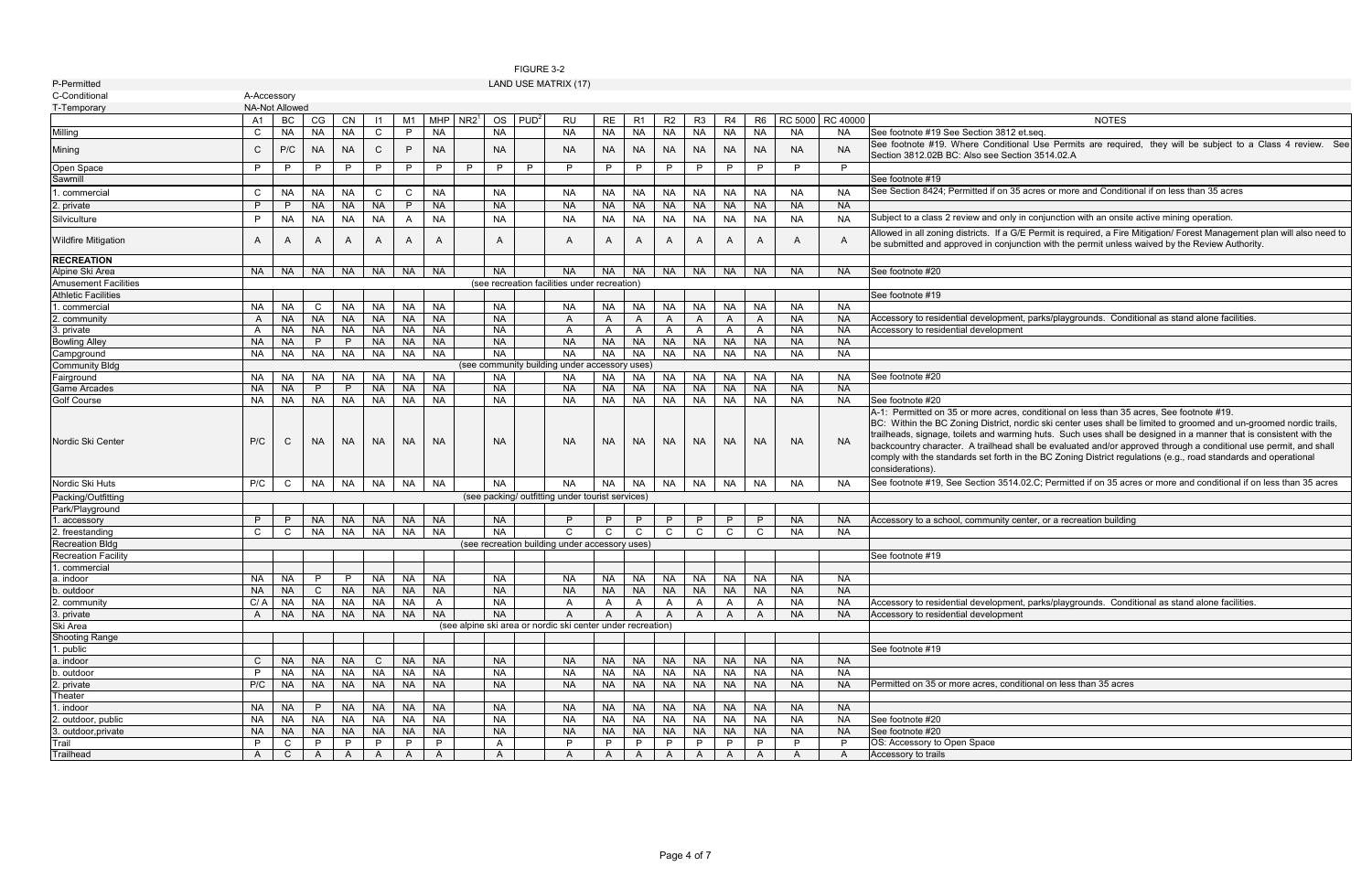ote #9; RC5000, RC40000: See Section 3819. Recreational vehicles are subject to a

ich complies with the requirements in Section 3809.02 et seq. and the other ode, may be permitted on properties that have been authorized for such use through See footnote #19. CG, CN: See footnote #11.<br>otnote #19

es, NA on less than 35 acres; M1: Conditional upon the establishment of an active ass 4 review.

es, NA on less than 35 acres; M1:Accessory to active mining operation; subject to a  $, #10, and #14.$ 

employee housing unit can either be incorporated into a commercial/industrial freestanding structure on the same property as the commercial/industrial business. site employee housing for multi-family residential developments is permitted in PUDs allowed, and in the antiquated zoning districts remaining in effect, which allow  $g$  R-25, R-4 with plan, R-6 with plan, and RP.

khouse or hired hand quarters for temporary, seasonal harvesting crews, accessory more acres, conditional on less than 35 acres, See footnote #19.

khouse conditional upon the establishment of an active mining operation and subject

|                                         |              |                       |           |           |            |                |            |                  |           | FIGURE 3-2       |                                                                       |              |                |                |                |                |                |           |                  |                                                                  |
|-----------------------------------------|--------------|-----------------------|-----------|-----------|------------|----------------|------------|------------------|-----------|------------------|-----------------------------------------------------------------------|--------------|----------------|----------------|----------------|----------------|----------------|-----------|------------------|------------------------------------------------------------------|
| P-Permitted                             |              |                       |           |           |            |                |            |                  |           |                  | LAND USE MATRIX (17)                                                  |              |                |                |                |                |                |           |                  |                                                                  |
| C-Conditional                           | A-Accessory  |                       |           |           |            |                |            |                  |           |                  |                                                                       |              |                |                |                |                |                |           |                  |                                                                  |
| T-Temporary                             |              | <b>NA-Not Allowed</b> |           |           |            |                |            |                  |           |                  |                                                                       |              |                |                |                |                |                |           |                  |                                                                  |
|                                         | A1           | BC                    | CG        | CN        | $\vert$ 11 | M <sub>1</sub> | <b>MHP</b> | NR2 <sup>1</sup> | <b>OS</b> | PUD <sup>2</sup> | <b>RU</b>                                                             | RE           | R <sub>1</sub> | R2             | R <sub>3</sub> | R <sub>4</sub> | R <sub>6</sub> |           | RC 5000 RC 40000 | <b>NOTES</b>                                                     |
| <b>Tubing Hill</b>                      | A            | <b>NA</b>             | <b>NA</b> | <b>NA</b> | <b>NA</b>  | <b>NA</b>      | <b>NA</b>  |                  | <b>NA</b> |                  | <b>NA</b>                                                             | <b>NA</b>    | <b>NA</b>      | <b>NA</b>      | <b>NA</b>      | <b>NA</b>      | <b>NA</b>      | <b>NA</b> | NA.              | Accessory to dude ranch/resort, See footnote #19                 |
| <b>RESIDENTIAL USES</b>                 |              |                       |           |           |            |                |            |                  |           |                  |                                                                       |              |                |                |                |                |                |           |                  |                                                                  |
| Manufactured Home Park                  | NA.          | NA.                   | <b>NA</b> | NA        | <b>NA</b>  | <b>NA</b>      | P          |                  | NA.       |                  | NA.                                                                   | NA.          | <b>NA</b>      | <b>NA</b>      | <b>NA</b>      | NA.            | <b>NA</b>      | NA.       | NA.              |                                                                  |
| <b>Residential Subdivision</b>          |              |                       |           |           |            |                |            |                  |           |                  |                                                                       |              |                |                |                |                |                |           |                  | See footnote #8                                                  |
| 1. rural cluster                        | P            | <b>NA</b>             | <b>NA</b> | <b>NA</b> | <b>NA</b>  | <b>NA</b>      | <b>NA</b>  |                  | <b>NA</b> |                  | <b>NA</b>                                                             | <b>NA</b>    | NA             | <b>NA</b>      | <b>NA</b>      | <b>NA</b>      | <b>NA</b>      | NA        | <b>NA</b>        | See Section 8420                                                 |
| 2. standard                             | P            | P                     | <b>NA</b> | <b>NA</b> | <b>NA</b>  | <b>NA</b>      | P          |                  | <b>NA</b> |                  | P                                                                     | P            | P              | P              | P              | P              | P              | <b>NA</b> | <b>NA</b>        |                                                                  |
| <b>TYPES OF UNITS</b>                   |              |                       |           |           |            |                |            |                  |           |                  |                                                                       |              |                |                |                |                |                |           |                  |                                                                  |
| <b>Primary Dwelling</b>                 |              |                       |           |           |            |                |            |                  |           |                  |                                                                       |              |                |                |                |                |                |           |                  |                                                                  |
| . one-family unit                       | P            | P                     | <b>NA</b> | <b>NA</b> | <b>NA</b>  | <b>NA</b>      | P          |                  | <b>NA</b> |                  | P                                                                     | P            | P              | P              | P              | P              | P              | P         | P                | BC: See Section 3514.02.B                                        |
| 2. two-family unit                      | <b>NA</b>    | <b>NA</b>             | <b>NA</b> | <b>NA</b> | <b>NA</b>  | <b>NA</b>      | <b>NA</b>  |                  | <b>NA</b> |                  | <b>NA</b>                                                             | <b>NA</b>    | <b>NA</b>      | <b>NA</b>      | <b>NA</b>      | <b>NA</b>      | P              | <b>NA</b> | <b>NA</b>        |                                                                  |
| 3. multifamily unit                     | NA           | <b>NA</b>             | <b>NA</b> | <b>NA</b> | <b>NA</b>  | <b>NA</b>      | <b>NA</b>  |                  | <b>NA</b> |                  | <b>NA</b>                                                             | <b>NA</b>    | <b>NA</b>      | <b>NA</b>      | <b>NA</b>      | <b>NA</b>      | <b>NA</b>      | <b>NA</b> | <b>NA</b>        |                                                                  |
| 4. manufactured home                    | P            | P                     | <b>NA</b> | <b>NA</b> | <b>NA</b>  | <b>NA</b>      | P.         |                  | <b>NA</b> |                  | P                                                                     | P            | P              | P              | P              | P              | P              | P         | P                | See Section 3505.08, See Section 3514.02.B                       |
| 5. modular home                         | P            | P                     | <b>NA</b> | <b>NA</b> | <b>NA</b>  | <b>NA</b>      | P          |                  | <b>NA</b> |                  | P                                                                     | P            | P              | P              | P              | P              | P              | P         | P                | See Section 3505.08, See Section 3514.02.B                       |
|                                         |              |                       |           |           |            |                |            |                  |           |                  |                                                                       |              |                |                |                |                |                |           |                  | See footnote #14; M1: See footnote #9; RC5000, RC40000: Se       |
| 6. recreational vehicle                 | <b>NA</b>    | <b>NA</b>             | <b>NA</b> | <b>NA</b> | <b>NA</b>  | $\mathsf{C}$   | <b>NA</b>  |                  | NA.       |                  | NA.                                                                   | NA.          | <b>NA</b>      | <b>NA</b>      | <b>NA</b>      | <b>NA</b>      | <b>NA</b>      | C.        | $\mathsf{C}$     | Class 2 review.                                                  |
| <b>Subsidiary Dwellings</b>             |              |                       |           |           |            |                |            |                  |           |                  |                                                                       |              |                |                |                |                |                |           |                  |                                                                  |
| . accessory apartment                   |              |                       |           |           |            |                |            |                  |           |                  | (see accessory apartment under local resident housing)                |              |                |                |                |                |                |           |                  |                                                                  |
| . caretaker unit                        |              |                       |           |           |            |                |            |                  |           |                  | (see caretaker unit under local resident housing)                     |              |                |                |                |                |                |           |                  |                                                                  |
| <b>Group Residences</b>                 |              |                       |           |           |            |                |            |                  |           |                  |                                                                       |              |                |                |                |                |                |           |                  |                                                                  |
| 1. group home                           | P            | <b>NA</b>             | <b>NA</b> | <b>NA</b> | <b>NA</b>  | <b>NA</b>      | <b>NA</b>  |                  | <b>NA</b> |                  | P                                                                     | P            | P              | P              | P              | P              | P              | <b>NA</b> | <b>NA</b>        |                                                                  |
| 2. dormitory                            | <b>NA</b>    | <b>NA</b>             | <b>NA</b> | <b>NA</b> | <b>NA</b>  | <b>NA</b>      | <b>NA</b>  |                  | <b>NA</b> |                  | <b>NA</b>                                                             | <b>NA</b>    | <b>NA</b>      | <b>NA</b>      | <b>NA</b>      | <b>NA</b>      | <b>NA</b>      | <b>NA</b> | <b>NA</b>        |                                                                  |
| retirement home/senior housing          | <b>NA</b>    | <b>NA</b>             | C         | C         | <b>NA</b>  | <b>NA</b>      | <b>NA</b>  |                  | <b>NA</b> |                  | <b>NA</b>                                                             | <b>NA</b>    | <b>NA</b>      | <b>NA</b>      | <b>NA</b>      | <b>NA</b>      | <b>NA</b>      | <b>NA</b> | <b>NA</b>        |                                                                  |
|                                         |              |                       |           |           |            |                |            |                  |           |                  |                                                                       |              |                |                |                |                |                |           |                  |                                                                  |
| ocal Resident Housing                   |              |                       |           |           |            |                |            |                  |           |                  |                                                                       |              |                |                |                |                |                |           |                  | Affordable workforce housing, which complies with the requirer   |
| . affordable workforce housing          |              |                       |           |           |            |                |            |                  |           |                  |                                                                       |              |                |                |                |                |                |           |                  | applicable requirements of this Code, may be permitted on pro    |
|                                         |              |                       |           |           |            |                |            |                  |           |                  |                                                                       |              |                |                |                |                |                |           |                  | an approval of the County. A1: See footnote #19. CG, CN: Se      |
| . accessory apartment                   | A            | <b>NA</b>             | <b>NA</b> | <b>NA</b> | <b>NA</b>  | <b>NA</b>      | <b>NA</b>  |                  | <b>NA</b> |                  | $\overline{A}$                                                        | A            | A              | A              | $\mathsf{A}$   | $\overline{A}$ | $\mathsf{A}$   | A         | A                | See Section 3809.03; A1: See footnote #19                        |
| 3. housing for on-site employees        |              |                       |           |           |            |                |            |                  |           |                  |                                                                       |              |                |                |                |                |                |           |                  |                                                                  |
| a. caretaker unit                       |              |                       |           |           |            |                |            |                  |           |                  |                                                                       |              |                |                |                |                |                |           |                  |                                                                  |
|                                         |              |                       |           |           |            |                |            |                  |           |                  |                                                                       |              |                |                |                |                |                |           |                  | A1: Permitted on 35 or more acres, NA on less than 35 acres;     |
| freestanding unit                       | P            | <b>NA</b>             | <b>NA</b> | NA.       | <b>NA</b>  | C              | <b>NA</b>  |                  | NA        |                  | NA.                                                                   | NA.          | NA.            | NA.            | <b>NA</b>      | NA             | <b>NA</b>      | NA.       | NA.              | mining operation, subject to a class 4 review.                   |
| ii. incorporated into residence         | P            | <b>NA</b>             | <b>NA</b> | <b>NA</b> | <b>NA</b>  | <b>NA</b>      | <b>NA</b>  |                  | <b>NA</b> |                  | P                                                                     | P            | P              | P              | P              | P              | P              | <b>NA</b> | <b>NA</b>        |                                                                  |
|                                         |              |                       |           |           |            |                |            |                  |           |                  |                                                                       |              |                |                |                |                |                |           |                  | A1: Permitted on 35 or more acres, NA on less than 35 acres;     |
| iii. recreational vehicle               | P            | <b>NA</b>             | <b>NA</b> | <b>NA</b> | <b>NA</b>  | C              | <b>NA</b>  |                  | <b>NA</b> |                  | NA.                                                                   | NA.          | NA.            | NA.            | <b>NA</b>      | <b>NA</b>      | <b>NA</b>      | NA.       | NA.              | Class 2 review. See footnotes #9, #10, and #14.                  |
| b. on-site employee housing for:        |              |                       |           |           |            |                |            |                  |           |                  |                                                                       |              |                |                |                |                |                |           |                  |                                                                  |
|                                         |              |                       |           |           |            |                |            |                  |           |                  |                                                                       |              |                |                |                |                |                |           |                  | See Section 3809.04.B.2.a. An employee housing unit can eit      |
| commercial/industrial business          | A            | NA.                   | A         | A         | A          | NA.            | <b>NA</b>  |                  | NA.       |                  | NA.                                                                   | NA.          | NA.            | NA.            | <b>NA</b>      | NA.            | <b>NA</b>      | NA.       | NA.              | building or located in a separate, freestanding structure on the |
|                                         |              |                       |           |           |            |                |            |                  |           |                  |                                                                       |              |                |                |                |                |                |           |                  | See Section 3809.04.B.2.b. On-site employee housing for mul      |
|                                         |              |                       |           |           |            |                |            |                  |           |                  |                                                                       |              |                |                |                |                |                |           |                  | where multifamily development is allowed, and in the antiquate   |
| ii. multifamily residential development | <b>NA</b>    | NA.                   | NA.       | NA.       | NA.        | NA.            | <b>NA</b>  |                  | <b>NA</b> |                  | NA.                                                                   | NA.          | NA.            | NA.            | NA.            | <b>NA</b>      | <b>NA</b>      | <b>NA</b> | NA.              | multifamily development, including R-25, R-4 with plan, R-6 wit  |
|                                         |              |                       |           |           |            |                |            |                  |           |                  |                                                                       |              |                |                |                |                |                |           |                  |                                                                  |
| iii. ranching and farming operations    | P/C          | <b>NA</b>             | <b>NA</b> | NA.       | <b>NA</b>  | <b>NA</b>      | <b>NA</b>  |                  | <b>NA</b> |                  | <b>NA</b>                                                             | NA.          | NA             | NA.            | <b>NA</b>      | <b>NA</b>      | <b>NA</b>      | NA.       | NA               | See Section 3809.04.B.2.c. Bunkhouse or hired hand quarters      |
|                                         |              |                       |           |           |            |                |            |                  |           |                  |                                                                       |              |                |                |                |                |                |           |                  | to farm/ranch, permitted on 35 or more acres, conditional on le  |
|                                         |              |                       |           |           |            |                | <b>NA</b>  |                  | <b>NA</b> |                  |                                                                       |              |                | <b>NA</b>      | <b>NA</b>      | <b>NA</b>      | <b>NA</b>      |           |                  | See Section 3809.04.B.2.d. Bunkhouse conditional upon the e      |
| iv. active mining operations            | A            | NA.                   | <b>NA</b> | <b>NA</b> | <b>NA</b>  | C              |            |                  |           |                  | <b>NA</b>                                                             | NA.          | NA.            |                |                |                |                | <b>NA</b> | <b>NA</b>        | to a Class 4 review.                                             |
| <b>ACCESSORY USES</b>                   |              |                       |           |           |            |                |            |                  |           |                  |                                                                       |              |                |                |                |                |                |           |                  |                                                                  |
| Child Care, home                        | P            | <b>NA</b>             | <b>NA</b> | <b>NA</b> | <b>NA</b>  | <b>NA</b>      | P          |                  | <b>NA</b> | P                | P                                                                     |              |                |                | P              | P              | P              |           | P                | See Section 3810                                                 |
| <b>Community Building</b>               | A            | <b>NA</b>             | <b>NA</b> | <b>NA</b> | <b>NA</b>  | <b>NA</b>      | <b>NA</b>  |                  | <b>NA</b> |                  | A                                                                     | A            | $\mathsf{A}$   | A              | $\mathsf{A}$   | A              | A              | A         | $\overline{A}$   | Accessory to residential development                             |
| <b>Community Garden</b>                 | P            | P                     | P         | P         | P          | P              | P          | <b>NA</b>        | P         | P                | P                                                                     |              | $\overline{P}$ | $\overline{P}$ | P              | P              | P              | P         | P                | See Section 3801                                                 |
| Garages                                 |              |                       |           |           |            |                |            |                  |           |                  | (see garage under storage and disposal uses)                          |              |                |                |                |                |                |           |                  |                                                                  |
| Greenhouse, private                     | A            |                       |           | A         |            | A              | A          |                  | <b>NA</b> | A                | A                                                                     | A            | A              | A              | A              | A              | $\overline{A}$ | A         | A                | Accessory to a residential unit                                  |
| Home Occupation                         | A/C          | A/C                   | <b>NA</b> | NA        | <b>NA</b>  | <b>NA</b>      | A/C        |                  | <b>NA</b> | A/C              | A/C                                                                   | A/C          | A/C            | A/C            | A/C            | A/C            | A/C            | A/C       | A/C              | Section 3810, See footnote #12                                   |
| Motor Vehicles, storage/parking         |              |                       |           |           |            |                |            |                  |           |                  | (see motor vehicles, storage/parking under storage and disposal uses) |              |                |                |                |                |                |           |                  |                                                                  |
| <b>Recreation Building</b>              | $\mathsf{A}$ | <b>NA</b>             |           | NA NA NA  |            | <b>NA</b>      | NA         |                  | NA        |                  | A                                                                     | $\mathsf{A}$ | A              | $\mathsf{A}$   | $\mathsf{A}$   | $\mathsf{A}$   | A              | NA        | NA               | Accessory to residential development                             |
|                                         |              |                       |           |           |            |                |            |                  |           |                  |                                                                       |              |                |                |                |                |                |           |                  |                                                                  |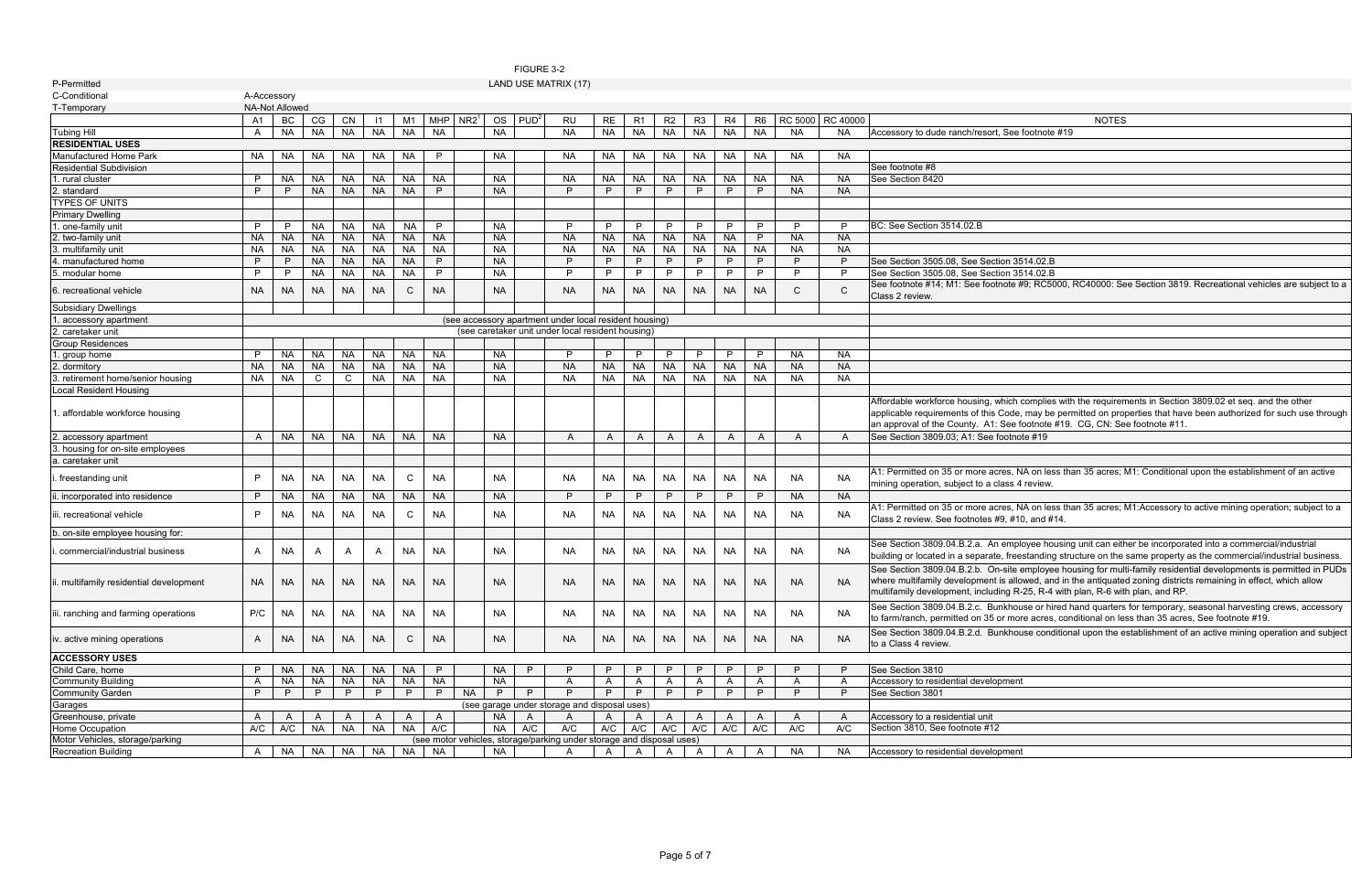a residential dwelling unit in accordance with Section 3804 et.al.

al/pound, minimum 20 acre lot required, See footnote #19

ee Section 3815; A1: See footnote #19; RC-5000: See footnote #18

FIGURE 3-2

Recreational Vehicle, not in storage yard A A P P P P A NA A A A A A A A A A See Section 3815, see footnote #16; RC-5000, RC-40000: See footnote #18

ses directly related to an onsite mining operation and must comply with all applicable

e activities associated with mining operations.

footnote #18 BC: See Section 3514.02.G R Bee Section 3513.04A.3

 $#19$ , NA on lots of 10,000 sq.ft. or less  $#14$ ; RC-5000: See footnote #18

al if over 35', see Section 3805, see footnote #19

aal if over 35', See section 3805, See footnote #19; BC: See Section 3805.02.B<br>#19

| P-Permitted                                  |                |                        |                |                |                 |                |                |                  |                        |                  | LAND USE MATRIX (17)                                |                |                |                |                |                |                |                  |                  |                                                                                       |
|----------------------------------------------|----------------|------------------------|----------------|----------------|-----------------|----------------|----------------|------------------|------------------------|------------------|-----------------------------------------------------|----------------|----------------|----------------|----------------|----------------|----------------|------------------|------------------|---------------------------------------------------------------------------------------|
| C-Conditional                                | A-Accessory    |                        |                |                |                 |                |                |                  |                        |                  |                                                     |                |                |                |                |                |                |                  |                  |                                                                                       |
| T-Temporary                                  |                | <b>NA-Not Allowed</b>  |                |                |                 |                |                |                  |                        |                  |                                                     |                |                |                |                |                |                |                  |                  |                                                                                       |
|                                              | A <sub>1</sub> | BC                     | CG             | <b>CN</b>      | $\vert$ 11      | M <sub>1</sub> | <b>MHP</b>     | NR2 <sup>1</sup> | <b>OS</b>              | PUD <sup>2</sup> | <b>RU</b>                                           | <b>RE</b>      | R <sub>1</sub> | R <sub>2</sub> | R <sub>3</sub> | R <sub>4</sub> | R <sub>6</sub> | <b>RC 5000</b>   | RC 40000         | <b>NOTES</b>                                                                          |
| Residendial Cultivation of Medical Marijuana | A              | A                      | A              | A              | A               | A              | A              |                  |                        | A                | A                                                   | A              | A              | A              | A              | A              | A              | A                | A                | Permitted as an accessory use to a residential dwelling unit in                       |
| <b>Storage Areas</b>                         |                |                        |                |                |                 |                |                |                  |                        |                  | (see storage areas under storage and disposal uses  |                |                |                |                |                |                |                  |                  |                                                                                       |
| <b>STORAGE AND DISPOSAL USES</b>             |                |                        |                |                |                 |                |                |                  |                        |                  |                                                     |                |                |                |                |                |                |                  |                  |                                                                                       |
| <b>Construction Staging Area</b>             |                |                        |                |                |                 |                |                |                  |                        |                  |                                                     |                |                |                |                |                |                |                  |                  |                                                                                       |
| 1. on site                                   | P              | P                      | P              | P              | P               | P              | P              |                  | <b>NA</b>              |                  | P                                                   | P              | P              | P              | P              | P              | P              | P                | P                |                                                                                       |
| 2. off site                                  |                |                        |                |                |                 |                | T.             |                  | <b>NA</b>              |                  |                                                     |                |                |                |                | $\mathsf{T}$   | $\mathsf{T}$   | <b>NA</b>        | <b>NA</b>        |                                                                                       |
| Crematorium, Animal                          | A              | <b>NA</b>              | <b>NA</b>      | <b>NA</b>      | P               | <b>NA</b>      | <b>NA</b>      |                  | <b>NA</b>              |                  | <b>NA</b>                                           | <b>NA</b>      | <b>NA</b>      | <b>NA</b>      | <b>NA</b>      | <b>NA</b>      | <b>NA</b>      | <b>NA</b>        | <b>NA</b>        | Accessory to animal clinic/hospital/pound, minimum 20 acre lot                        |
| Crematorium, Human                           | <b>NA</b>      | <b>NA</b>              | <b>NA</b>      | <b>NA</b>      | P               | <b>NA</b>      | <b>NA</b>      |                  | <b>NA</b>              |                  | <b>NA</b>                                           | <b>NA</b>      | <b>NA</b>      | <b>NA</b>      | <b>NA</b>      | <b>NA</b>      | <b>NA</b>      | <b>NA</b>        | <b>NA</b>        |                                                                                       |
| Garage                                       |                |                        |                |                |                 |                |                |                  |                        |                  |                                                     |                |                |                |                |                |                |                  |                  | Accessory to a residential unit                                                       |
| 1. private                                   | A              | A                      | A              | A              | <b>NA</b>       | A              | A              |                  | <b>NA</b>              | A                | A                                                   | A              | Α              | Α              | A              | A              | A              | A                | A                | RC-5000: See footnote #18; BC: See Section 3514.04.B.3                                |
| 2. public                                    |                |                        |                |                |                 |                |                |                  |                        |                  |                                                     |                |                |                |                |                |                |                  |                  |                                                                                       |
| - accessory                                  | <b>NA</b>      | <b>NA</b>              | A              | A              | A               | <b>NA</b>      | <b>NA</b>      |                  | <b>NA</b>              |                  | <b>NA</b>                                           | <b>NA</b>      | NA.            | <b>NA</b>      | <b>NA</b>      | <b>NA</b>      | <b>NA</b>      | NA               | <b>NA</b>        | Accessory to commercial/industrial businesses                                         |
| - primary                                    | <b>NA</b>      | <b>NA</b>              | $\mathsf{C}$   | <b>NA</b>      | $\mathsf{C}$    | <b>NA</b>      | <b>NA</b>      |                  | <b>NA</b>              |                  | <b>NA</b>                                           | <b>NA</b>      | <b>NA</b>      | <b>NA</b>      | <b>NA</b>      | <b>NA</b>      | <b>NA</b>      | <b>NA</b>        | <b>NA</b>        |                                                                                       |
| Impound yard                                 | <b>NA</b>      | <b>NA</b>              | <b>NA</b>      | <b>NA</b>      | $\mathsf{C}$    | <b>NA</b>      | <b>NA</b>      |                  | <b>NA</b>              |                  | <b>NA</b>                                           | <b>NA</b>      | <b>NA</b>      | <b>NA</b>      | <b>NA</b>      | <b>NA</b>      | <b>NA</b>      | <b>NA</b>        | <b>NA</b>        |                                                                                       |
| Junkyard                                     | <b>NA</b>      | <b>NA</b>              | <b>NA</b>      | <b>NA</b>      | $\mathsf{C}$    | <b>NA</b>      | <b>NA</b>      |                  | <b>NA</b>              |                  | <b>NA</b>                                           | <b>NA</b>      | <b>NA</b>      | <b>NA</b>      | <b>NA</b>      | <b>NA</b>      | <b>NA</b>      | <b>NA</b>        | <b>NA</b>        |                                                                                       |
| Mini-Warehouse                               | <b>NA</b>      | <b>NA</b>              | <b>NA</b>      | <b>NA</b>      | P               | <b>NA</b>      | <b>NA</b>      |                  | <b>NA</b>              |                  | <b>NA</b>                                           | <b>NA</b>      | <b>NA</b>      | <b>NA</b>      | <b>NA</b>      | <b>NA</b>      | <b>NA</b>      | <b>NA</b>        | <b>NA</b>        |                                                                                       |
| Motor Vehicles, Parking/Storage              | C              | A                      | P              | P              | P               | P              | A              |                  | <b>NA</b>              |                  | $\mathsf{A}$                                        | A              | A              | A              | A              | A              | $\mathsf{A}$   | A                | A                | Accessory to a residential unit, See Section 3815; A1: See foot                       |
| Park and Ride                                | <b>NA</b>      | <b>NA</b>              | C              | <b>NA</b>      | C               | <b>NA</b>      | <b>NA</b>      |                  | <b>NA</b>              |                  | <b>NA</b>                                           | <b>NA</b>      | <b>NA</b>      | <b>NA</b>      | <b>NA</b>      | <b>NA</b>      | <b>NA</b>      | <b>NA</b>        | <b>NA</b>        |                                                                                       |
| <b>Parking Lot</b>                           |                |                        |                |                |                 |                |                |                  |                        |                  |                                                     |                |                |                |                |                |                |                  |                  |                                                                                       |
| . accessory                                  | A              | <b>NA</b>              | A              |                | A               | A              | A              |                  | <b>NA</b>              |                  | <b>NA</b>                                           | <b>NA</b>      | <b>NA</b>      | <b>NA</b>      | <b>NA</b>      | <b>NA</b>      | <b>NA</b>      | NA               | <b>NA</b>        | See footnote #19                                                                      |
| 2. primary                                   | <b>NA</b>      | <b>NA</b>              | C              | <b>NA</b>      | C               | <b>NA</b>      | <b>NA</b>      |                  | <b>NA</b>              |                  | <b>NA</b>                                           | <b>NA</b>      | <b>NA</b>      | <b>NA</b>      | <b>NA</b>      | <b>NA</b>      | <b>NA</b>      | <b>NA</b>        | <b>NA</b>        | Accessory to the activities associated with mining operations                         |
| Recreational Vehicle, not in storage yard    | A              | A                      | P              | P              | P               | P              | $\mathsf{A}$   |                  | <b>NA</b>              |                  | $\mathsf{A}$                                        | A              | A              | A              | $\mathsf{A}$   | A              | A              | A                | $\mathsf{A}$     | See Section 3815, see footnote #16; RC-5000, RC-40000: See                            |
| Sanitary Landfill                            | C              | <b>NA</b>              | <b>NA</b>      | <b>NA</b>      | <b>NA</b>       | NA.            | <b>NA</b>      |                  | <b>NA</b>              |                  | <b>NA</b>                                           | <b>NA</b>      | <b>NA</b>      | <b>NA</b>      | <b>NA</b>      | <b>NA</b>      | <b>NA</b>      | NA.              | NA.              | See footnote #19 Accessory to uses directly related to an onsit<br>State Regulations. |
| Sludge                                       |                |                        |                |                |                 |                |                |                  |                        |                  |                                                     |                |                |                |                |                |                |                  |                  | See footnote #19                                                                      |
| . disposal                                   | C              | C                      | <b>NA</b>      | <b>NA</b>      | <b>NA</b>       | P              | <b>NA</b>      |                  | A                      |                  | <b>NA</b>                                           | <b>NA</b>      | <b>NA</b>      | <b>NA</b>      | <b>NA</b>      | <b>NA</b>      | <b>NA</b>      | <b>NA</b>        | <b>NA</b>        | See Section 3818                                                                      |
| 2. temporary storage                         | C              | C                      | <b>NA</b>      | <b>NA</b>      | A               | P              | <b>NA</b>      |                  | <b>NA</b>              |                  | A                                                   | A              | A              | A              | $\mathsf{A}$   | A              | A              | <b>NA</b>        | <b>NA</b>        | See Section 3818, Accessory to a sewage treatment plant                               |
| Storage Areas                                |                |                        |                |                |                 |                |                |                  |                        |                  |                                                     |                |                |                |                |                |                |                  |                  |                                                                                       |
| . equipment                                  | A              | A                      | <b>NA</b>      | <b>NA</b>      | <b>NA</b>       | A              | <b>NA</b>      |                  | <b>NA</b>              |                  | <b>NA</b>                                           | <b>NA</b>      | <b>NA</b>      | <b>NA</b>      | <b>NA</b>      | <b>NA</b>      | <b>NA</b>      | <b>NA</b>        | <b>NA</b>        | See footnote #13 accessory to the activities associated with mi                       |
| 2. nonresidential                            |                |                        |                |                |                 |                |                |                  |                        |                  | (see storage yards under storage and disposal uses) |                |                |                |                |                |                |                  |                  |                                                                                       |
| 3. residential                               | A              | A                      | NA             | NA.            | NA              | <b>NA</b>      | A              |                  | <b>NA</b>              |                  | A                                                   | A              | A              | Α              | A              | A              | A              | A                | A                | See Section 3815; RC-5000: See footnote #18 BC: See Sectio                            |
| <b>Storage Buildings</b>                     | A              | A                      | $\overline{A}$ | A              | P               | P              | A              |                  | <b>NA</b>              |                  | $\mathsf{A}$                                        | A              | A              | A              | $\mathsf{A}$   | A              | A              | <b>NA</b>        | <b>NA</b>        | BC: See Section 3514.04.B.3; MHP: See Section 3513.04A.3                              |
| Storage Yards                                |                |                        |                |                |                 |                |                |                  |                        |                  |                                                     |                |                |                |                |                |                |                  |                  | See also storage areas                                                                |
| . equipment                                  | <b>NA</b>      | <b>NA</b>              | $\overline{A}$ | <b>NA</b>      | P               | P              | <b>NA</b>      |                  | <b>NA</b>              |                  | <b>NA</b>                                           | <b>NA</b>      | <b>NA</b>      | <b>NA</b>      | <b>NA</b>      | <b>NA</b>      | <b>NA</b>      | <b>NA</b>        | <b>NA</b>        | Accessory to equipment rental                                                         |
| 2. non-rec vehicles                          | <b>NA</b>      | <b>NA</b>              | <b>NA</b>      | <b>NA</b>      | P               | <b>NA</b>      | <b>NA</b>      |                  | <b>NA</b>              |                  | <b>NA</b>                                           | <b>NA</b>      | <b>NA</b>      | <b>NA</b>      | <b>NA</b>      | <b>NA</b>      | <b>NA</b>      | <b>NA</b>        | <b>NA</b>        |                                                                                       |
| 3. nonresidential                            | A              | <b>NA</b>              | $\overline{A}$ | A              | A               | A              | <b>NA</b>      |                  | <b>NA</b>              |                  | C                                                   | C              | C              | $\mathsf{C}$   | $\mathsf{C}$   | <b>NA</b>      | <b>NA</b>      | <b>NA</b>        | <b>NA</b>        | See Section 3815, See footnote #19, NA on lots of 10,000 sq.f                         |
| 4. rec vehicles                              |                |                        |                |                |                 |                |                |                  |                        |                  |                                                     |                |                |                |                |                |                |                  |                  | See Section 3815, See footnote #14; RC-5000: See footnote #                           |
| - commercial                                 | NA.            | <b>NA</b>              | <b>NA</b>      | <b>NA</b>      | P.              | <b>NA</b>      | <b>NA</b>      |                  | <b>NA</b>              |                  | <b>NA</b>                                           | <b>NA</b>      | <b>NA</b>      | NA.            | NA.            | <b>NA</b>      | <b>NA</b>      | NA.              | NA.              |                                                                                       |
| - private                                    | <b>NA</b>      | <b>NA</b>              | <b>NA</b>      | <b>NA</b>      | <b>NA</b><br>P. | <b>NA</b>      | P              |                  | <b>NA</b>              |                  | <b>NA</b>                                           | <b>NA</b>      | NA             | NA             | <b>NA</b>      | <b>NA</b>      | <b>NA</b>      | <b>NA</b>        | NA               |                                                                                       |
| Warehouse                                    | <b>NA</b>      | <b>NA</b>              | <b>NA</b>      | <b>NA</b>      |                 | <b>NA</b>      | <b>NA</b>      |                  | <b>NA</b>              |                  | <b>NA</b>                                           | <b>NA</b>      | <b>NA</b>      | <b>NA</b>      | <b>NA</b>      | <b>NA</b>      | <b>NA</b>      | <b>NA</b>        | <b>NA</b>        |                                                                                       |
| <b>TRANSPORTATION USES</b><br>Airport        | <b>NA</b>      |                        |                |                |                 |                |                |                  |                        |                  |                                                     |                |                |                |                |                |                |                  |                  | See footnote #20                                                                      |
| <b>Bus Shelter</b>                           | P              | <b>NA</b><br><b>NA</b> | <b>NA</b><br>P | <b>NA</b><br>P | <b>NA</b><br>P  | <b>NA</b><br>P | <b>NA</b><br>P |                  | <b>NA</b><br><b>NA</b> |                  | <b>NA</b><br>P                                      | <b>NA</b><br>P | <b>NA</b><br>P | <b>NA</b><br>P | <b>NA</b><br>P | <b>NA</b><br>P | <b>NA</b><br>P | NA.<br><b>NA</b> | NA.<br><b>NA</b> | See footnote #19                                                                      |
| <b>Bus Terminal</b>                          | <b>NA</b>      | <b>NA</b>              | C              | <b>NA</b>      | P               | <b>NA</b>      | <b>NA</b>      |                  | <b>NA</b>              |                  | <b>NA</b>                                           | <b>NA</b>      | <b>NA</b>      | <b>NA</b>      | <b>NA</b>      | <b>NA</b>      | <b>NA</b>      | NA.              | NA.              |                                                                                       |
| Heliport                                     | C              | <b>NA</b>              | C              | C              | C               | C              | <b>NA</b>      |                  | <b>NA</b>              |                  | <b>NA</b>                                           | <b>NA</b>      | <b>NA</b>      | <b>NA</b>      | <b>NA</b>      | <b>NA</b>      | <b>NA</b>      | <b>NA</b>        | NA               | See footnote #19                                                                      |
| Helistop                                     | C              | <b>NA</b>              | $\mathsf{C}$   | C              | $\mathsf{C}$    | C              | <b>NA</b>      |                  | <b>NA</b>              |                  | <b>NA</b>                                           | <b>NA</b>      | <b>NA</b>      | <b>NA</b>      | <b>NA</b>      | <b>NA</b>      | <b>NA</b>      | <b>NA</b>        | <b>NA</b>        | See footnote #19                                                                      |
| <b>Truck Terminals</b>                       | <b>NA</b>      | <b>NA</b>              | <b>NA</b>      | <b>NA</b>      | C               | <b>NA</b>      | <b>NA</b>      |                  | <b>NA</b>              |                  | <b>NA</b>                                           | <b>NA</b>      | <b>NA</b>      | <b>NA</b>      | <b>NA</b>      | <b>NA</b>      | <b>NA</b>      | <b>NA</b>        | <b>NA</b>        |                                                                                       |
| UTILITIES <sup>16</sup>                      |                |                        |                |                |                 |                |                |                  |                        |                  |                                                     |                |                |                |                |                |                |                  |                  |                                                                                       |
| <b>Communication Tower</b>                   |                |                        |                |                |                 |                |                |                  |                        |                  |                                                     |                |                |                |                |                |                |                  |                  | See Section 3805                                                                      |
| 1. commercial                                | C              | C                      | $\mathsf{C}$   | $\mathsf{C}$   | $\mathsf{C}$    | $\mathsf{C}$   | $\mathsf{C}$   | $\mathsf{C}$     | $\mathsf{C}$           | $\mathsf{C}$     | $\mathsf{C}$                                        | $\mathsf{C}$   | C              | $\mathsf{C}$   | $\mathsf{C}$   | $\mathsf{C}$   | $\mathsf{C}$   | C                | C                | See footnote #19                                                                      |
|                                              | P/C            |                        | P/C            | P/C            | P/C             | P/C            | <b>NA</b>      | <b>NA</b>        | <b>NA</b>              |                  | <b>NA</b>                                           |                | <b>NA</b>      | <b>NA</b>      | <b>NA</b>      | <b>NA</b>      |                | <b>NA</b>        | <b>NA</b>        | Permitted if 35' or less, conditional if over 35', see Section 380                    |
| 2. commercial, accessory                     |                | <b>NA</b>              |                |                |                 |                |                |                  |                        |                  |                                                     | <b>NA</b>      |                |                |                |                | <b>NA</b>      |                  |                  |                                                                                       |
| 3. noncommercial                             | P/C            | C                      | P/C            | P/C            | P/C             | P/C            | P/C            | P/C              | P/C                    | P/C              | P/C                                                 | P/C            | P/C            | P/C            | P/C            | P/C            | P/C            | P/C              | P/C              | Permitted if 35' or less, Conditional if over 35', See section 380                    |
| <b>Communication Antennas</b>                |                |                        |                |                |                 |                |                |                  |                        |                  |                                                     |                |                |                |                |                |                |                  |                  | See Section 3805, See footnote #19                                                    |